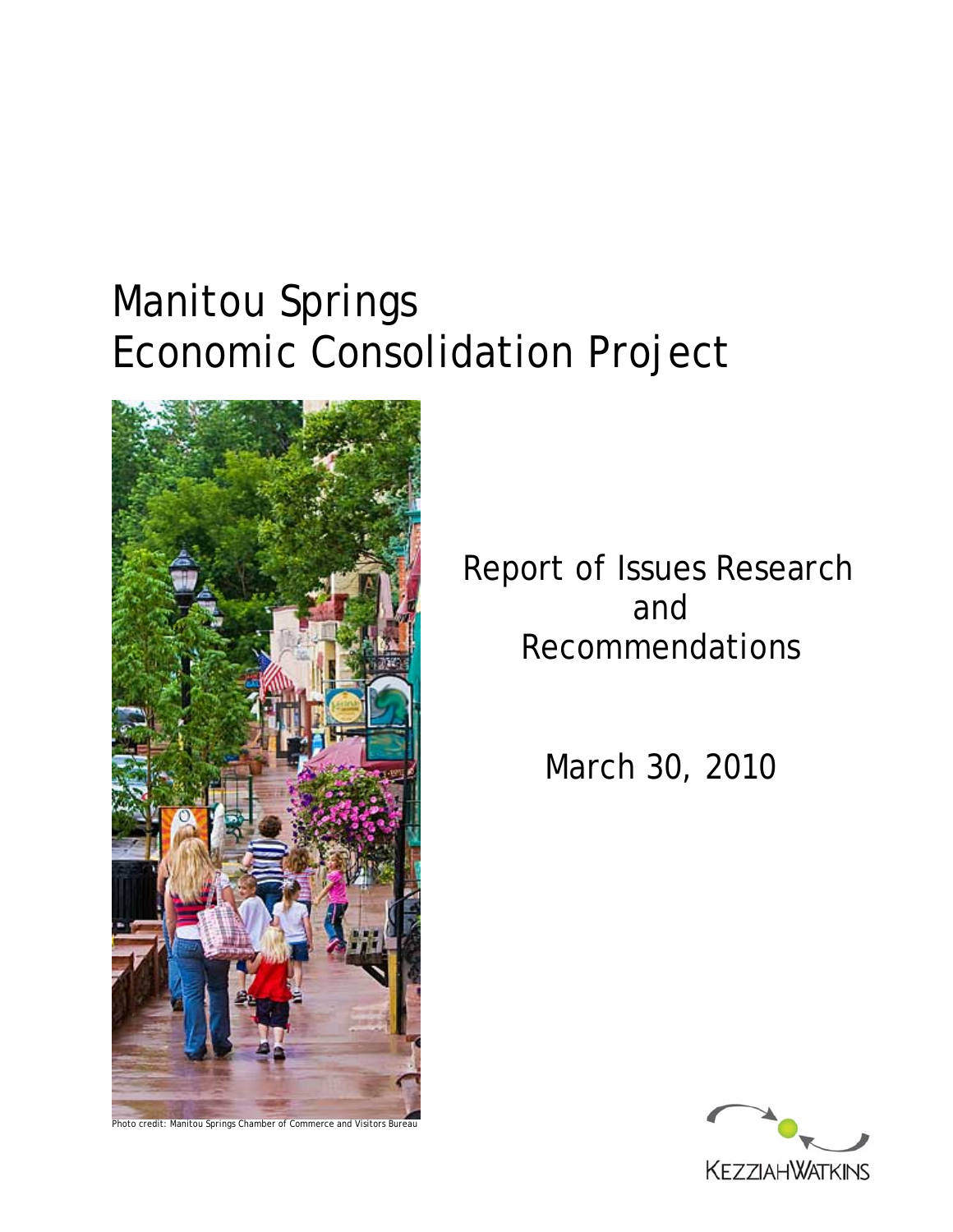Report of Issues Research and Recommendations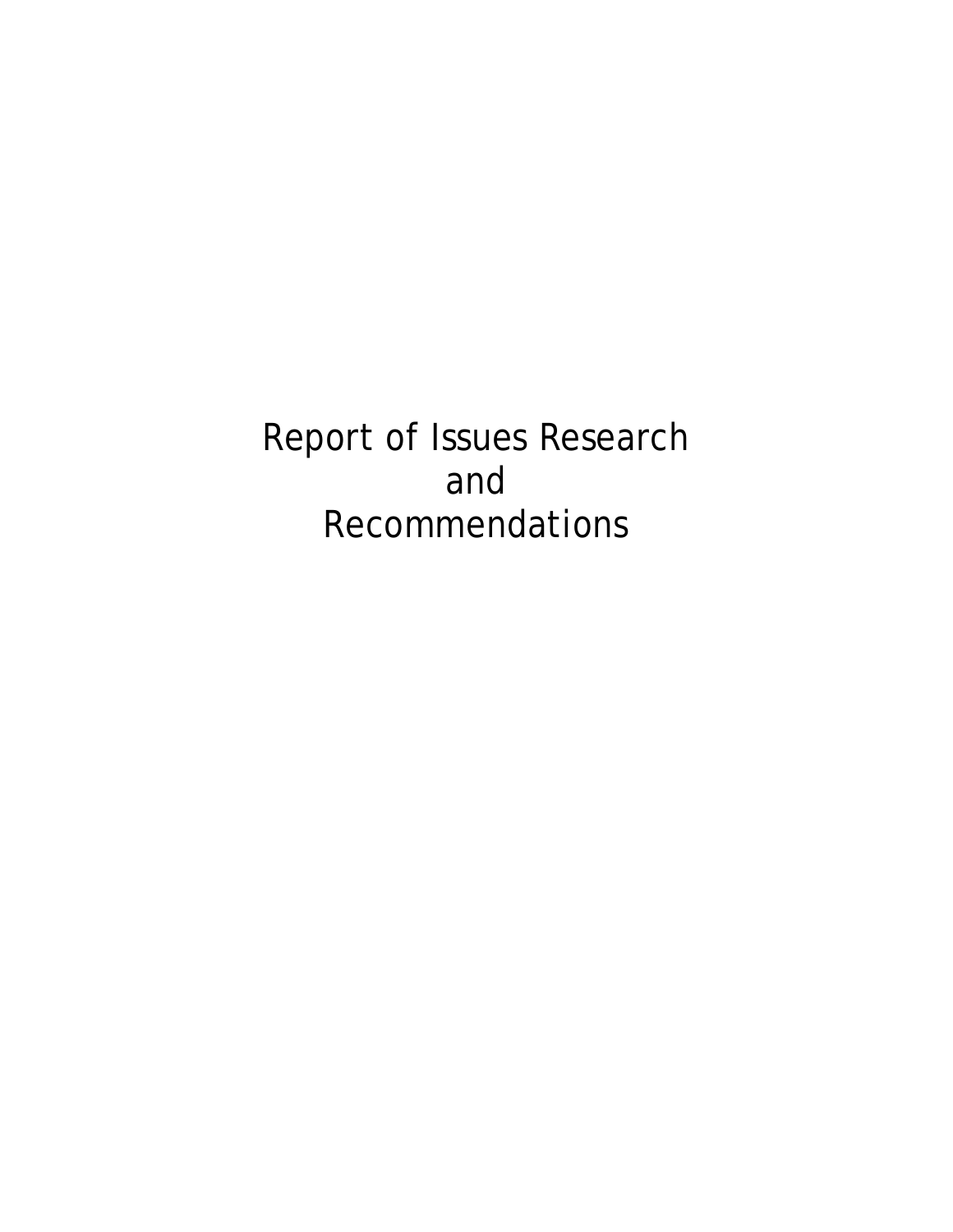

# **Table of Contents**

| Appendix: |
|-----------|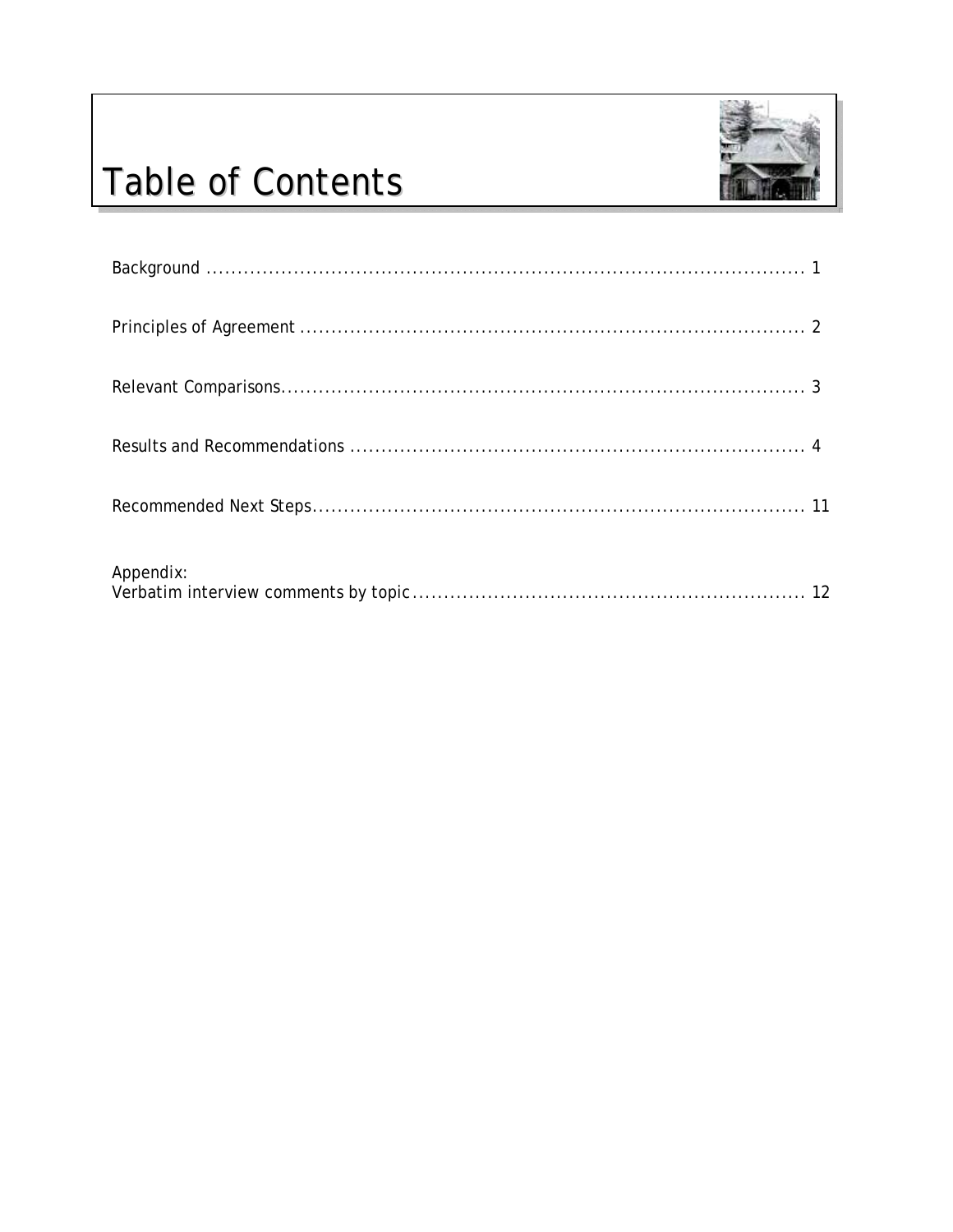# Background



### **The Need**

An effort to reduce duplication of services among three organizations dedicated to the health of the Manitou Springs business community culminated in 2009 in an initiative to consolidate some functions of the Business Improvement District (BID), the Chamber of Commerce, and the Economic Development Council (EDC). Talks among representatives of the three organizations, while initially productive, reached a stalemate in the fall of the year. A continuing need to move toward consolidation resulted in the collaborative funding and hiring of KezziahWatkins to serve as neutral facilitators and mediators in determining issues for resolution and developing recommendations for moving forward.

### **The Process**

In order to identify issues relevant to consolidation, a series of interviews was held with representatives of the BID, the Chamber, the EDC, and the City of Manitou Springs. Candor in discussing issues, both past and future, was encouraged by offering interviews on an individual or small group basis rather than meeting with an entire body at once. Requests for interviews were extended to every member of the Boards of the BID, the Chamber of Commerce, the EDC and the Manitou Springs City Council, and to the Executive Director of the Chamber of Commerce and the Deputy City Administrator. Every person who responded was included in the interview process.

Sixteen interview sessions with 23 people were ultimately held over a four-week period in February and March, 2010. The following list describes interviews held:

- four members of the Board of the Economic Development Council (EDC);
- four members of the Board of the Business Improvement District (BID);
- seven members of the Board of the Chamber of Commerce;
- Executive Director of the Chamber of Commerce;
- six members of the Manitou Springs City Council; and
- Deputy Administrator, City of Manitou Springs.

While a discussion guide for the interviews was developed and generally followed, each interview varied in its content as people discussed issues of greatest priority to them. Each interviewee was assured that his/her responses and comments would be documented, but entirely without attribution. A verbatim report of interviews is attached as an Appendix, organized by responses grouped by topic.

In order to provide an additional and private opportunity for comment, KezziahWatkins sent a follow-up e-mail to each person interviewed so that he/she could e-mail a response with any additional comments, if desired. Three responses were received and incorporated into the verbatim interview comments found in the Appendix.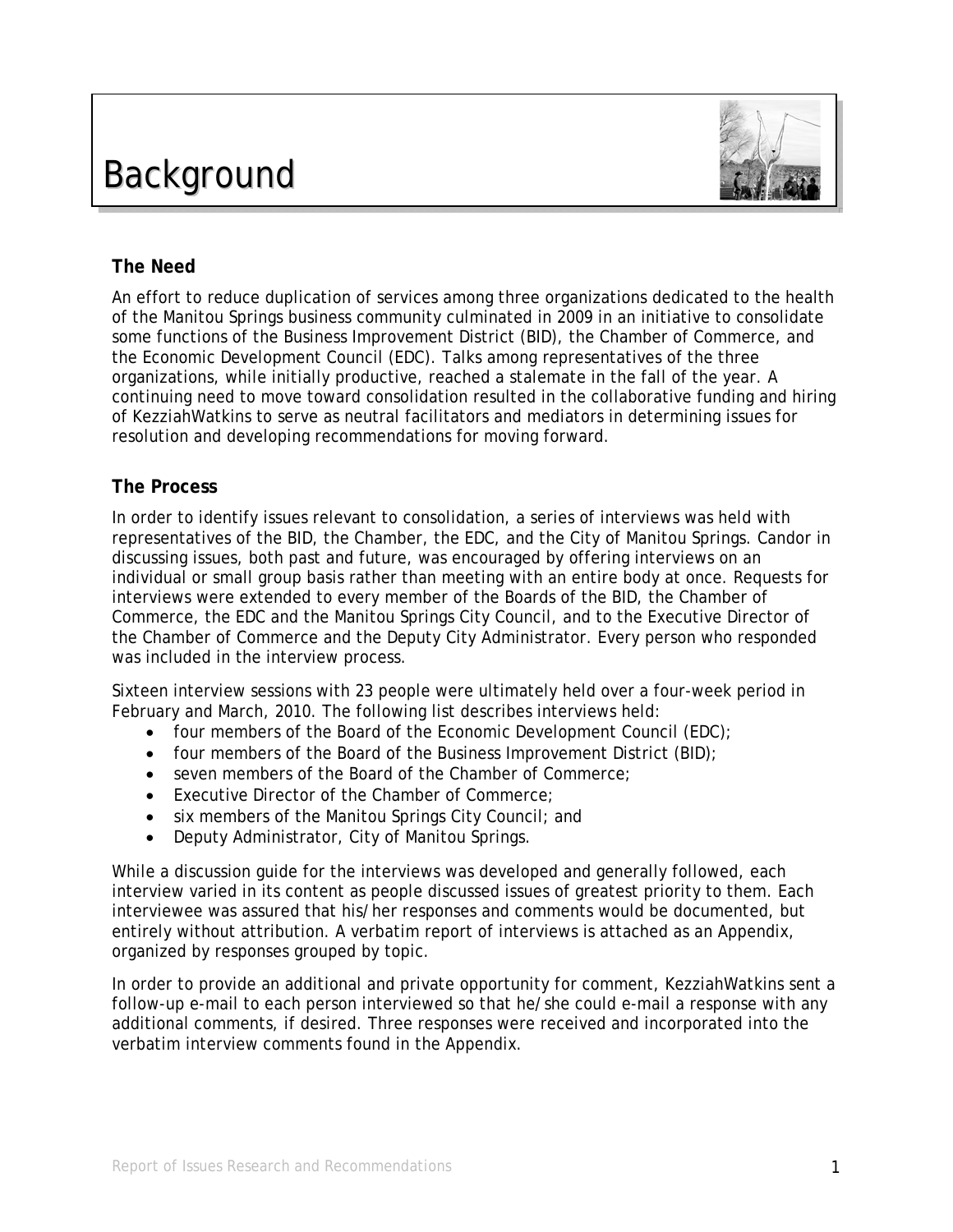

# Principles of Agreement

As a result of the interviews, several areas of agreement emerged as concepts of importance to the economic health of Manitou Springs. Included in those areas of agreement was strong consensus on a list of needs necessary to maintain and enhance the economic strength of the Manitou Springs community.

- Manitou Springs enjoys a distinct character that is based in part on our geography, in part on our history, and in part on our people. One of us describes our town as, "quirky, zany and weird, and clean, safe, and prosperous". That's an enviable combination that's hard to beat.
- We're proud of our community and want it to succeed, but to achieve success we have to work together. There are deep divisions within the community that need to be healed if we're to move forward. To do that, we must focus on the future rather than on the past.
- We draw a distinction between being a resort community and a tourist destination community. We'd like Manitou Springs to remain the latter.
- The business community is an essential part of Manitou Springs. Without it, many services and amenities wouldn't exist, and we'd hope those contributions are recognized.
- Despite a difficult economy, Manitou Springs is generally doing better than most other communities and we don't want to lose our forward momentum.
- The time is right to address consolidation of community organizations. Many of us believe the status quo is not acceptable.
- Change is hard.

### **Needs to Ensure a Strong Manitou Springs Economy**

- **A comprehensive, cohesive marketing plan and program**
- **Communication and mutual accountability and trust between the business community and the City organization, within the business community, and between the business and residential constituencies of the community**
- **A longer-range plan for an expanded economic base**
- **An emphasis on attracting, supporting, and retaining businesses**
- **Promotion of Manitou Springs as a visitor destination**
- **An unmatched experience for visitors**
- **Special events that define Manitou**
- **A convenient commercial infrastructure, specifically to include parking**
- **A completed physical infrastructure that emphasizes beauty, cleanliness, and safety**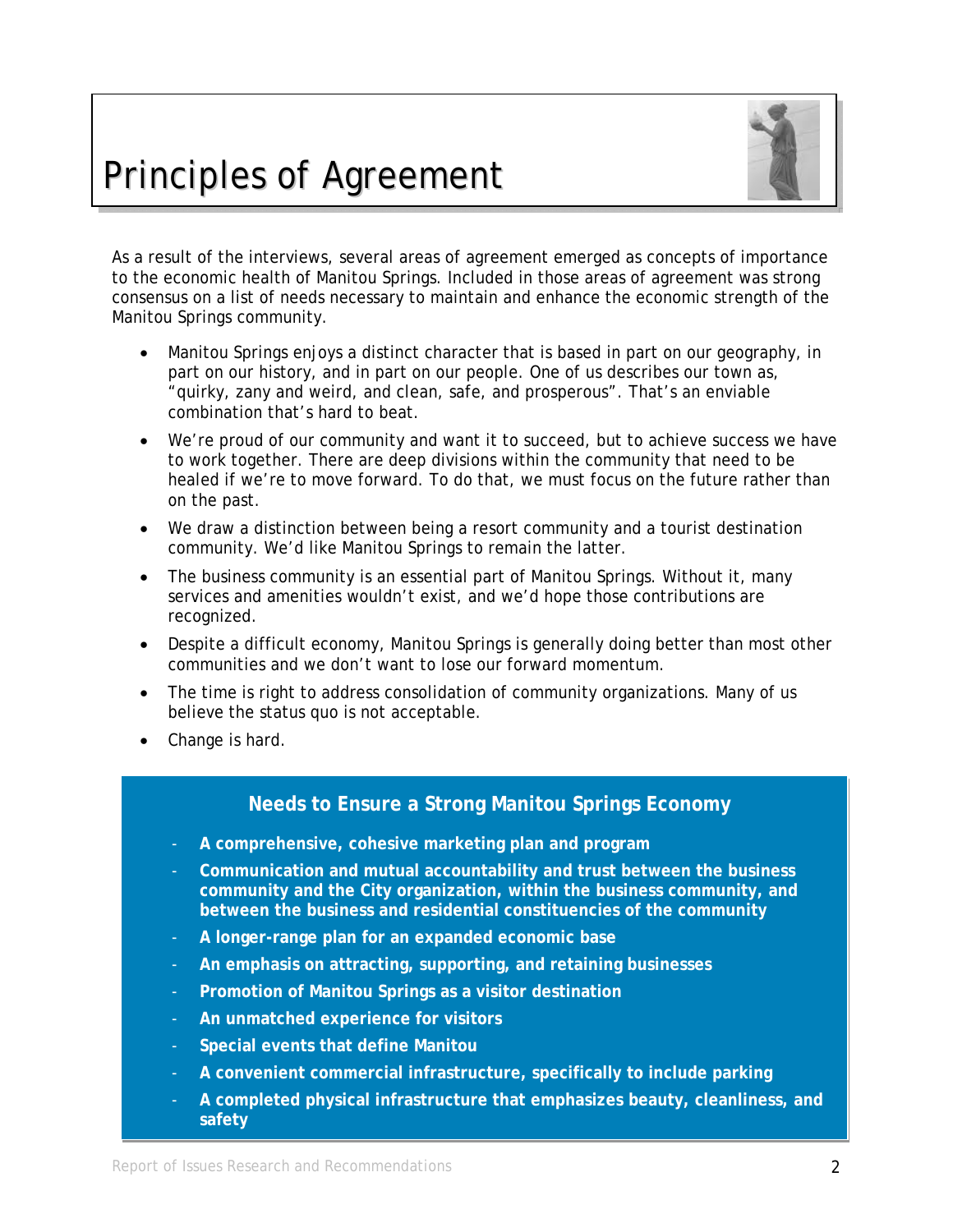# Relevant Comparisons



A few interviewees requested that KezziahWatkins take a look at comparable communities to determine how each is organized by structure and function with respect to business development and tourism.

There is no other community exactly like Manitou, making comparisons that are truly relevant difficult to come by. Understanding that Manitou Springs considers itself a tourist destination community rather than a resort community, we bypassed comparisons with Vail, Telluride, and other resorts even though the populations are comparable. We looked instead at Durango (population 13,922), Estes Park (5,413), Frisco (2,443), Georgetown (1,088), Grand Junction (41,986), Montrose (12,344), and Morrison (430). All population numbers are data from the 2000 census. This research was solely web-based, producing uneven details among communities scanned. The following communities exemplify three different approaches.

#### **Grand Junction**

In some cases, visitor promotion and experience rests entirely within city government. Grand Junction uses this approach. The community also has a separate member-funded Chamber of Commerce whose primary functions are the care and feeding of existing businesses and representing the business point-of-view in discussions of local issues. There is also a Grand Junction Economic Partnership which describes itself as the "official economic development agency of the Grand Junction area". The Partnership is funded by partner organizations, including Mesa County, municipalities within the County, and by regional business and commercial partners.

#### **Estes Park**

Another approach to promoting economic health is found in Estes Park, where a free-standing Convention and Visitors Bureau promotes destination visits and provides information about local experience opportunities. The Estes Park Chamber Resort Association is distinct from the Estes Park Chamber of Commerce and from Enjoy Estes Park, all organizations that seem to be dedicated to promoting tourism and providing visitor information. Economic development for Estes Park is provided by a consortium of communities through the Northeast Colorado Economic Development Corporation (NCEDC). The NCEDC is funded through its investors who pay for services at an annual rate ranging from approximately \$2,500 to more than \$10,000. The cities of Fort Collins and Loveland, the Town of Johnstown, and Colorado State University are public NCEDC investors along with many private corporate investors. A similar collaborative venture, the Pikes Peak Regional Business Partnership, has recently been formed among southern Colorado Front Range communities.

#### **Montrose**

The Montrose community encompasses the more traditional organization of a separate Chamber of Commerce, Economic Development Corporation, and Visitor and Convention Bureau. Funding for all three seems to be through individual, municipal, and corporate investment and the missions and focus emphasis of each seem to have significant overlap. Montrose has recently been recognized by the Public Technology Institute for its collaborative web Community Portal providing access to information for all three organizations as well as municipal and recreational programs.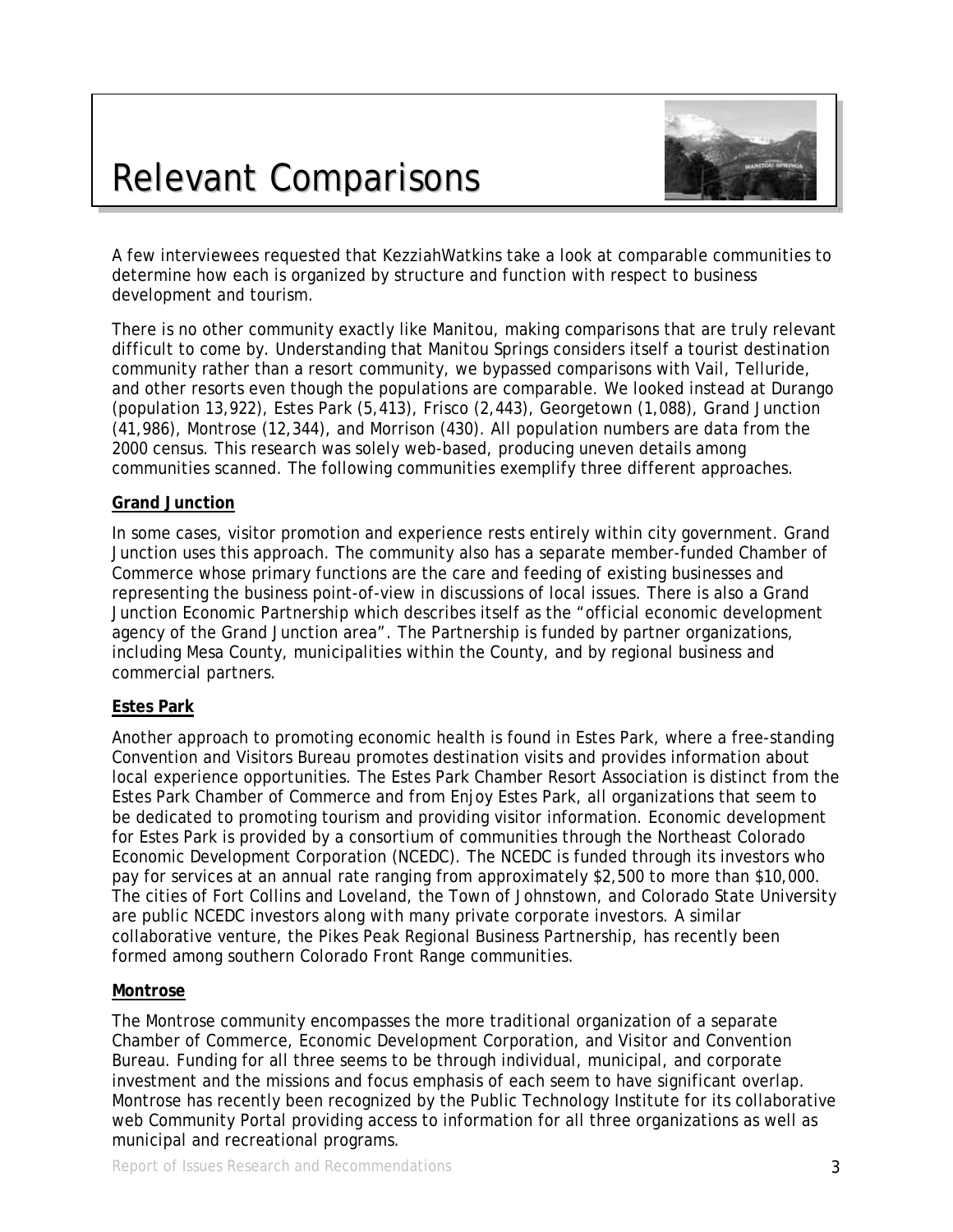# Results and Recommendations

# **Introduction**

The following section is organized around the major issues identified through interviews. Verbatim comments were analyzed and grouped according to issue topic. Consistencies among responses are described for each issue, along with a question defining the issue, followed by relevant recommendations. Representative quotes from interview participants are also included.

# Options for Consolidation

### **Consistent Themes**

 In considering whether creating a new organization is the best course of action or whether the prevailing concerns and desires could be achieved in other ways, KezziahWatkins asked interviewees if they believe some of the functions of the existing organizations, such as marketing or special events coordination, could be consolidated while the organizations remain separate. Most people expressed doubts about the workability of that solution. Their concerns related to the need for integrated communication, efficiency of decision making, and past working relationships between the two organizations.

*"To consolidate marketing you'd have to consolidate the organizations. Otherwise, it would take forever to go back and forth to the three boards to get approval."* 

*"I would like us to be unified. I'm sure it would help with communication."*

### **Issue**

Should functions be consolidated while the organizations continue to operate independently?

#### **Recommendation**

Partial consolidation does not appear to be a viable solution.

# Consolidation into a New Organization

### **Consistent Themes**

*"We're too small to have three organizations. I would rather have one mission, one group, and get it done. Why duplicate services?"* 

There were significant concerns consistently expressed related to City of Manitou Springs' continued ability to help fund multiple organizations and the lack of efficiency and effectiveness that results from the duplication of efforts among the organizations. There was also a strong desire stated for a more coordinated approach to promoting economic activity and for moving forward with a common goal. The clear majority of those interviewed expressed interest in the formation of a new organization which would consolidate the efforts of the Chamber of Commerce and the EDC.



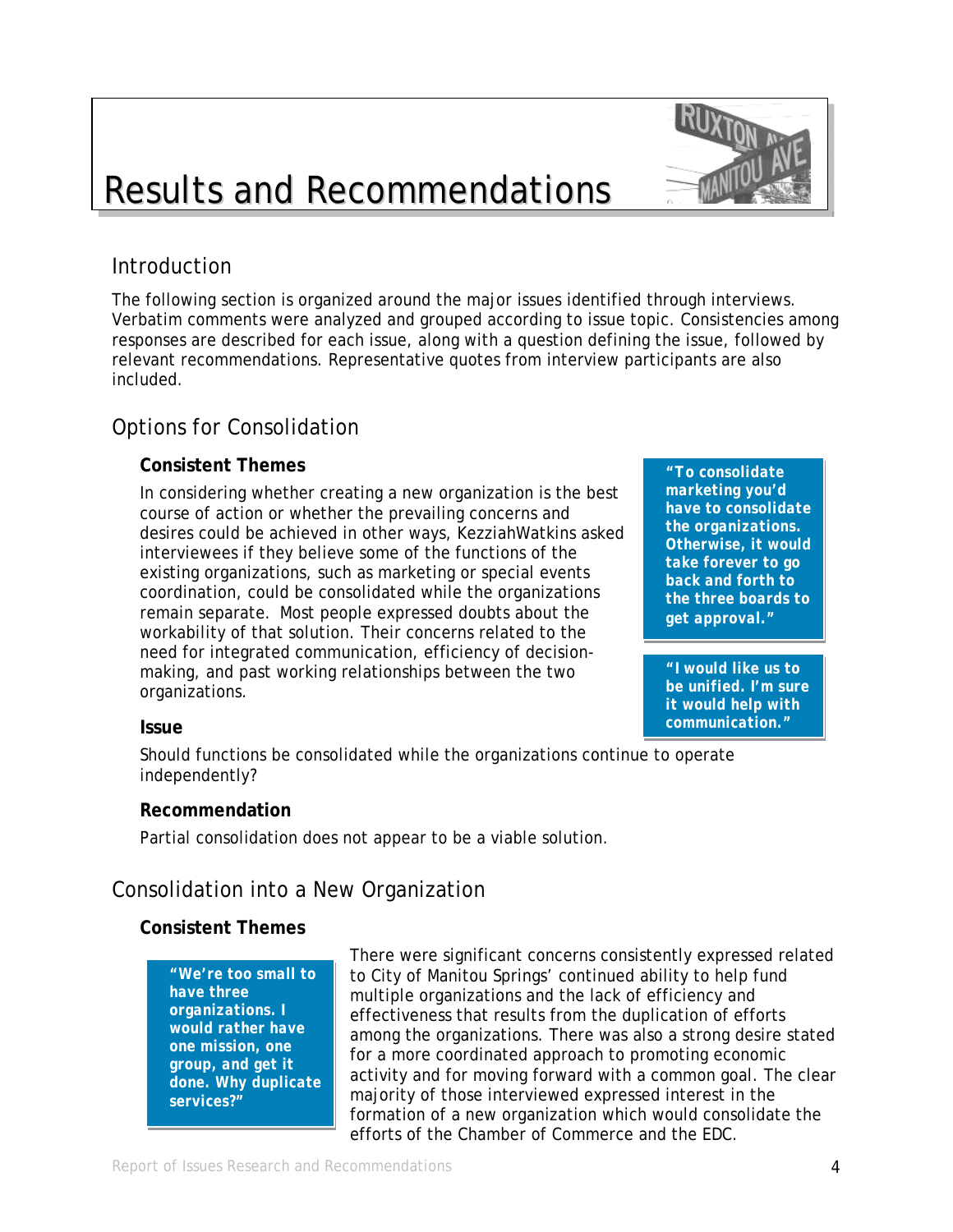#### **Issue**

 Is there a need to create a new organization in Manitou Springs which would be responsible for promoting economic strength and tourism?

#### **Recommendation**

A new organization should be created. It should be an umbrella organization responsible for the functions presently performed by the Chamber of Commerce and the EDC and should work closely with the BID, the City's Urban Renewal Authority and Parking Authority. The new organization should build on the momentum of EDC's recent successes and the strengths of Chamber of Commerce's abilities with visitor experience and special events coordination. Additionally, it could establish a contractual relationship for marketing with the BID.

 Recognizing the consensus around the community's need for strong promotion of economic elements, the proposed name for the new organization is the Manitou Springs Office of Economic and Visitor Promotion.

# Structure for the New Organization

#### **Consistent Themes**

 In considering the formation of the organization's Board of Directors, people spoke of the need to streamline the size of the Board and of the need for an inclusive process to select a balanced board, made up of both business-oriented members and at-large

*"We need a structure that stops the distrust."*

*"…[We need] someone at the top with a wealth of experience in community development and who knows about marketing and about business development and recruitment."* 

members representing the broader community.

Regarding organizational staffing, interviewees said there is a need for a skilled leader and communicator to manage the organization who is also well versed in marketing, promotion, and economic development. Functionally, the organization should focus on economic enhancement, tourism experience and promotion and on special events, many people said. A number of interviewees expressed confidence in the abilities of Chamber of Commerce staff to perform the visitor experience and special events functions, while also stressing the need for increased professional skill and experience in marketing.

#### **Issue**

How should the new organization's governing Board of Directors and staff be structured?

#### **Recommendation**

There should be 10 to 12 Board of Directors members comprised of three carry-over members from the Chamber of Commerce Board, three carry-over members from the EDC Board, one representative from the BID, and four at-large, community-based representatives. All Board seats should have specific terms of service.

 *Issue still to be resolved: How should the at-large, community-based representatives be selected for the Board of Directors?* 

 A proposed organizational chart for the new organization can be found on the following page as Figure 1.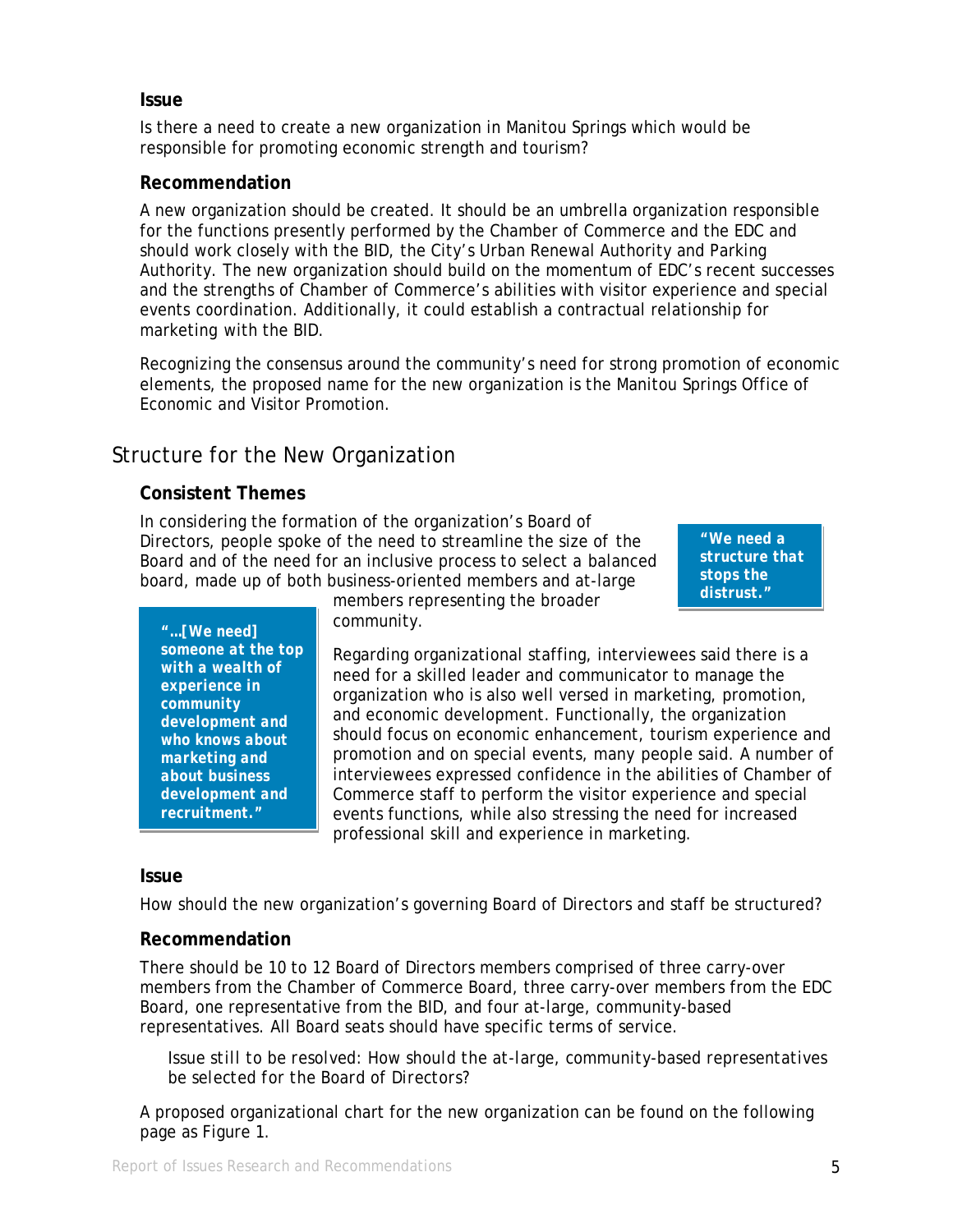The recommendation assumes that the existing full-time and half-time equivalent staff positions at the Chamber of Commerce would move to the organization and that the Chamber's current contract for services with a marketing firm would continue under the auspices of the new organization. It also assumes a contractual relationship between the new organization and the BID for marketing services.

# Funding the New Organization

#### **Consistent Themes**

It's evident that the present configuration of funding that exists for the EDC and for the Chamber of Commerce is an untenable one for the future. Members of the Manitou Springs City Council as well as several other interviewees expressed strong agreement that

continuing the status quo is an unacceptable alternative. Something needs to change.

There are varying interpretations as to whether the City's lodging tax must automatically be transferred to the Chamber of Commerce for the promotion of Manitou Springs as a visitor destination and of its member businesses, or whether that transfer is at Council's discretion on a year-to-year basis.

Because a central emphasis of this process is to increase efficiencies among economic agencies as well as to reduce the amount of funding required from the City, KezziahWatkins sought to identify specific savings that could, and likely would, result from the creation of a new organization. Although we received documentation and budgets from each organization, the budgets were not consistent with one another and were not specific enough, in some cases, to be able to identify exact savings. We do expect that the elimination of duplicative operating expenses will result in some level of savings.

*"I just don't see the City funding three organizations in this economy. The City's funding mechanisms won't allow it to stay that way."* 

*"It's nice that the City has a financial hand and some guiding power in economic development-type decisions."* 

#### **The Issue**

How should the new organization be funded in order to have the resources necessary to promote the community's economic health effectively while also reducing the need for City tax revenue?

#### **Recommendation**

A conversation at the City Council level is needed to clarify whether the funding commitment of the City of Manitou Springs is contractual or discretionary.

*Once that decision has been made, the funding question is an issue remaining to be resolved and should be referred to the Working Group identified in Recommended Next Steps found on page 11.*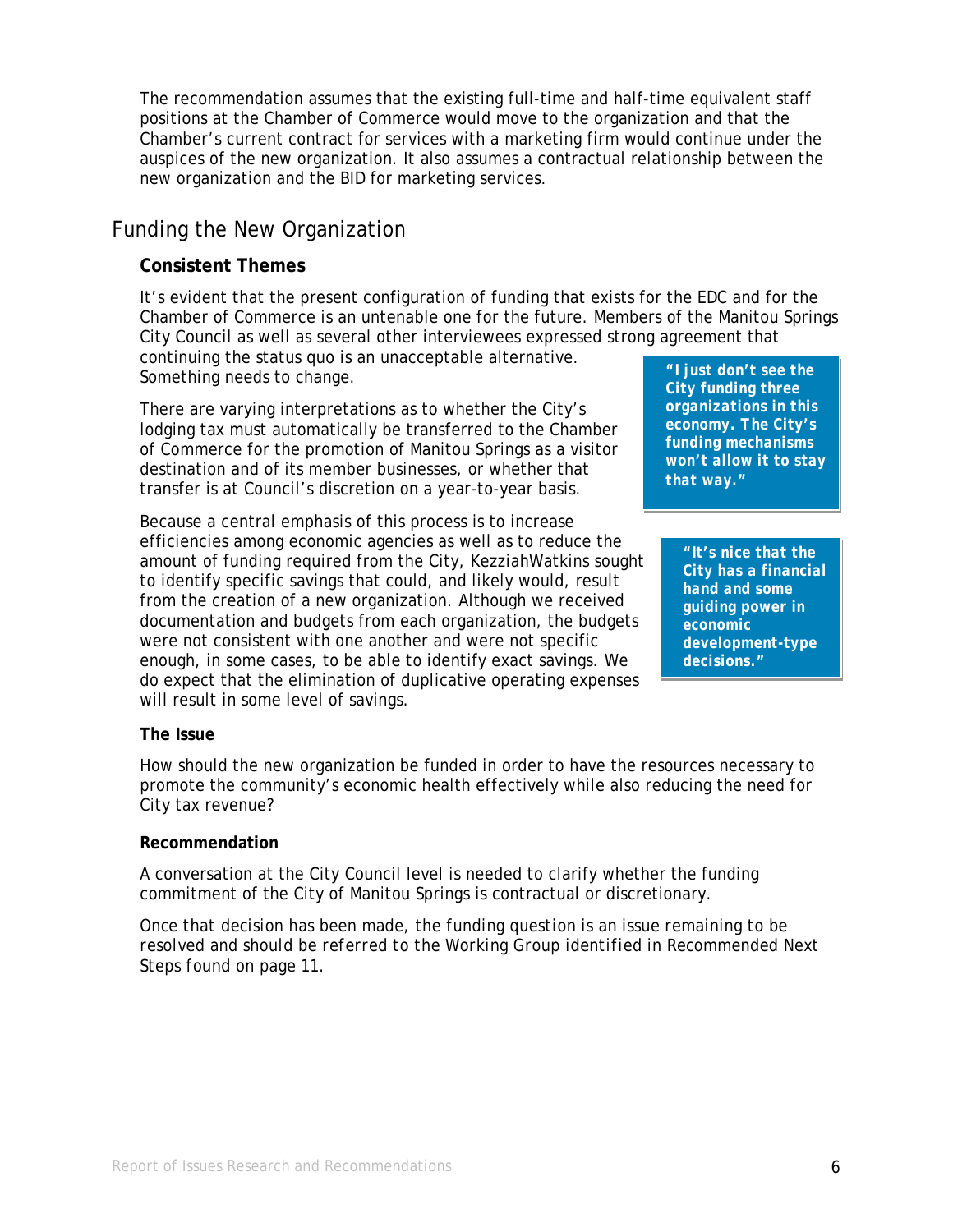# Relationship between the BID and the New Organization

### **Consistent Themes**

*"The BID is different as a legal entity but its goals should align with the other organization."* 

Recognizing that the interests of members and Board of the BID intersect with those of the new organization, many people expressed the belief that there should be some formal linkage between the two. The creation of a single economic and promotional voice for the Manitou Springs community, including the BID, was often said to be an integral component of any new consolidated structure.

#### **The Issue**

How should the relationship between the BID and the new organization be structured?

#### **Recommendations**

Since the BID is a separate and legally constituted entity, the concept of fully integrating it into the new organization is not feasible at this juncture. However, there is a continuing need for strong collaboration between the two. The Board of Directors of the consolidated organization should include, on an ongoing basis, a representative designated by the Board of the BID to represent its perspective and interests. That designee should be a full member of the Board with all incumbent privileges and responsibilities.

To address the need for a consistent promotional voice for the community, any marketing needs of the BID should be defined by the BID Board and carried out as part of the new organization's marketing program through a contract for specific services.

# Need for Economic Planning

#### **Consistent Themes**

Several interviewees registered a significant degree of frustration regarding the lack of planning by organizations involved in economic activities in the community. Beyond the

*"I believe for the community to be successful we have to define what we want for our economic future. If we don't it will die."* 

issue of the need for a comprehensive and effective plan to market and promote the Manitou Springs experience and its business opportunities, some interviewees expressed the need for a strategic and longer-range plan for economic development of the community. Sometimes referred to as a need for an expanded economic identity, people interested in developing such a plan talked about the opportunities to seal Manitou's identity as the regional center for the arts, for health, for fitness and training, and for recreation. Without sacrificing the promotion of tourism, these advocates would like to see the initiative and responsibility for an economic strategic plan rest with the new organization.

#### **The Issue**

Is there a need for an economic strategic plan; if so, whose responsibility is its development?

#### **Recommendation**

The Board of Directors of the new organization should take responsibility for development of an economic strategic plan that sets a strong course to maintain the economic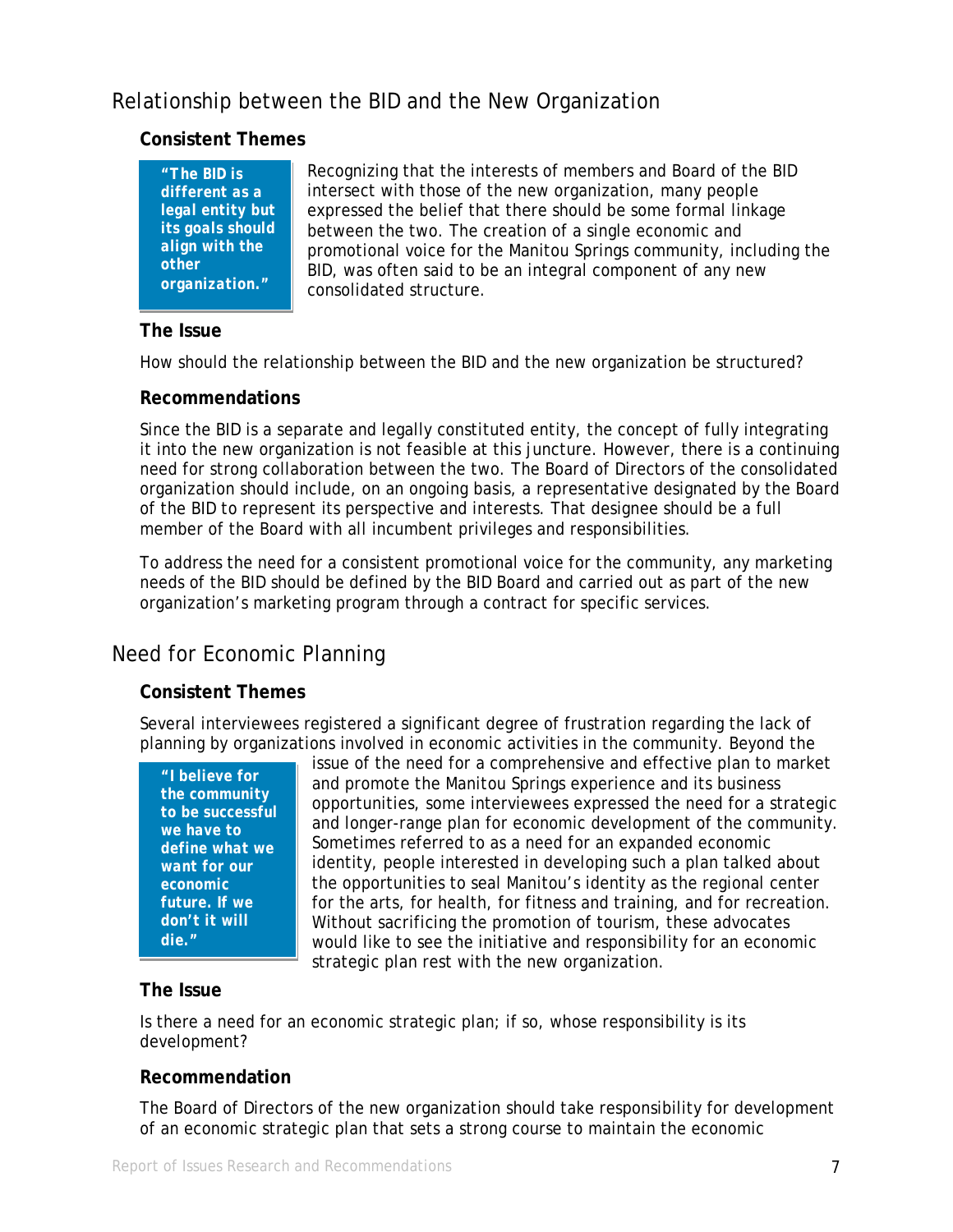momentum that Manitou Springs has enjoyed in recent years. The plan should be developed in concert with the City of Manitou Springs as well as with businesses and residents of the community. The Chief Operating Officer of the new organization should be responsible for implementing the strategic economic plan.

# Comprehensive Marketing Approach

### **Consistent Themes**

 One of the strongest arguments interviewees made for consolidation was the need for a unified, coordinated, and quality approach to marketing the Manitou Springs community to visitors and to businesses. People see tremendous value in being able to speak with one voice and in the economies of scale made possible

*"We need to ask ourselves 'What is authentic Manitou and what should we be marketing?'"* 

| "I'm hugely in<br>favor of<br>consolidating<br>marketing-the<br>collective effort<br>would far exceed<br><i>individual efforts.</i><br>I've seen it work in |
|-------------------------------------------------------------------------------------------------------------------------------------------------------------|
| other<br>communities."                                                                                                                                      |
|                                                                                                                                                             |

through the combination of funds from the Chamber of Commerce and EDC.

They expressed the desire for a marketing program that promotes the entire community and that is strategically planned and implemented, based on market analysis and focused on market segments. As part of the new marketing approach, many interviewees want a new, unified web site created that can effectively serve as the Internet gateway to the Manitou Springs community.

#### **Issue**

Is an increased emphasis on strategic marketing appropriate for the new organization?

#### **Recommendation**

The Chief Operating Officer of the new organization should be responsible for the creation and implementation of a comprehensive, city-wide marketing plan. The plan should include metrics which measure effectiveness and return-on-investment and the results should be included in the organization's reports to City Council.

# Expectations and Accountability

#### **Consistent Themes**

 There was broad agreement among the interviewees that the City's expectations of the existing organizations are not clearly identified or communicated. Many also commented on the lack of accountability to the City for the taxpayer revenue expended by the organizations.

#### **Issue**

 Is there a need to define and agree on expectations of the new organization and to create new procedures for accountability to the City?

*"If the City's going to fund any organization to the tune of thousands of dollars it needs to set out expectations clearly."*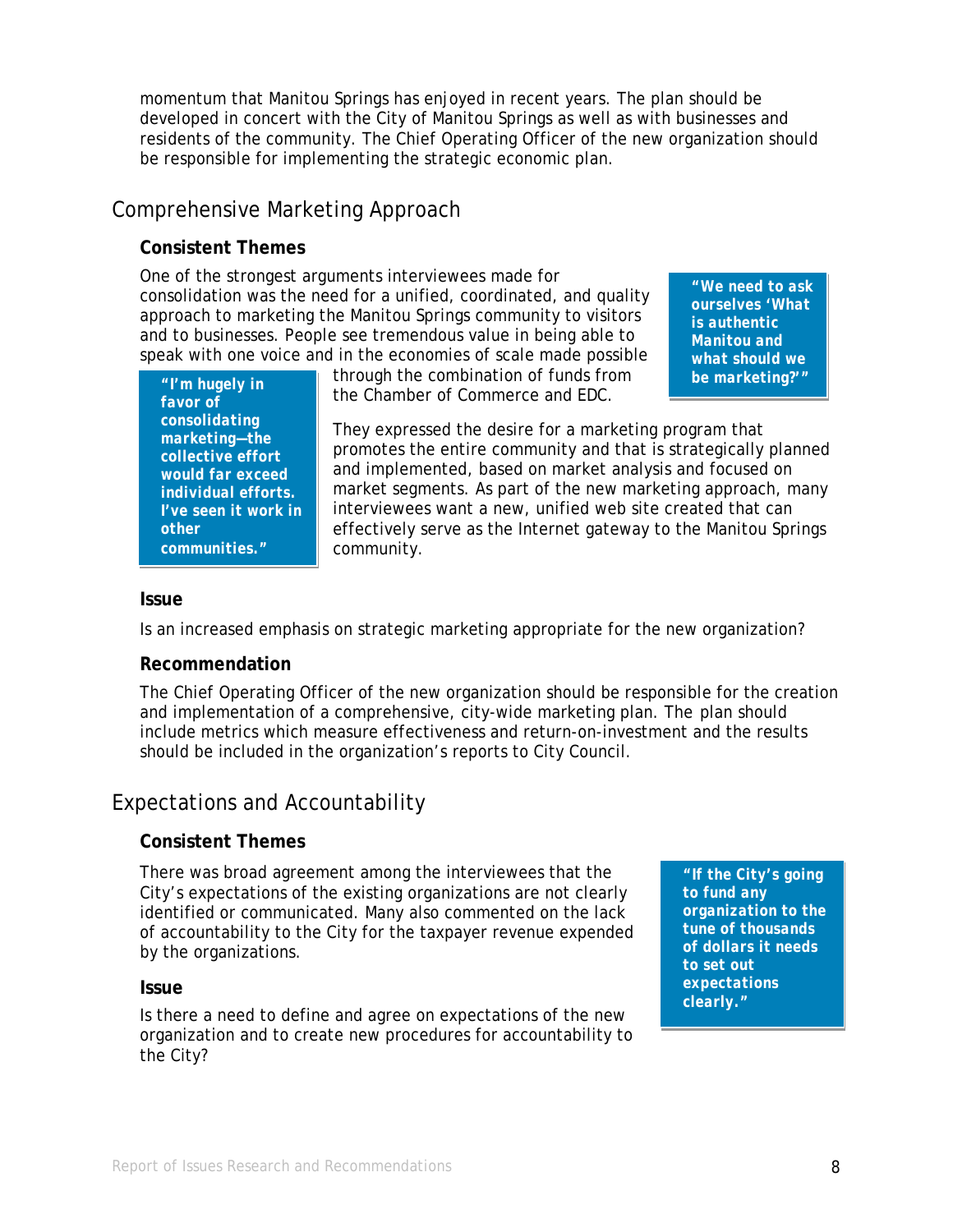#### **Recommendation**

 As its first responsibility the Board of Directors for the new organization should define the organization's mission, i.e. the reason for its existence. That mission should be presented to the City Council for its review and response.

 The City should issue a written, annually-renewable contract for specific services performed by the new organization. Specific standards for measurement and accountability requirements, such as quarterly reporting of services provided and expenditures, should be stated in the contract.

 The burden for establishing a system for accountability should rest with the City; the burden for providing information about services and expenditures should rest with the organization receiving City taxpayer dollars.

# Communication Systems

### **Consistent Themes**

*"Communication is huge. There are so many boards and no one know what everybody does."* 

Communication, or the lack of it, arose as an unprompted topic in almost every interview. In talking about their concerns regarding the relationships between City government and the business community, within the business community, and between the business and residential communities, people consistently pointed to communication as an issue. Many cited a pervasive lack of trust and understanding of others' perspectives and a belief that improved communication could help.

#### **Issue**

How can communication systems in Manitou Springs be improved?

#### **Recommendation**

The lack of effective communication is an issue of significance, in part because it could serve as a barrier to the new organization's ability to succeed. A conscious decision by the board and staff of the new organization, the board of the BID, and City Council to explore and adopt new methods for communication could make a tremendous difference in the community's ability to move forward together in a challenging economic climate.

# Membership

### **Consistent Themes**

 A number of issues related to the Chamber of Commerce as a membership organization arose during the interviews. Some believe there currently is too much emphasis on members resulting in not enough attention paid to marketing tools and activities. Other interviewees focused on the need to have BID members automatically become Chamber of Commerce members in order to avoid having to choose between the two or having to pay for both. Some of those interviewed expressed strong reservations about whether it's appropriate for the City to use tax revenues to fund an organization that primarily promotes its members, including some non- Manitou Springs businesses.

*"The Chamber only makes referrals to its own members, including those who are outside of Manitou and that bothers some people, including me, because they get taxpayer money. I think all businesses should be members because the Chamber's getting tax dollars."*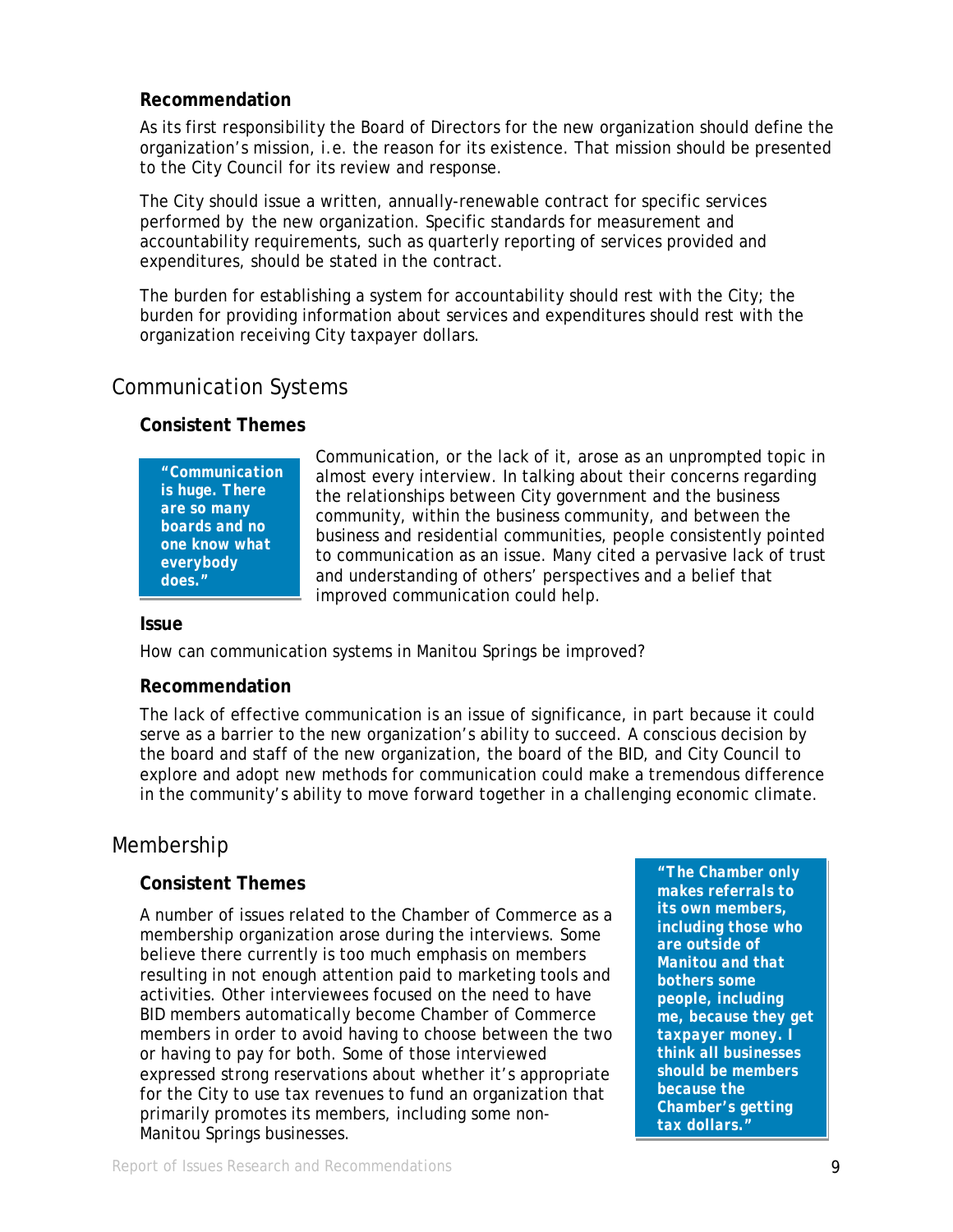There was also recognition of the fact that memberships generated some \$56,000 in 2009 for the Chamber of Commerce. A reduction of revenue from the City of Manitou Springs coupled with the elimination of membership-generated revenue sources would compound the financial impact.

#### **Issue**

Should the new organization be a membership organization?

#### **Recommendation**

*Issue still to be resolved: This is a complicated issue that needs careful consideration by those who will be responsible for governance of the new organization. The resolution of the issue of memberships should be included in the list of topics to be considered by the working group charged with making decisions about unresolved issues (see following page).*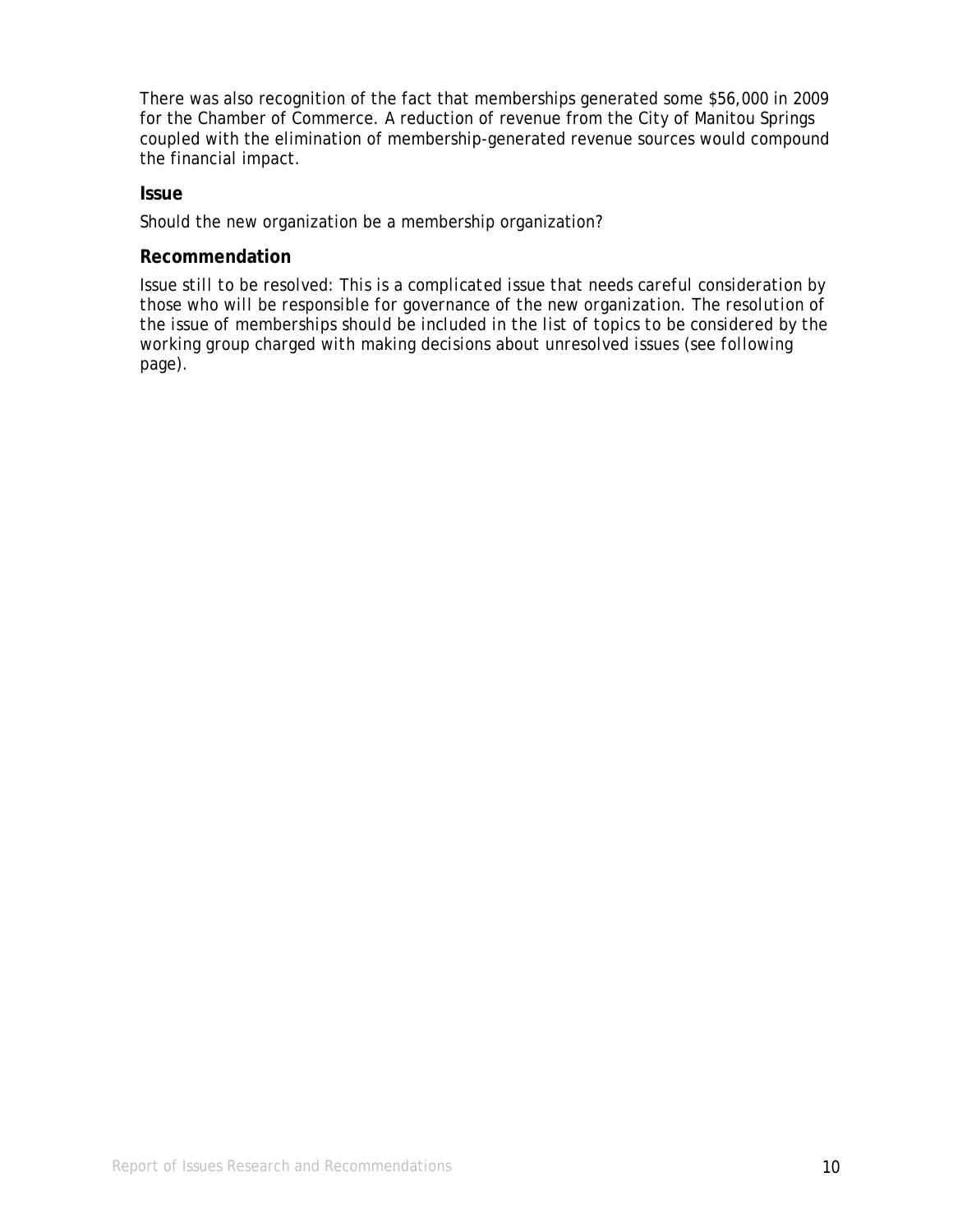

# Recommended Next Steps

### **Recommended Process for Decision-Making**

A working group serving as the core of the Board of Directors for the new organization should make decisions about unresolved issues and develop an Action Plan for establishing the new organization and priorities for its first year of operation.

The group should be made up of the three Board members to be appointed by the current Chamber of Commerce Board, the three Board members to be appointed by the current EDC Board, the one Board member to be appointed by the BID Board, the City Council Liaison and the Deputy City Administrator.

The work of the group should include:

- Consideration of the comments received about the consolidation recommendations at the March 30 public Council work session;
- Discussion and resolution of the remaining issues as identified in KezziahWatkins' March 30 report and other issues raised at the March 30 City Council work session;
- Discussion and decision about the name of the organization;
- Development of an Action Plan that outlines:
	- 1. Budget and funding for the new organization;
	- 2. Organizational structure;
	- 3. The procedure for appointment of four at-large members to the organization's Board of Directors;
	- 4. An implementation schedule to move organizations from their current structures into the new configuration;
	- 5. Responsibility for carrying out the necessary procedural and legal activities necessary to dissolve the present organizations and create the new; and
	- 6. A plan for communicating with the Chamber of Commerce's, EDC's, and the BID's constituencies and the broader community about the creation of the new organization.
- Development of written and verbal reports to the Manitou Springs City Council about the decisions of the group.

Once implementation has begun, the group should monitor and evaluate implementation progress and adjust elements as needed on a periodic basis.

#### **Issues Still to be Resolved by the Working Group**

The following issue definitions reflect comments heard during the interviews:

1. Issue: Should the new organization should be a membership organization?

If it is a member organization

- Equity: Is it appropriate to use City of Manitou Springs tax revenues to benefit members primarily, including non-Manitou Springs-based businesses?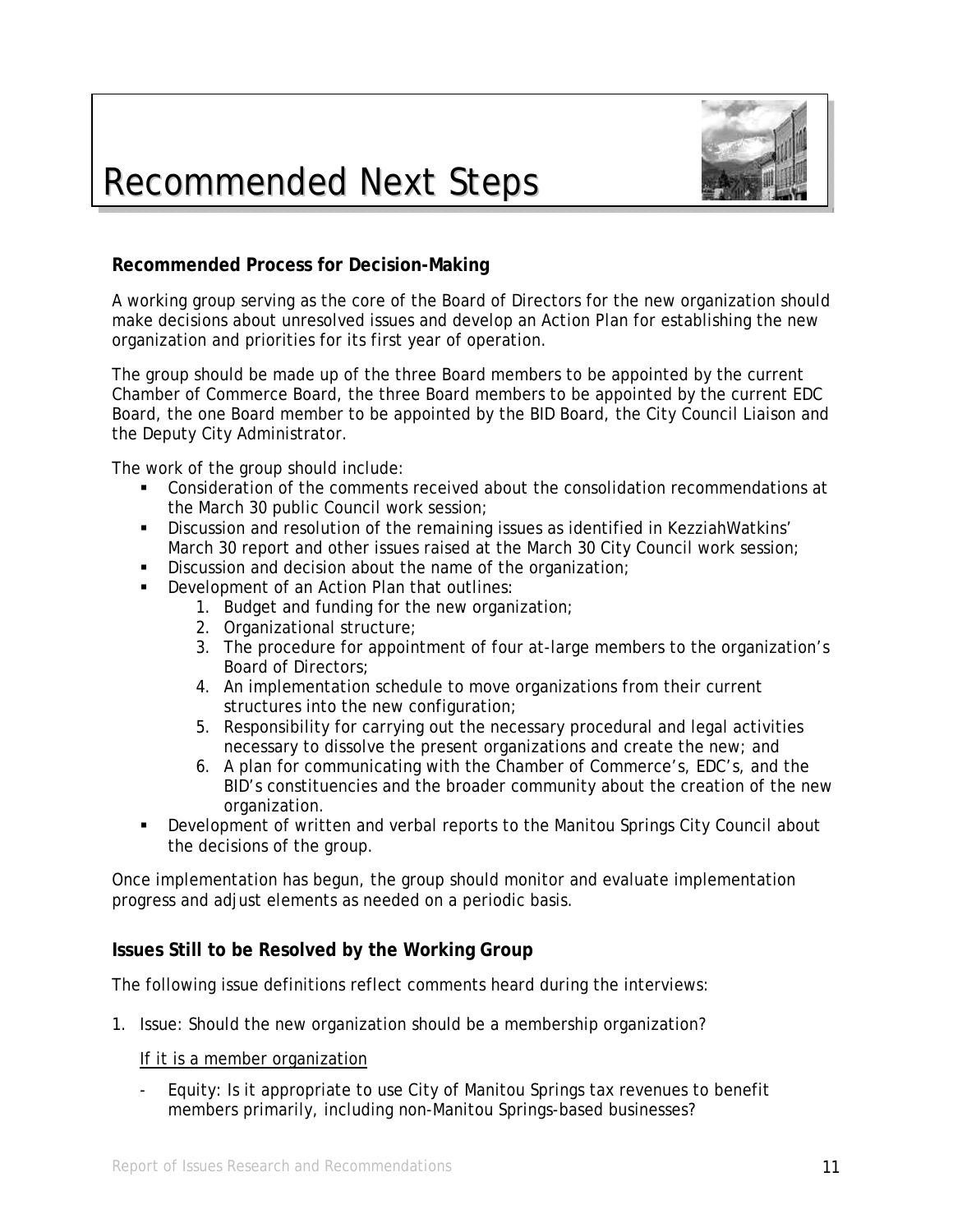- Participation: Should businesses who choose not to be members receive referrals and promotion from the new organization? Should all Manitou Springs businesses be given memberships and non-Manitou Springs businesses pay for memberships? Should all BID members be given memberships?
- Membership categories: Should there be a tiered system of memberships with commensurate privileges?

If it is a non-member organization

- Funding: How do you replace the revenue generated through memberships? Should private sponsorships be solicited to replace membership dues?
- Equity: Is it appropriate to use City of Manitou Springs tax revenues to benefit non- Manitou Springs-based businesses?
- 2. Issue: Should the new organization ultimately be self-sustaining or should the City continue to have a long-term role in funding?
- 3. Issue: Is there a need for a Manitou Springs Chamber of Commerce, separate from the new organization? If so, what is its role and how does it interface with the new organization?

#### Background

There does not appear to be a strong need or desire for a traditional Chamber of Commerce providing customary business support and educational services. Chamber of Commerce interviewees said the current Chamber is non-traditional and operates more as visitor center.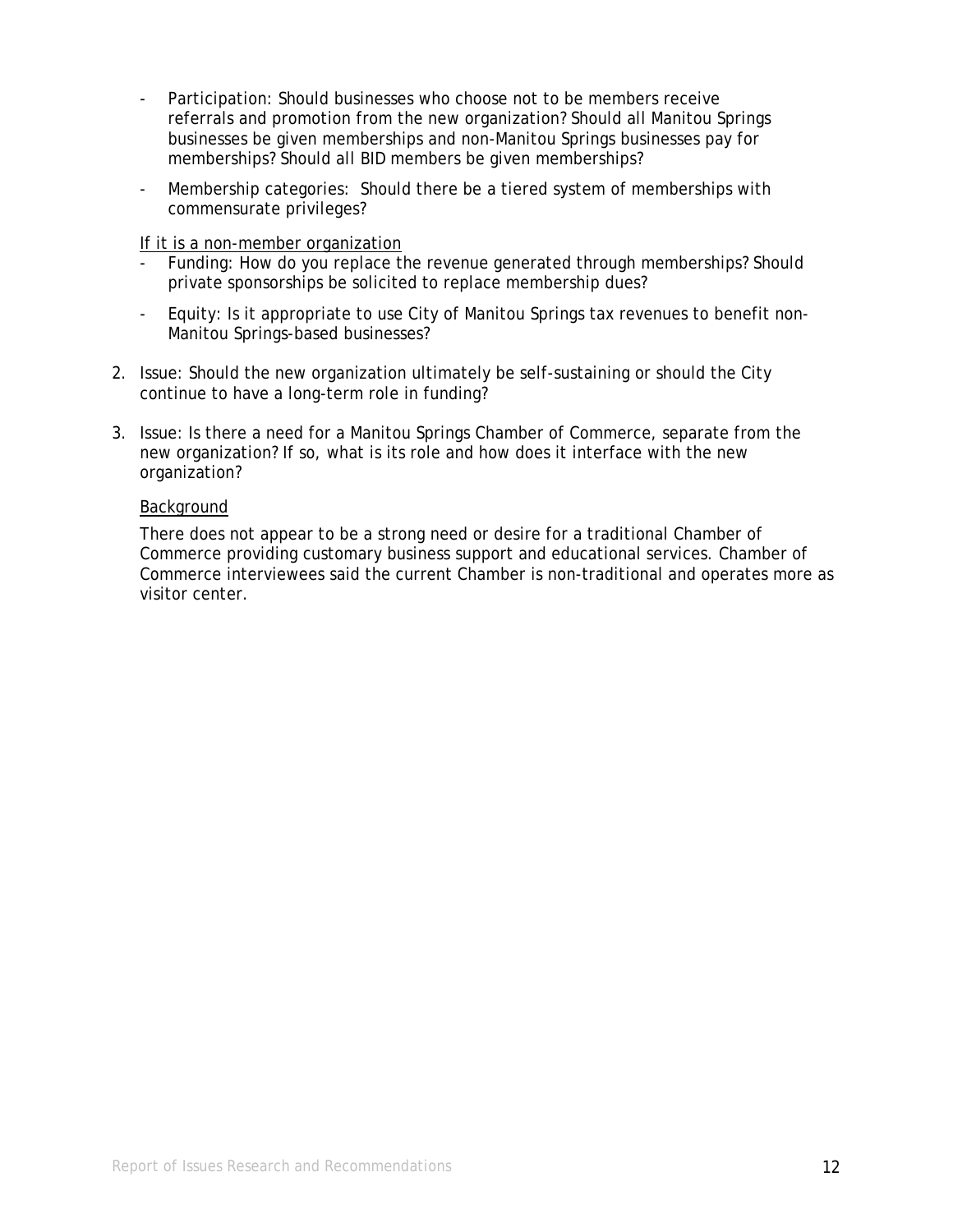# Appendix

# Verbatim Interview Comments by Topic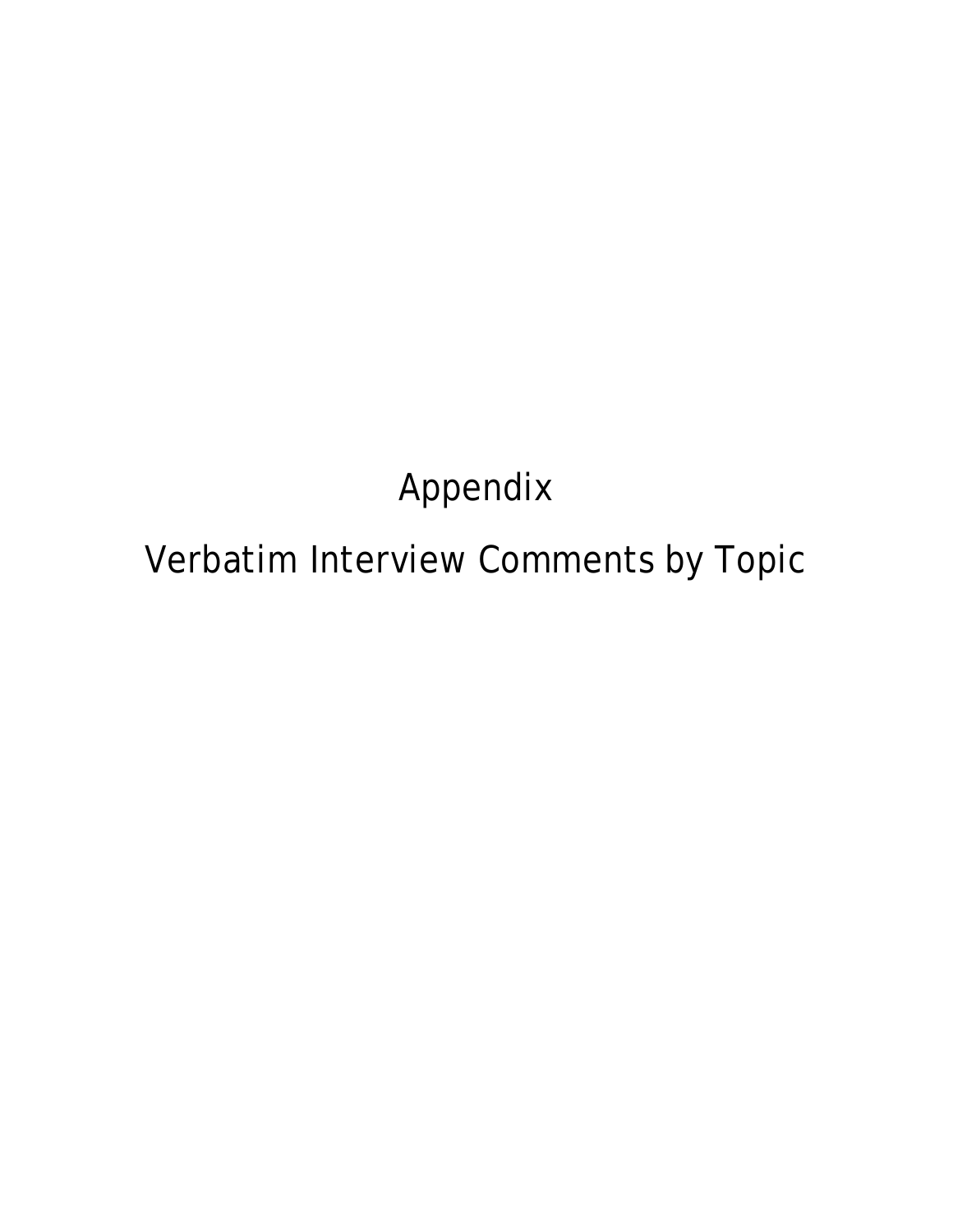## Background

#### **Past and Present Organizational Roles**

Now that all the downtown improvements have been done, what does the EDC do?

- Part of the problem is there are three different entities all with their own agendas. The Chamber tries to promote all of the community, the EDC promotes one segment, and the BID promotes one segment.
- The BID is a small group of businesses promoting themselves and now we have to share resources. The focus is on the 'me theory'.

Only the Chamber focuses on the visitor experience.

EDC needs to maintain what has been done and look for gaps where needs aren't being met.

EDC has gotten a lot done. We need not to regress.

- I'm happy with the Chamber of Commerce. They seem to get it, they're very sensitive to concerns, and they listen. The BID and EDC are not the same. Their attitude seems to be, "People will just have to come around."
- We're talking about dissolving EDC and if we do that who takes over those functions?
- We need someone who does things like look at the zone overlay. That's not the Chamber's role—whose is it?

The BID focuses on downtown and really just serves itself.

Maybe EDC needs to hire another staff person.

- Maybe we need to fill the slot at a scaled down scope and salary.
- About 90-95% of what the Chamber does is as a visitors bureau.
- Downtown redevelopment was the impetus for the formation of the EDC. A group went to Council and asked for an EDC position. EDC also works to bring in retail.
- EDC was started by the Metro District and the City. Their mission was established through an intergovernmental agreement.
- The Chamber brings in about 30% of its own budget. EDC tried but didn't bring in much money. EDC's events were too sterile and had too many rules—they weren't Manitou-like. For example, the BID is now the sponsor of the Farmers Market instead of EDC.

The Chamber does tourism promotion.

- The BID was started as a beautification effort of downtown but now some people in the BID are critical of the City for not doing it.
- I can't really tell you what the EDC was intended to do. I guess they try to bring in more people from an 18-mile radius. They don't have a mission statement.
- As the EDC tried to succeed it came at the expense of the Chamber.
- With the EDC, if you didn't agree with them you were ostracized. EDC has always been 'clubby.' They wanted to bring in higher caliber businesses and not everyone agreed. The redevelopment has brought in a higher caliber of business without it being a stated public goal and it's offensive to existing businesses.
- The City's job is to create an environment where all ideas are welcome and encourage people not to be afraid to fail.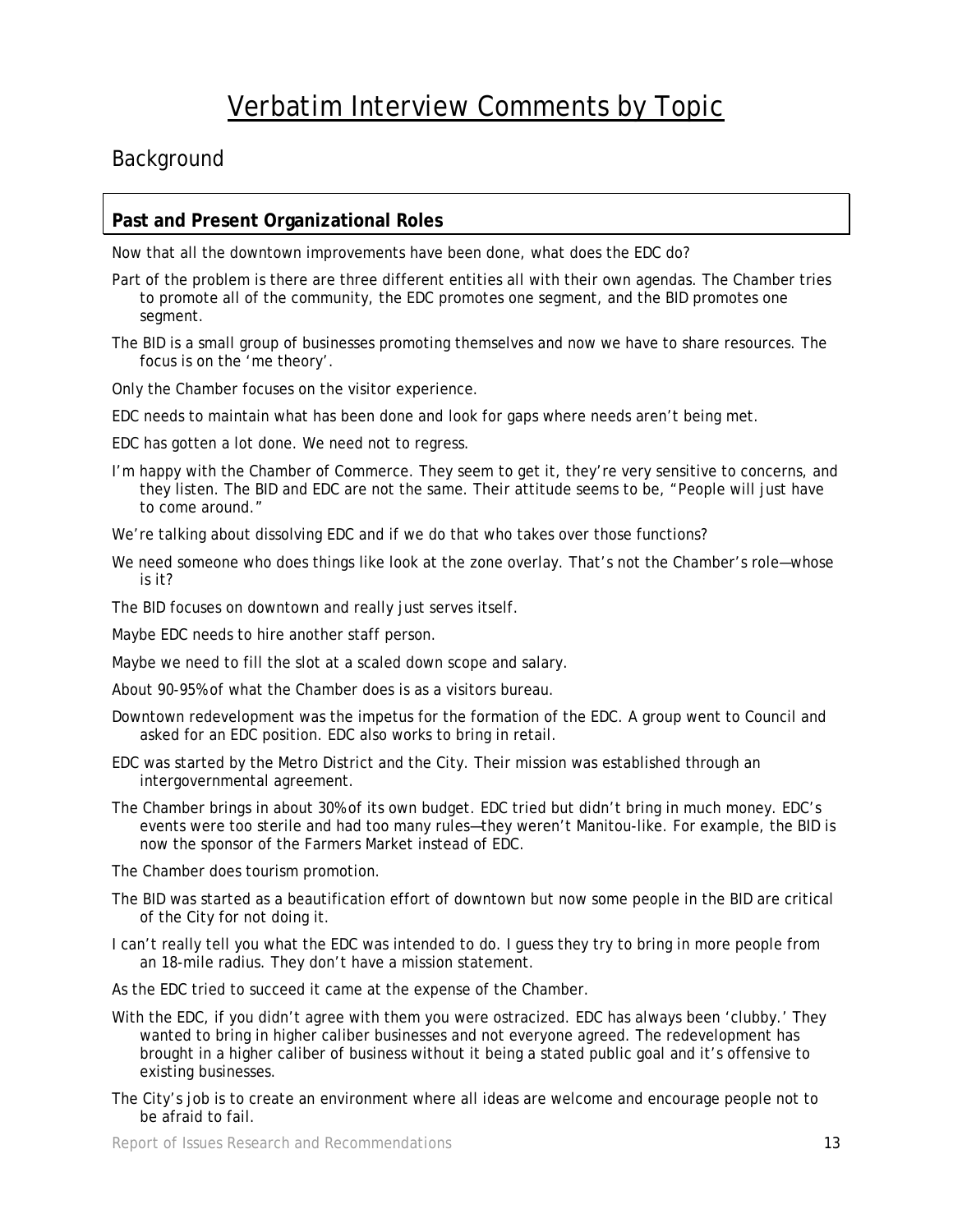- EDC started meddling in marketing to the trade area and I'm not sure we need both that and what the Chamber was doing.
- The Chamber of Commerce is very old-fashioned in its approach to marketing.
- Everyone's trying to take credit for what has been and is getting done.
- The Chamber does a good job on events. All the organizations use events as fundraisers and are asking the City to waive fees for events.
- The EDC wants City funding for parking but shouldn't it go directly to the Parking Authority?
- EDC specializes in filling business spaces downtown.
- De-funding the EDC wouldn't have been good for the community.
- You have to have a buddy on City Council to get something done. The EDC board is filled by Metro District appointments and Council appointments.
- EDC has a communication role but not marketing.
- The Chamber has always been a resident-friendly organization. It was originally set up to be the liaison between businesses and residents.
- EDC doesn't really have a relationship with the community—it was created to grow the business climate. The EDC role is to make sure storefronts are full and to work with the Urban Renewal Authority on east side and west side redevelopment.
- The BID was set up to keep downtown clean but it got into marketing. The BID does local marketing and the Chamber does regional marketing.
- The EDC does not do marketing.
- The EDC does fundraisers but not special events. Jack Elder sponsors Carnivale and the Fords do two events.
- The street performer program benefits downtown businesses so should the Chamber support it?
- Most people know the EDC is dead as an organization.
- Do research on events in other communities. We had 10,000 people last year for the Coffin Race. We have events that other communities would wet themselves for and all we do is criticize the two people who carry off those events.
- The Chamber does a good job carrying out so many events.
- Now that downtown redevelopment is done the EDC doesn't have that much to do.
- The need for EDC staff has passed with the completion of the downtown redevelopment but there are other people who can also do a good job.
- The Chamber has lots of volunteers who help with events, at the Visitor Center, and with visitor promotion.
- Board task forces have replaced committees but overall the Chamber is not well organized and structured.
- EDC has been proactive and the Chamber has not.
- The Chamber had goals in the past but never paid attention to them. Short-term goals are fine but real life constantly impacts them so they're not that useful.
- At some point the City needs to look at why they never have enough money or staff—they're never proactive.
- Murphy's lofts would not have gotten done if it hadn't been for the EDC.
- Plans for downtown redevelopment has been on the books for 30 years and EDC and got it done.
- Council people want to take credit for everything and if they can't they don't like it.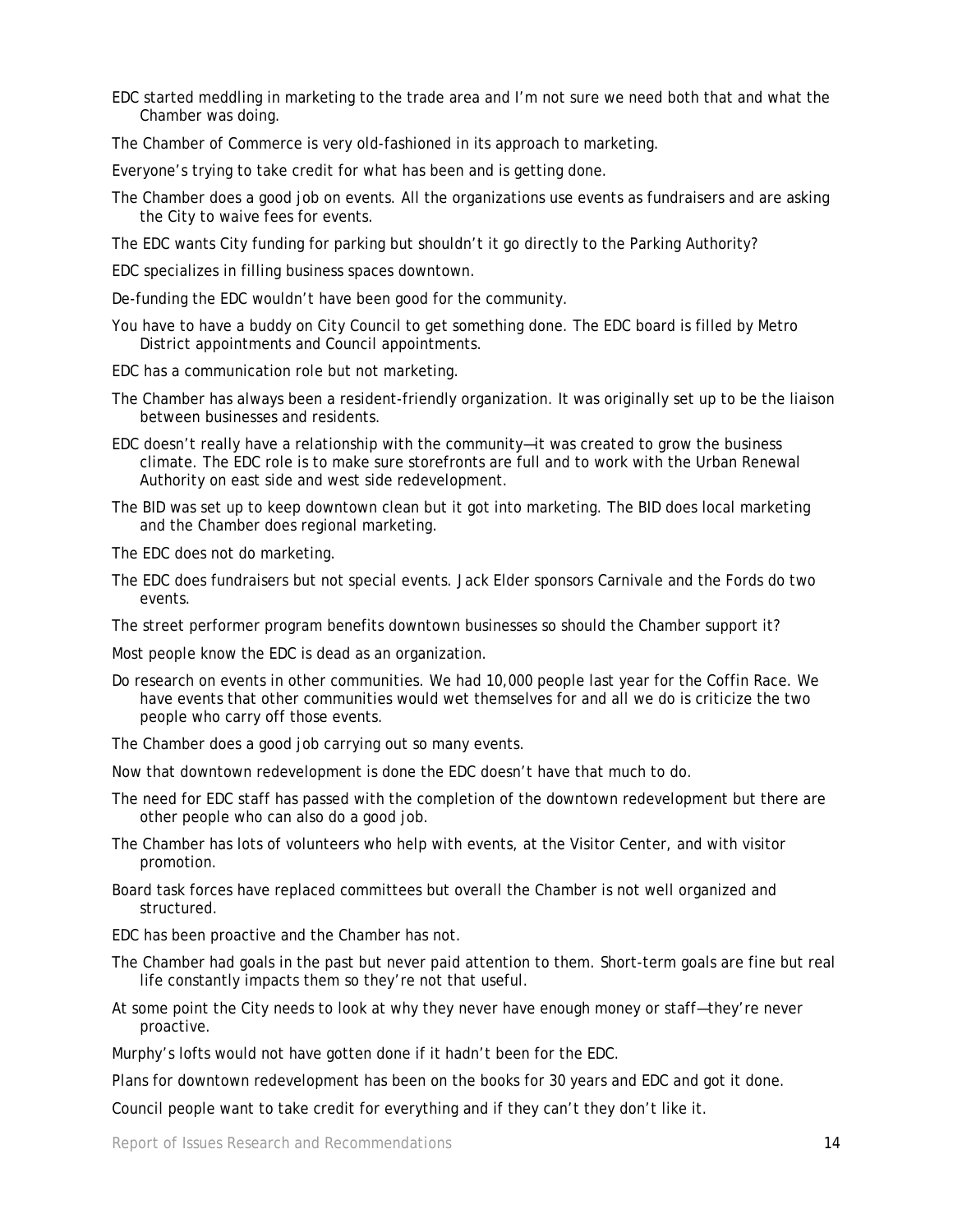EDC does a lot of the same stuff as the Chamber.

- The BID assesses a 30-cent per square foot tax on businesses in the District. It sunsets in 2012 and I don't know if the Board will want to renew it. The statute doesn't tell us how to spend our \$55,000 budget. We've been spending \$25,000 on street maintenance and \$30,000 on marketing and overhead. Construction downtown is almost done but there are maintenance needs that the City can't do. We're feeling pressure to step up and put more money into maintenance.
- The City gives about \$200,000 to the Chamber for marketing, and their focus has always been on tourism. They need to use it effectively and show the return-on-investment.

There are big challenges when it comes to the skill level of the Chamber staff.

- I was a Chamber Board member for a while and didn't even know there was a reserve fund in the Chamber budget. That money is not to be saved, it's to be spent on marketing the town. Maybe a \$70,000 reserve would be okay but not the size of the reserve they had.
- My big fear is going into a phase of community decline like we had 30 years ago. I want the BID reauthorized but the bad economy is making it tough.
- Let's not base these decisions on what's happened in the past.
- I think the Chamber staff would do great continuing to run the Visitors Center. They do need to get some younger volunteers there.
- EDC does advertising but focuses on downtown only. Its main purpose is to bring in businesses and support them.
- The BID out-sources accounting services and pays about \$400 a month for that. It may be planning to get some professional support, although it's trying to decide how to move forward without professional staff. EDC paid all of the past director's salary but she also helped the BID.
- It's not right that Chamber Board members have to perform tasks that the staff should be doing. The Chamber should be run like a business. We need a leader who's leading.
- The Chamber Executive Committee is very protective of staff and has been reluctant to get into these discussions. The Chamber doesn't want to change. They have a little fiefdom and don't want to give it up.

There are six BID Board members currently, with one vacancy. The BID Board is pretty dysfunctional.

- I've been involved in both the Chamber and EDC. I think EDC was developed because the Chamber doesn't do a good job. The EDC was created to get businesses to come to the downtown.
- I was totally against using the Chamber reserve fund to buy land. The Chamber's purpose is to promote, not buy real estate. Lodging is down anywhere from 10 to 40 percent. If lodging's full everyone wins.
- City Council needs to understand the different functions the three organizations serve. The Chamber's focus is on print and the staff doesn't want to learn about anything else. My biggest problem with Chamber staff is they don't follow through on things.
- The Chamber Board has been asking what the staff does but we don't get any answers. I don't feel there's adequate supervision and management.
- The Chamber's board selection process is very informal and probably not in accordance with the bylaws. They don't follow the selection process in the bylaws because the staff has too much power.

Actually, the City should have been able to perform what the BID is doing.

Council as a whole doesn't understand what those organizations do, based on personal experience. Some have based their support for organizations on personality.

The Chamber has support because they're non-controversial.

The Chamber functions as a visitors bureau. It's a membership organization.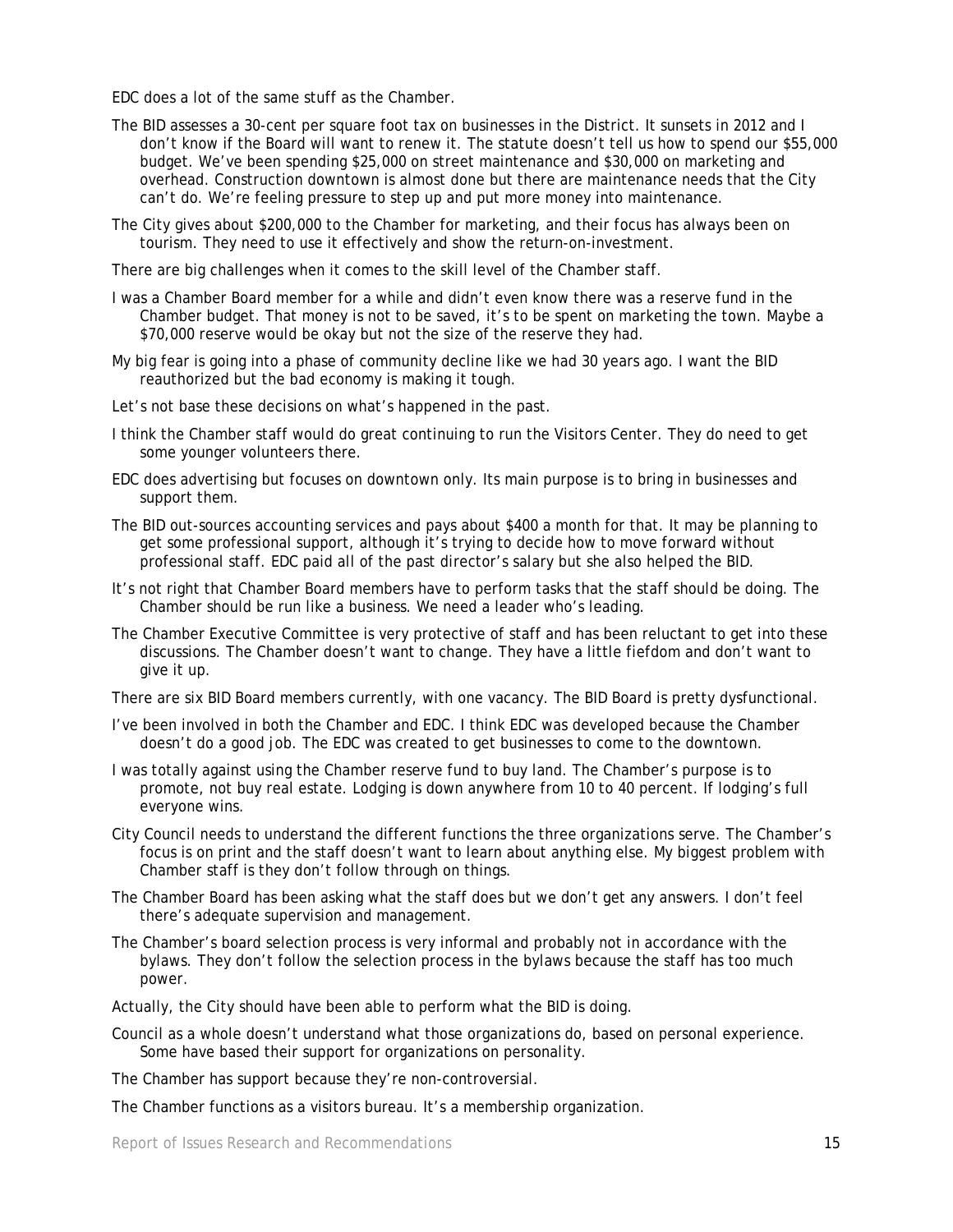- The EDC took credit for things they didn't do. Now they're hanging their hat on urban renewal on the eastern edge of town. I don't think it will work, especially as a Tax Increment Financing project. It's just an odd geographical situation for urban renewal. There are declining activities for EDC.
- I think it's critical that the City fund economic development-type activities.
- EDC was set up by City Council with money from the City, and most of that for the director's salary. They do some minimal fundraising events. The direction of the remaining Avenue project is now being overseen by the City. The EDC doesn't have membership dues or any taxation.
- The BID receives no City money. The people who own property and/or operate businesses fund it with a 3.3% tax. We sold it to voters to maintain the downtown redevelopment. Fifty percent of it's spent on cleaning and maintenance and 50 percent is spent on promotion. It would be okay with me to just focus on cleaning and maintenance. I also think shop owners should take care of the front of their properties, though.
- Chamber staff has great hearts but they don't know how to do their jobs too well. There's just a lack of professionalism. They seem to lack the ability to capitalize on what's needed. I'm more interested in the Chamber doing what the EDC does, with a strong marketing of the community instead of promoting only certain businesses or organizations.

It seems like the EDC is done.

- The City should play a bigger role in special events and have some presence. There has been some question about whether the Chamber actually puts on events; some people think the Chamber helps but doesn't really "do" the events.
- Our Urban Renewal Authority has kind of limped along; it's started slowly because of lack of funding. The next step is to develop a plan but we need to wait to get the funding for it.
- I think the Chamber is performing really well on visitor promotion and special events.
- Chamber staff does pull off some large events. I've asked that some be two-day events but there's been staff push-back.
- Right now you have three kingdoms. The Chamber has one. They get a ton of money from the City and have a ton of money in savings. You could say they've been good stewards of the money but if the City's giving them money for advertising they shouldn't be putting it in a reserve fund. It makes me wonder what they could have done with that money if they hadn't put it in reserves. The BID is different; it's its own legal entity. The EDC was formed to bring money into town.
- The Chamber's fund balance is an issue.
- The BID is to maintain downtown and do grant writing. Some people wondered at the beginning when it was being set up why the City wasn't doing those things.
- The Chamber is not real good with forward, out-of-the-box thinking. For example they didn't consider joining Cultural Office of the Pikes Peak Region (COPPR).
- Many people didn't know about the Chamber's reserve fund. I did, and thought it was a building fund. It's about \$300,000.
- The Chamber budget blow-up came up when the City was trying to balance the budget and asked for a consolidation of efforts to save money and the organizations came up with \$40,000. This year both the Chamber and EDC allocations got cut by 20%. We need to let them know that next year they will get cut even more.
- Discontent was built when the Chamber reserve fund issue came up. Some people didn't think it was appropriate that they had a reserve fund larger than the City's. The City didn't request financial statements, though, and should have. I think the Chamber was almost viewed as an extension of the City. That reserve fund issue hurt the relationship between some businesses and the Chamber, particularly with lodging.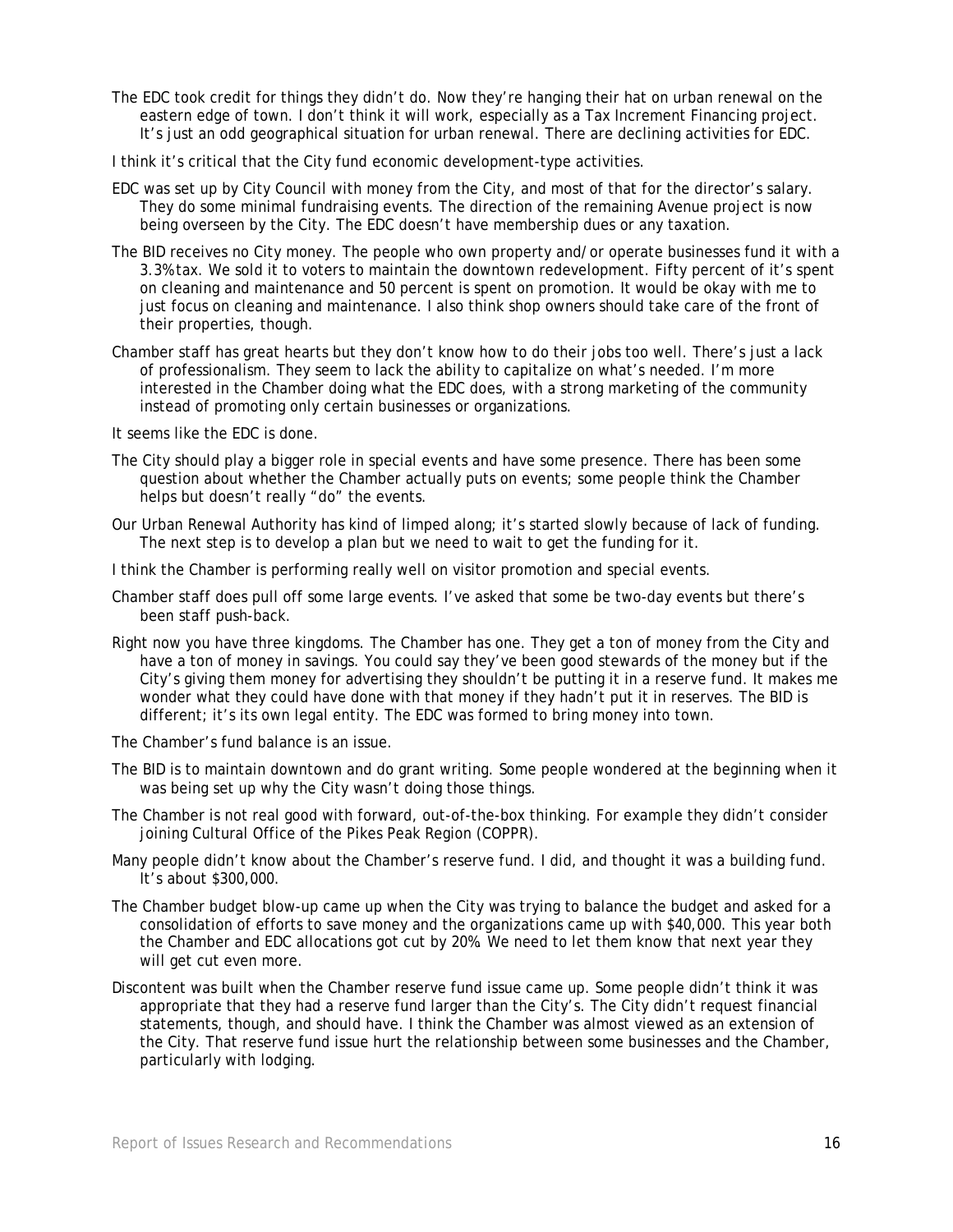#### **What's Needed for Economic Vitality**

#### ♦ **Definition of needs**

The elimination of any redundancies between organizations needs to be based on fact, not rumors or opinions. I want to look at what the city needs to be successful and how we fill those needs.

I hope a result of this process is a definition of the roles and responsibilities and then a decision about which organization can best fulfill those most effectively and efficiently.

The City should define the functions it needs.

The best way to eradicate redundancies is to define the needed functions.

The community should define the needs, not City government. The three organizations should define the needs.

#### Business development, attraction, retention

We need to analyze the types of businesses and fill in the gaps, but not with T-shirt and tomahawk shops. We will lose the diversity of businesses if we lose EDC.

Businesses are doing fine and we have good business diversity.

I don't know that business recruitment is really needed. I do think urban renewal is but I think that function belongs in the City government.

What's not being done now is 'schmoozing' current and potential businesses.

We still need someone very interested in getting businesses here and dealing with economic development issues.

We need an entity that promotes bringing in businesses.

We need an entity that is the main promoter and that encourages businesses to come to town.

I agree that business recruitment is important.

Helping business is important. EDC kept the loft project on Manitou Avenue in Manitou in 2003. Without their stepping forward with confidence and encouragement that project wouldn't have happened.

We need active recruiting of businesses in a strategic manner with a unified message.

The gap we have now is welcoming new businesses to town and doing releases.

There's another huge gap. The Chamber membership gets a newsletter but there's nothing that goes to past or prospective members.

#### **Downtown redevelopment and beautification**

We need to do downtown maintenance, downtown capital improvements.

We need to keep downtown strong and attractive.

We need a voice for downtown. The Chamber has done that pretty well.

People need easy access to downtown without a lot of hassles.

Downtown is key.

Most of the downtown redevelopment's been finished but there's still a bit more that needs to be done.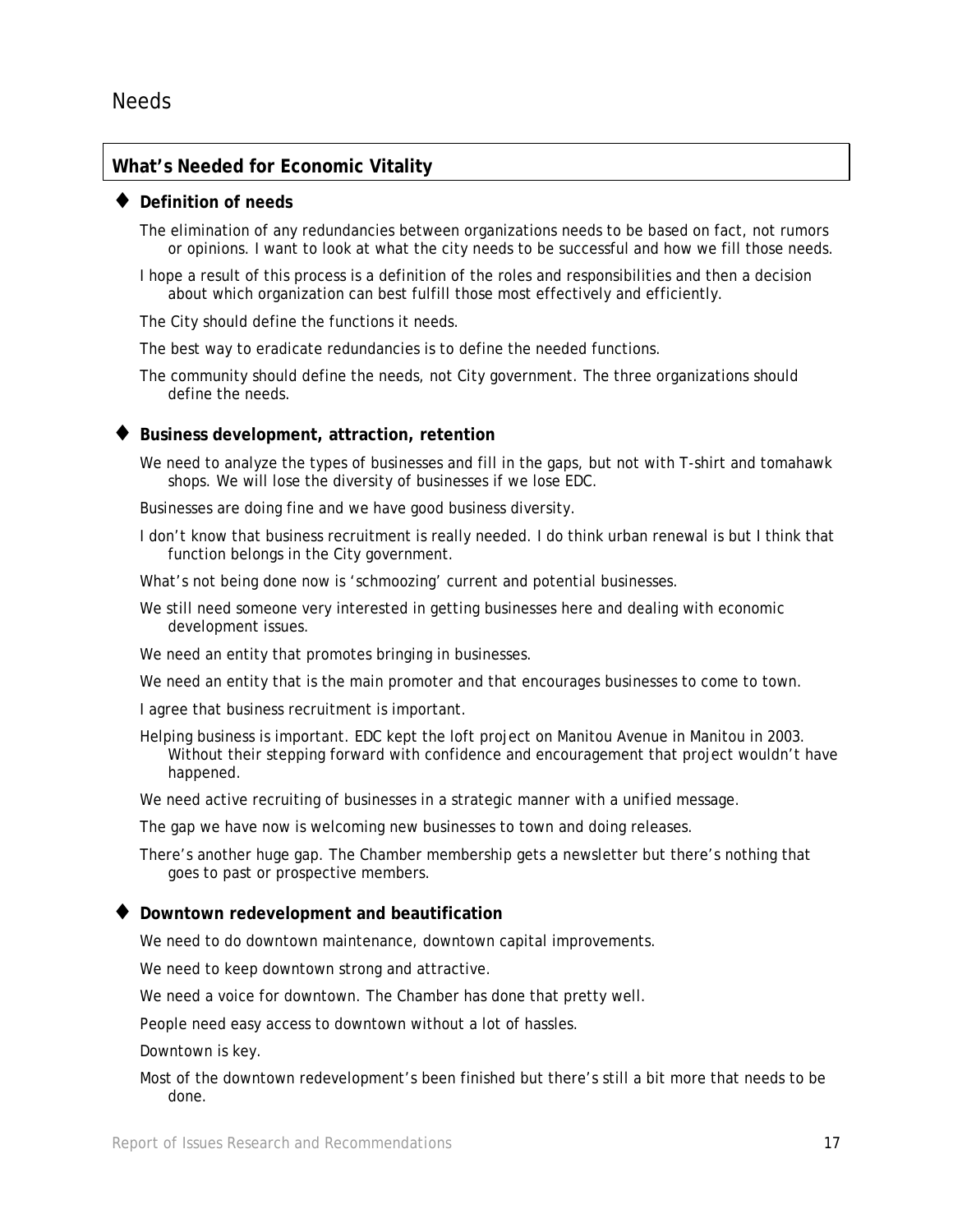The BID's focus is on trying to get locals here. From a BID perspective, we also need to get businesses to stay open until 9 p.m. in the summer. Tourists go to the mountains for the day, come back and eat dinner, and then they want to walk around downtown and do a little shopping.

The downtown redevelopment has been huge.

Downtown is pretty much done.

Downtown has done wonderfully but the east and west ends of town need help.

- We've tried to bring some local flavor to the downtown redevelopment project but some people didn't like that.
- It's important to 'Keep Manitou Weird' and zany and unique, but the BID has also added safe, clean, and prosperous to that and that's good.

#### **Marketing and promotion**

The BID does marketing but just for downtown.

EDC hasn't been doing marketing.

I still believe it's important to get locals to come to Manitou.

#### **Parking**

The community needs a parking solution.

Parking is the #1 issue and we need to decide how that will be handled.

We've made great progress but if people can't park and take advantage of it, what good will it do?

Work on parking.

The EDC paid for a parking study and the City established a Parking Authority. The City said there needed to be more study and we'd just done one. They had public meetings and no one came but when the Parking Authority was established the 'squeaky wheels' came out. People who were unhappy didn't read the parking study report.

We need to hire one person who really understands parking and can professionally lead the issue.

The Parking Authority has been meeting but they have no money and no consensus on what to do.

- One of the greatest issues is transportation, having parking and shuttles to parking lots. If there were a shuttle system that worked, more people would go into downtown, particularly people from Colorado Springs. We used to have a shuttle that worked really well but the grant money ran out.
- There is a Parking Authority but it has no funding. There has been talk of a "parking czar" to oversee it. The Metro District owns one lot and leases another from the City. The parking ticket money used to go to the City but the City is starting to give parking proceeds to the Authority. They are trying to create a parking lot on the west end of town and are talking about putting a couple of decks on the Wichita lot, which is not controversial but will require funding. People get parking tickets downtown, which is okay on normal days but not for events because people can't get to their cars to move them.
- Parking is a big pet peeve. The issue is trying to get residents to agree to a parking garage. There's a fear of change and a dislike of re-building.
- Certain segments of the community don't want any change—they want it like it was in the 60s. Businesses won't survive without a parking solution. There's a vocal minority of non-business residents who don't want parking solutions.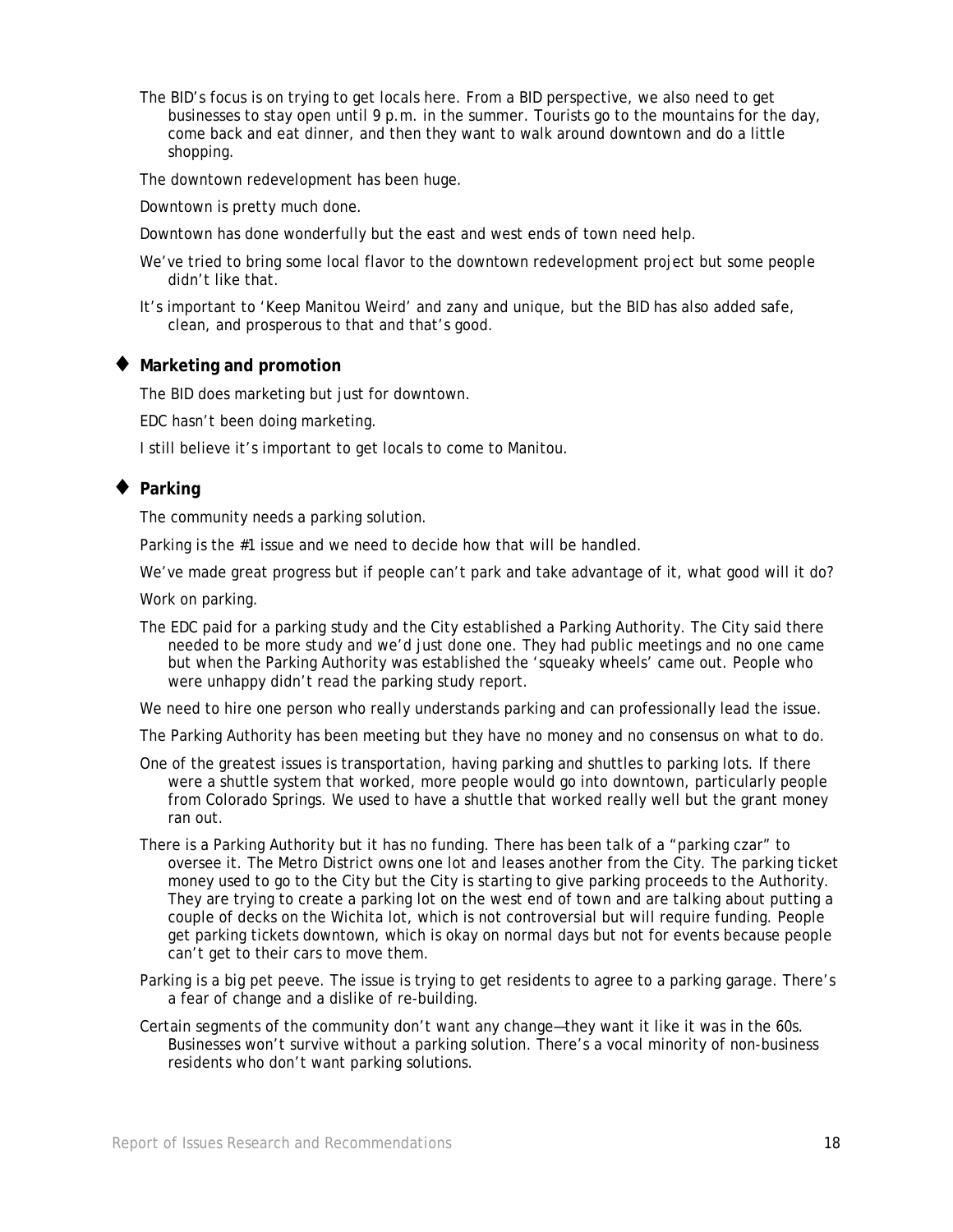- The City set up a Parking Authority and it's very ineffective; it has no funding and no authority. Our parking problems have been going on forever. There's been study after study and nothing happens because all the special interests can't agree on anything.
- Parking meters were proposed but employees and residents were against them. Some shop owners even want to use the parking spaces right in front of their own store. Some merchants were fully behind having meters and some were not.
- We need to work more in concert with the school district, like use their parking lots in the summer and use shuttles to bring people downtown.
- The City set up a Parking Authority Board which was originally an enterprise fund but is now part of the general fund. People are calling it the 'Personal Agenda' Board because most of the people involved on it are on Ruxton Avenue so no one takes it seriously. EDC wants to use its funding to hire a parking czar.
- We had 1,500 signatures on a petition to oppose paid parking.
- The Metro District is responsible for off-street parking and they're turning facilities over to the Parking Authority.
- Parking's a touchy issue. I don't know who should "own" it.
- The City should own it.
- The reason for the Metro District is that the City has done such a bad job with proactively dealing with this issue. I have heard that the City wants to take parking over to get the revenue, but with no plan.
- The City can't even handle the parking ticket function. There's just a lack of trust in the City's capacity and ability.
- I think it's beyond a budget issue with the City. Historically, the City's not been good at dealing with the parking issue.
- Parking should be a City responsibility but having these other entities working together to help with it is good.
- A parking structure with a shuttle would be lovely.
- Council doesn't understand how important parking is. We need to take baby steps. Parking should go from three hour to two hour and the City should enforce it.
- In order for this City to prosper we have to solve parking.
- The Parking Authority was appointed by Council and it's made up of representatives of the Chamber and EDC. The only funding is from parking enforcement. Their job is to review the traffic study and to provide recommendations to Council.
- The Incline creates enormous parking issues.
- The only way to solve parking is to charge, even if it's only for part of the year or part of the day.
- The Metro District Board is working with the Parking Authority who is responsible for parking all over the community. The Metro District is responsible for parking in downtown Manitou only. There are perceived parking difficulties but it's really only on a few days in the summer and during special events. When the Cliff House builds underground parking that will help.
- Parking is an overblown issue because people come to Manitou anyway. We could work with the schools to get auxiliary parking for special events in the summer with shuttles running from school parking lots. It's going to have to be a collective effort rather than a giant parking structure.
- Parking is a huge need. There's no space left in town to buy a big piece of flat land for parking. We need to get the Parking Authority and the Metro District working together. Some people in Colorado Springs won't come over here because they assume they won't be able to find a parking place.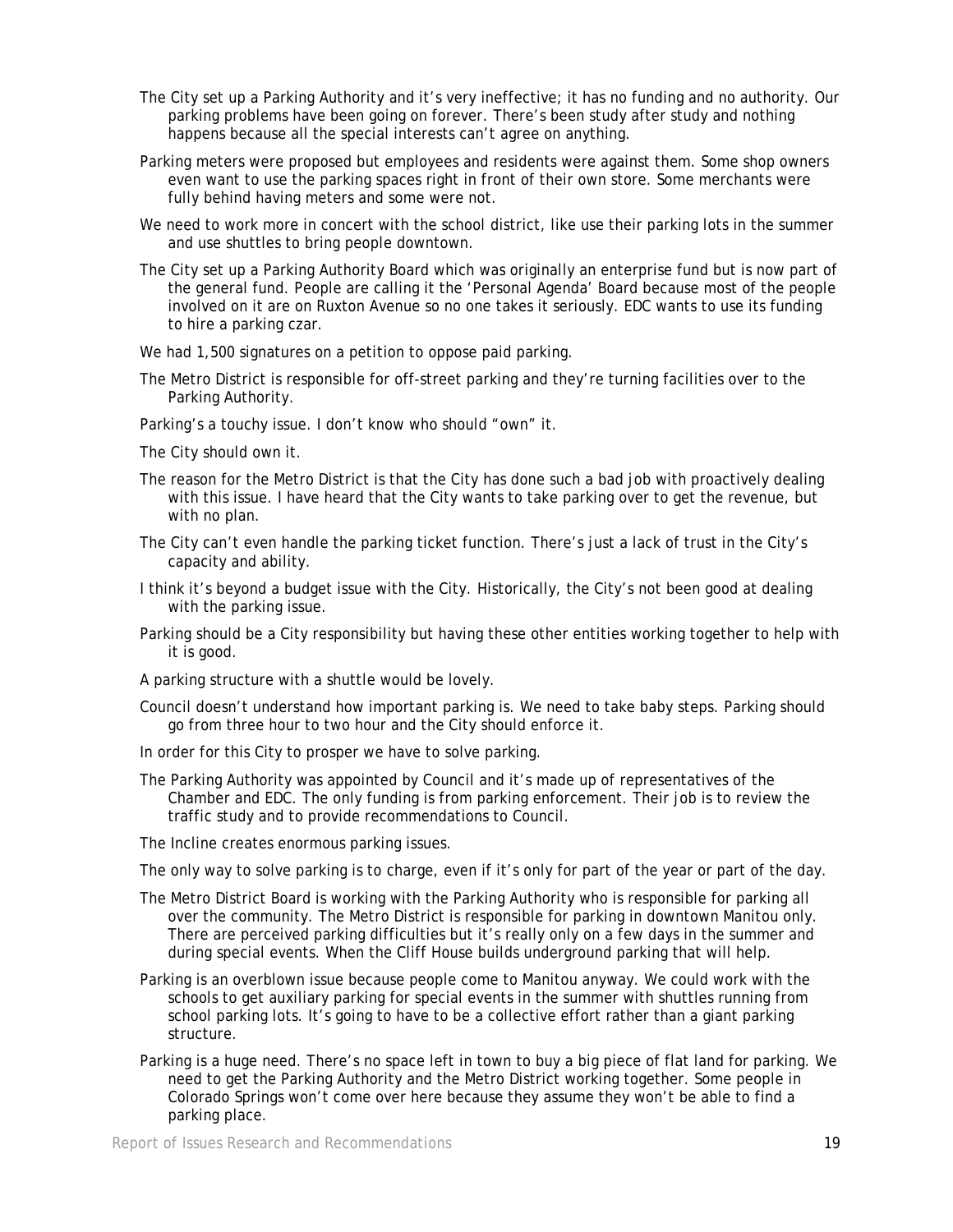- The Broadmoor buses people over here to the Cog Railway. I would love to be able to get people who go up on the Railway to stay in town awhile and spend some money. You can't park a big bus in town now so you'd need to build parking facilities for that first.
- The parking study that was done looked at ways to manage parking downtown, up Ruxton Avenue, at the Incline, and at the residential impacts. The City formed the Parking Authority Board and it was quite contentious when it was put in the General Fund. The Metro District and the Parking Authority are working together, which is good. I think the downtown business community is split on downtown parking—there are upsides and downsides to the solutions. The strange thing is that it's free to park in front of businesses but you have to pay to walk to and from a parking lot.
- We must resolve the parking and traffic issue—it's huge. You know we only have a traffic problem because people are circling around looking for a parking space.

#### ♦ **Planning**

We need a vision and 1-, 3, 5-, and 10-year plans.

- It has to start with City Council. There's just no confidence in the City, either Council or staff. There's a lack of planning the future. The City needs a 5 or 10-year plan. The City's just totally reactionary.
- We need a plan for the future and we don't have one. The Rainbow Vision Plan was the founding document for the downtown redevelopment. We need to re-visit it or have a new community visioning process. We have four brand new Council people and the Council needs to get its norms formed. The lack of vision has caused dysfunction on Council. Council needs to decide on a common vision and then take it to the community so we can be proactive, not reactive. We have a huge amount of talent and intelligence in this community and we need to use it.
- Council needs to do its best to get on the same page and it's not there yet. There are some hardcharging people on Council, some with big egos. I think everyone intends well. Some healing needs to happen on Council and the community needs to heal. We just need a clear mission and vision as a City and as a community.

We need a plan that is used and not just developed and put away.

Council is not good at having a game plan.

There's a total lack of planning in the community.

#### **Special events**

Events have been good and we need to continue them.

- Events that bring people to town are important. The City is increasing fees for vendors and use of parks which may mean we'll lose some unique Manitou events. The City needed to do an increase but what's being proposed is just too much. The City has been very good at working with the Chamber on events. Very few events are for profit.
- We need more funky events and we need enough to keep people here for a week so that we can put some heads in beds. We need more relationships with other towns to share events and for competition.

We need events. It would be great if we had an event every weekend.

We need to do partnering so we can do two-day events.

Lodging has hemorrhaged losses and multiple-day events would be a good thing for them.

Events are important for getting locals to come here, so events need to still be at the forefront.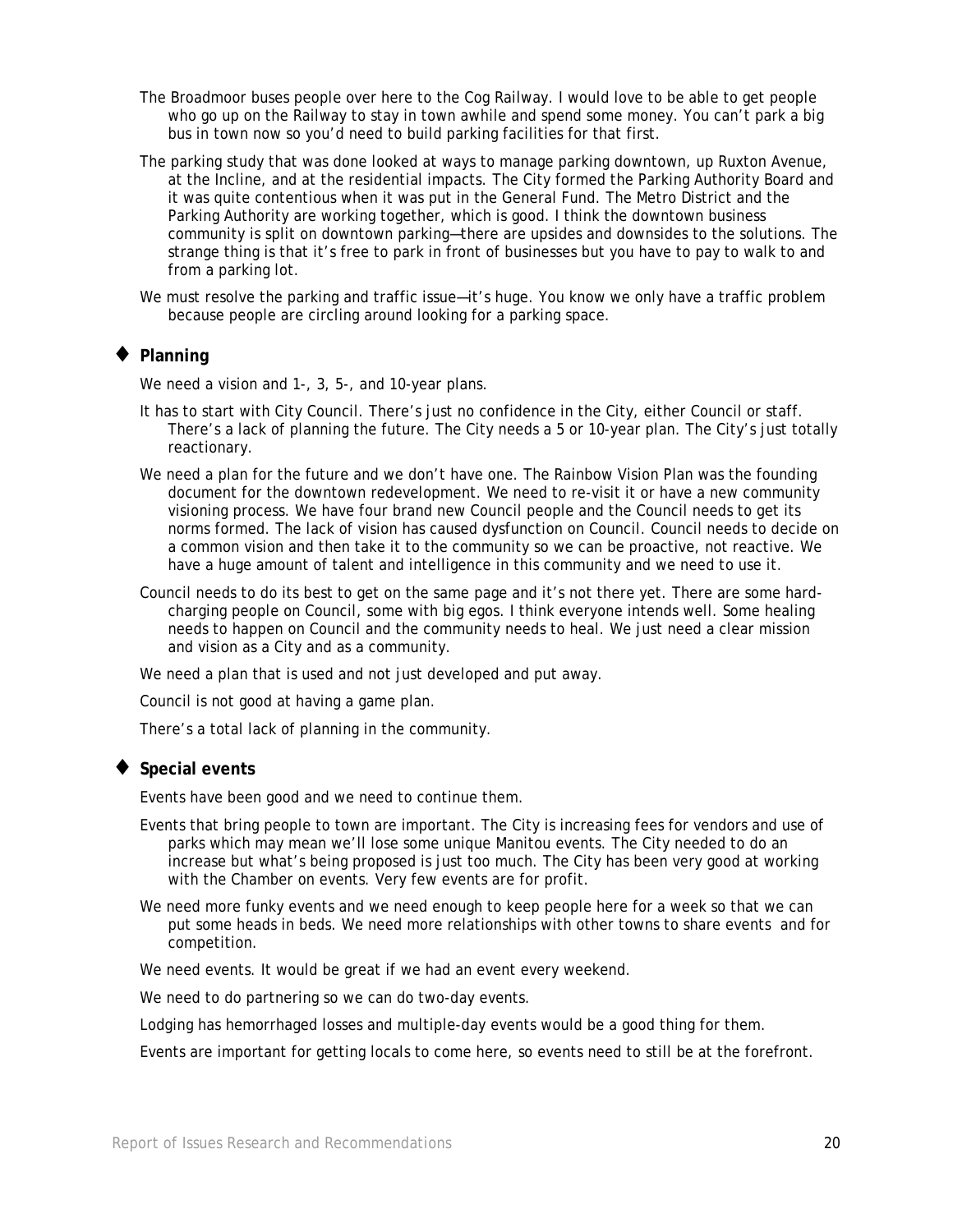#### **Support from City government**

- Tourism is an economic engine and the City needs to acknowledge and support those needs. It has to invest in developing revenue streams. It also needs to make policy decisions that strike a balance between interests. It can serve as an arbiter and provide leadership on issues.
- The current Council understands the importance of the Chamber but I'm not sure the past Council did.
- There's a disconnect that business funds services for the community. It would be nice to have Council publicly acknowledge that businesses provide revenue for services.
- We need more City help on developing ordinances related to business and enforcing them, like having vendors and signs on downtown sidewalks. There is no code enforcement officer.
- We need a new Council. This one doesn't understand business. They don't see strengthening businesses as a way to generate sustainable revenue.
- The current City Council is not very business-friendly. Two-thirds of the City budget comes from sales tax and they forget that.
- The new Council liaison doesn't understand the business organization perspective. "It's time to heal" doesn't solve anything—it's just a platitude.
- The new Council has lots of energy and some economic experience but you can't teach a business understanding overnight. If you're making decisions in a business environment you can't keep everybody happy.
- Waiving City fees is really very smart. You don't squeeze when times are tough. There has to be some goodwill at the government level.
- Why should Council ever want to charge City fees for things that create civic pride? To get the community's economic grass to grow the City needs to provide the manure.
- It would be good if Council was friendly to the business community. There's no trust now—they think we're all untrustworthy. Council people who aren't business people think they are experts in business. They don't understand what we do for the community, like generate about two-thirds of the City budget revenue. They just always want us to do more. It's hard to say how much of this distrust is attributable to the former EDC staff.

#### ♦ **Visitor promotion and experience**

We need an entity that brings tourism in.

Some businesses downtown have reinvested in the last couple of years and we need to help them by keeping the tourism market strong.

We need to promote the shoulder seasons.

We rely heavily on tourism and need to keep that at the forefront.

- The Chamber's Visitors Center is important because they're the greeters to people coming into the community—they make the first impression. Old Colorado City doesn't have that. The Center's open on Sundays and that's important for people taking day trips.
- The Center's location is perfect and its numbers rival the Colorado Springs Visitors and Convention Bureau's Center.
- Part of what brings people to the region is that there are lots of things to do. There's a lot of crossover between areas in the region, like Territory Days in Old Colorado City.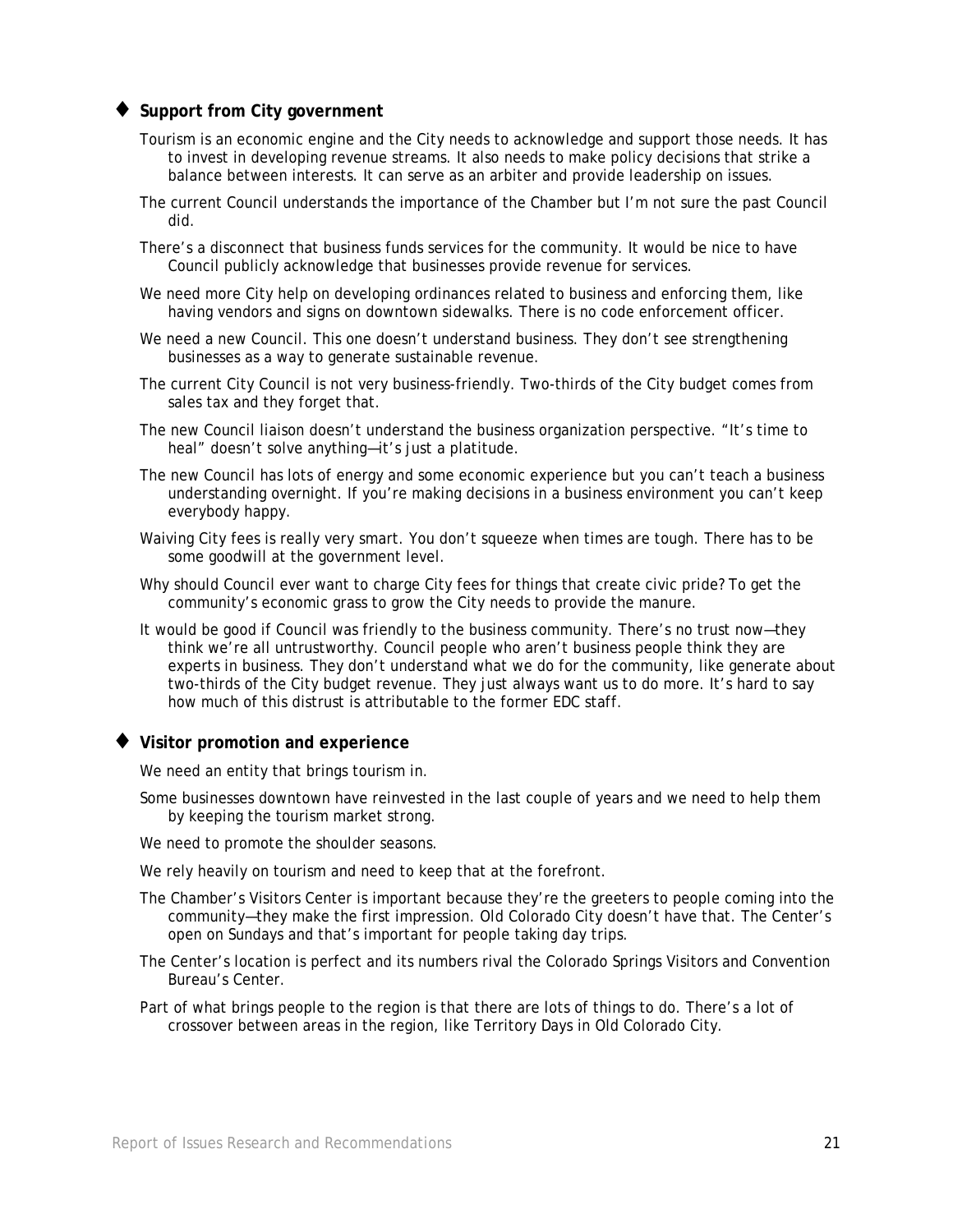#### **Other needs**

We need a grant writer.

We have lots of 'mom and pops' and sales tax collection is an issue. The City should do its own sales tax collection to make sure we're getting all that we should, instead of relying on the state to do it.

#### Issues

#### **Consolidation into a New Organization**

What's most problematic is what's not getting done—the things the EDC director did.

It seems like the BID and EDC are trying to do the same thing and are going for the same money.

- The organizations are competing for marketing money and the lion's share went to an organization that doesn't understand marketing. Competition for money and competition for role was threatening to some, both to staff and board members.
- We need a cheerleader for Manitou Springs—we someone to champion this town. City Council can't do it because they're always rotating in and out.
- I agree that the functions need to be defined but part of the problem in the past was there was no proaction like there has been recently. Part of my fear of going back to just the Chamber doing promotion is that it will be monopolized with one kind of business, like lodging. The advertising needs to support all kinds of businesses.
- All three organization presidents agreed that consolidation was a good idea.
- Having one organization do all events is a great idea. People get the three organizations confused.
- EDC doesn't need a full-time director but it also doesn't want to lose the function it's performed.
- The City needs to do what's in our code regarding business support but that's it. The community has many other public infrastructure needs. There's a limit to our capacity and a point of diminishing returns.
- I doubt the success of all the organizations if they stay separate. They all have their own cultures. The Chamber focuses on the past. EDC is the 'up-and-comer' and the BID is a mix of the old school and the new. There's lots of incestuous-ness on the boards. The Chamber is worried about a 'takeover' of their board. All the organizations have different brands.

I just want to make sure that the EDC functions don't get lost*.*

- The EDC Board's big concern is that all that the former staff person did won't be done by anyone else and we'll go backwards.
- This whole thing has come to a head now because without a person in the EDC position the two groups are at a loss about what to do.
- Some of the people in the organizations are totally overwhelmed with work right now.
- The real issue with all of this is that everybody is trying to get everybody else's money. It's like the Parking Authority trying to get the Metro District's money.
- There's a tremendous amount of volunteer fatigue in the business community, particularly with EDC because of all the battles over the past two years. They were attacked because of the rapid rate of change.
- The City needs to give these organizations more direction. We want a better product for less money.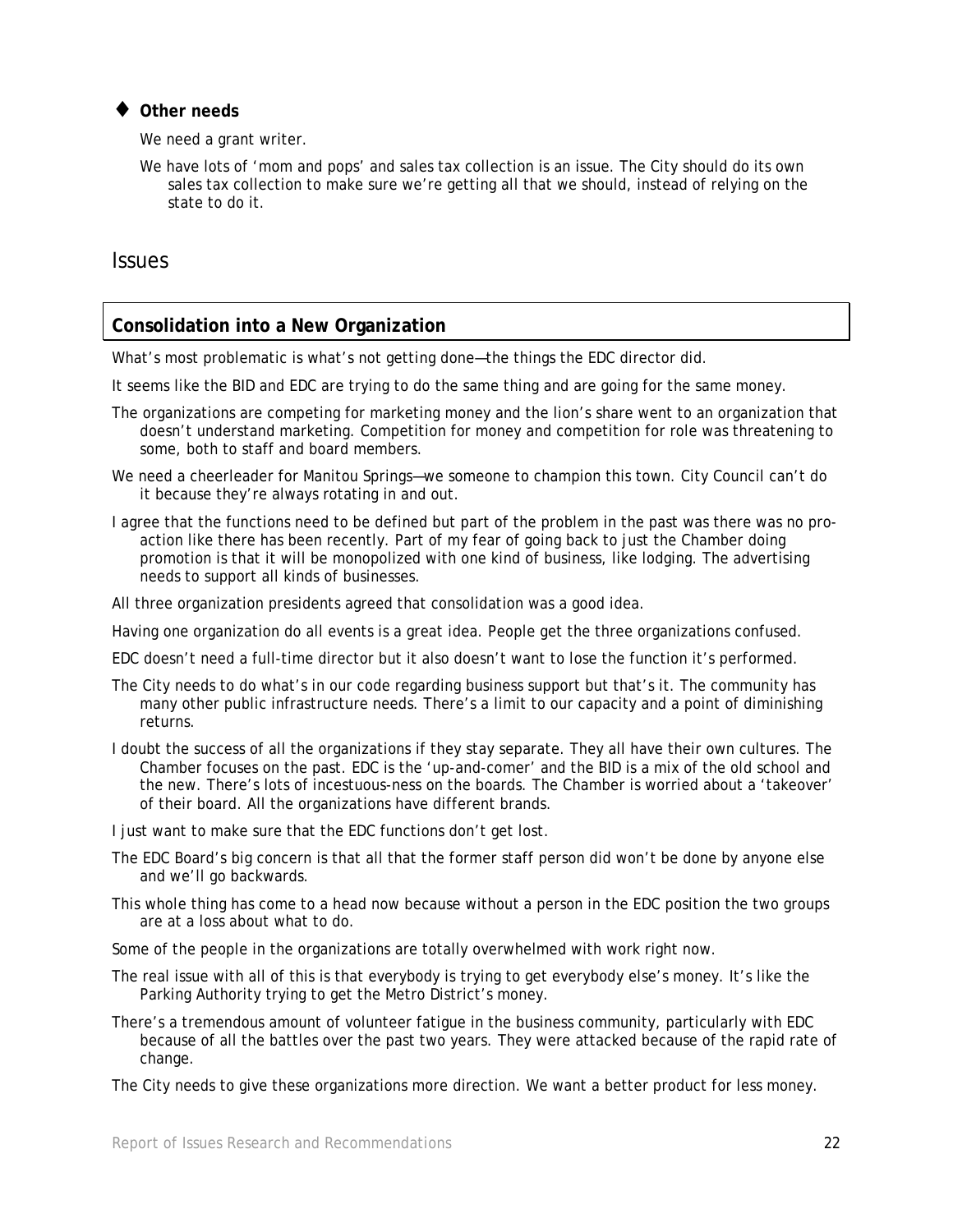- We need to figure out how the City should relate to these organizations. About 8½ percent of the City budget goes into the organizations and I'm not sure that the City can afford to do that anymore.
- All the organizations are trying to help Manitou, trying to do the same thing in their own way and fighting over money and back-stabbing each other. It makes the City not want to deal with any of us.

The Chamber should be the marketing and organizational arm for all events.

- There's duplication in events; I think the City would like the Chamber to be the umbrella organization for all events.
- We've got tremendous healing to do and I don't know how we can get the EDC and the Chamber to work together. If we don't it will be the death of this community.

How do we go from 'mine' to 'ours'?

- I think it's a good idea to combine organizations.
- Three organizations is overkill. The three presidents met through the summer to talk about consolidation and then turned over the plan to staff. Then it got political.
- The status quo can't work. The City shouldn't tell the groups what to do, though.
- Consolidating into one new organization would be the goal so that the new organization feels ownership for all the functions. It would definitely increase ownership.
- All the organizations have office space, copiers, etc. and that doesn't seem very efficient to me.
- I think one organization is the way to go. I have been thinking about bringing EDC into the Chamber.
- To consolidate marketing you'd have to consolidate the organizations. Otherwise, it would take forever for people to go back and forth to the three boards to get approval.
- We need to take a broader look. What's best for Manitou?
- Some cities have EDC as part of the city government but I don't know if it would work with our current Council.
- I wouldn't support the economic development function as part of the City because of the lack of City staff capabilities.
- The Chamber knows there is a lot of duplication.
- One of the best images of this town is the Homecoming Parade—it's Norman Rockwell. It creates a wonderful community feeling. We need to integrate that feeling and agree on a common goal.
- I would like us all to be unified. I'm sure it would help with communication.
- We need to identify redundancies and gaps and then define who's best to do it.
- Maintaining the status quo is not okay—we can't afford it.
- We need to clarify roles and decide how best to consolidate functions for efficiency. Eliminating organizations is okay or just having one organization. We need to first decide what functions we need and then decide how to get them.
- You really only need one administrative slot. We're too small to have three organizations. I would rather have one mission, one group, and get it done. Why duplicate services?
- There are only 5,000 of us here so we need to be efficient with our resources and stretch to make it work.
- There needs to be streamlining.
- The status quo is not adequate. Voices for 'no change' ran off the former EDC director. The momentum is gone and now we need to maintain. Another change agent won't be hired. At a bare minimum I want competence and we don't have that.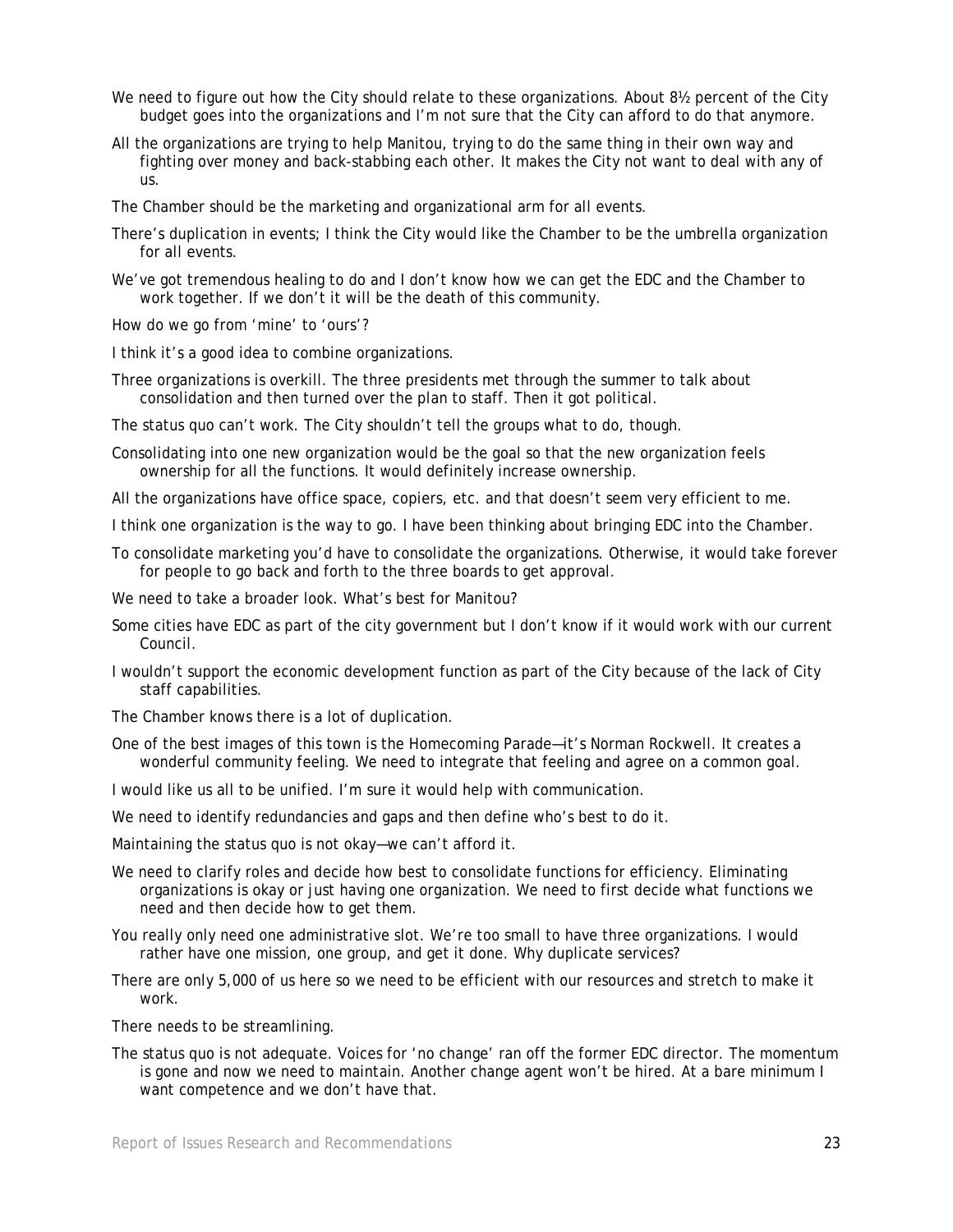- Hiring an advertising firm could solve some of the problems but we still need to move forward with consolidation because of increased efficiencies.
- I think having economic development as part of the City would be too unstable if it's subject to Council turnover unless there was a dedicated funding source by ordinance.
- Setting up a relationship with City Planning would be good because if the BID were not reauthorized in 2012 then the City would know what the BID does.
- We need a new organization so we can put the baggage behind us. It will be hard to do if it's just an expansion of the Chamber's role.
- I want one organization that's functional and shows a return on investment.
- An achievable goal would be one positive step in each of these areas: budget, with the City's help; marketing, using the Chamber's reserve funds; and consolidation of efforts, through this process.
- There are overlaps in business recruitment between the Chamber and the EDC.
- Business recruitment and convention coordination doesn't need a separate organization.
- This situation needs to be fixed but if it takes awhile that's okay. People are still working hard. I think we're in good shape, even while being casual and disorganized.
- I just don't see the City funding three organizations in this economy. The City's funding mechanisms won't allow it to stay that way.
- Let's exploit what we have to offer and let's put all our resources together.
- I don't think the status quo is acceptable.
- I'm a new organization kind of guy—the three organizations are really three different flavors of the same dessert.
- This move to consolidation is just a move to get Chamber staff fired. I want to make sure that's not behind this.
- It would be like trying to blend apples, oranges, and cherries to put these organizations together. The 2.2% lodging tax came about because business owners asked for it. The City is passing through revenue to the people who generate it. The other money the Chamber gets is a portion of sales tax revenue. If the City wants to be ethical it needs to continue to pass through that money.
- I'm all for what ever improves services and saves money.
- I think a new organization could work. I would Iove to see whatever is most efficient and harmonious.
- I think one organization is good.
- One new organization would work if you eliminated all three and started over.
- Put the smaller entities into the Chamber.
- I think most people are open to reconfiguring the organizations.

#### ♦ **Advantages to a new organization**

- The Chamber doesn't have the resources now to take on more.
- Some money that's going to EDC could go to the Chamber for additional duties.
- If we merge functions, the EDC could adopt the Parking Authority person and do the other functions it has been doing.
- I think there is a sentiment toward consolidation.
- There are some people who serve on multiple boards and it would be nice for them just to have to go to one meeting instead of three.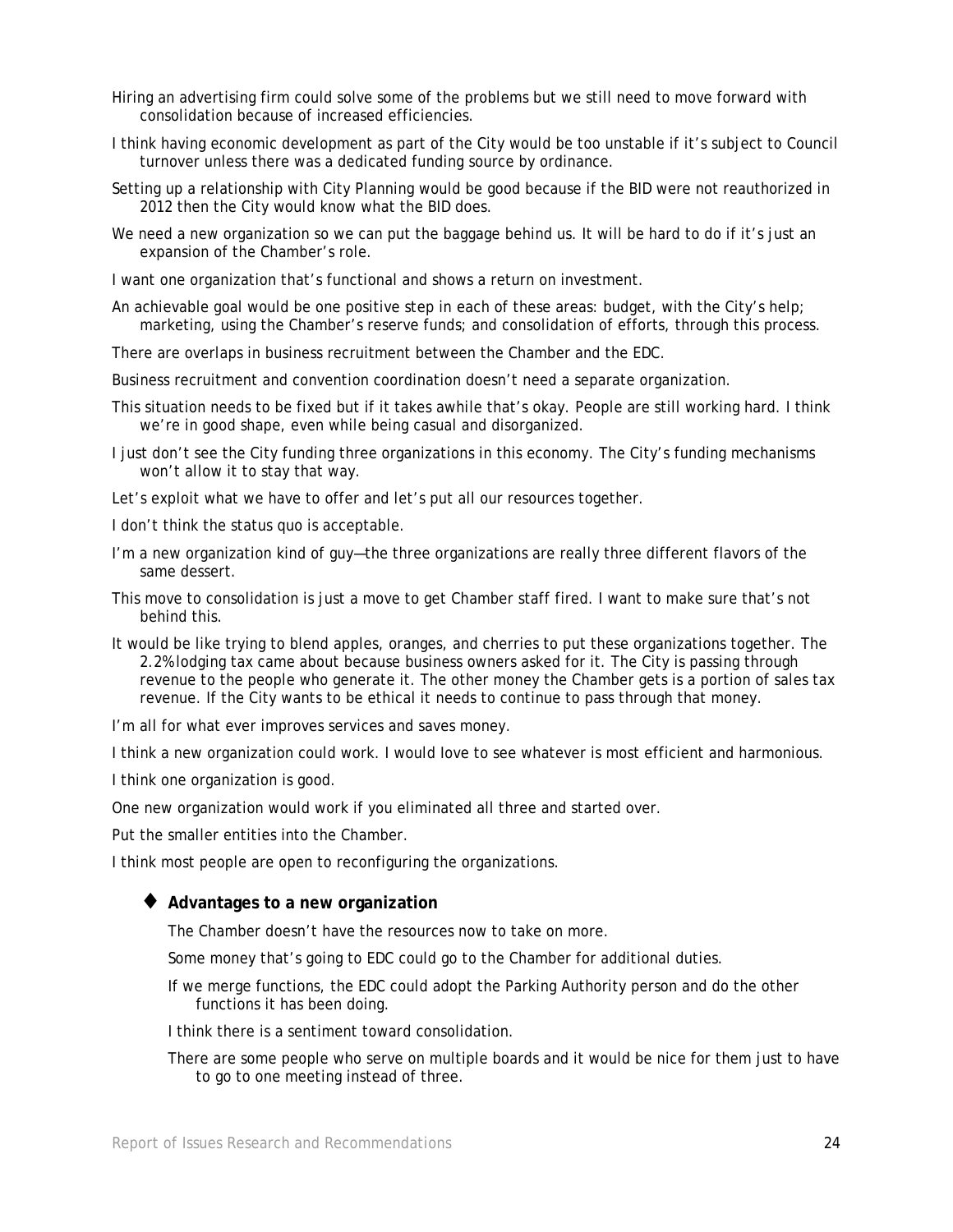- There are some businesses downtown who feel like there's a division and they have to choose an allegiance from among the three organizations. They also feel like they have to make a choice because of the bad economy.
- I don't see any disadvantages to consolidation.
- I can't think of anyone who would be so tied to the history that they would oppose consolidation.
- The funds will be going in one direction.
- It would eliminate a lot of bureaucracy.
- It would reduce badmouthing.
- You'd have one organization reporting to Council.
- For healing and maximum efficiency we need a new organization.
- Residents want the business community to work out our differences.
- We need a structure that stops the distrust.
- I think most people are resigned to some sort of change.
- Something has to be done. Everybody's fighting over money and the City's money is going to be reduced.
- The timing is good for these discussions, but Manitou's still doing really well, considering the bad economy.
- I think Chamber staff would welcome having a new boss.
- The Chamber needs a complete overhaul and bringing in a new person would be good.
- If the marketing were to be taken over by a new organization then all the BID money could go toward downtown maintenance.
- There's a resistance to change and turf protection but I think people here are sincere enough they could overcome that for the common good.
- One new organization could start fresh.
- We have some momentum now and we have to move on it or it will be lost.
- Relatively speaking, the City of Manitou Springs spends much more on these organizations than other communities.
- I think consolidation is a really good idea but I want to make sure the prime efficiencies of each organization don't get lost.

#### ♦ **Disadvantages and barriers to a new organization**

A consolidation of functions could decrease the effectiveness of the Chamber.

Money—curiosity by Council about lowering costs.

The ego issue.

- Volunteer brain drain.
- There's been a depletion of the brain trust because people don't want to have to go through the conflicts and the same old headaches.
- The biggest hurdle is all the different personalities involved. The trust piece is huge. There is a perception of hidden agendas and the volunteers align behind the different staff.

Staff might be a barrier to consolidation.

Leave all three organizations separate so they don't lose their focus.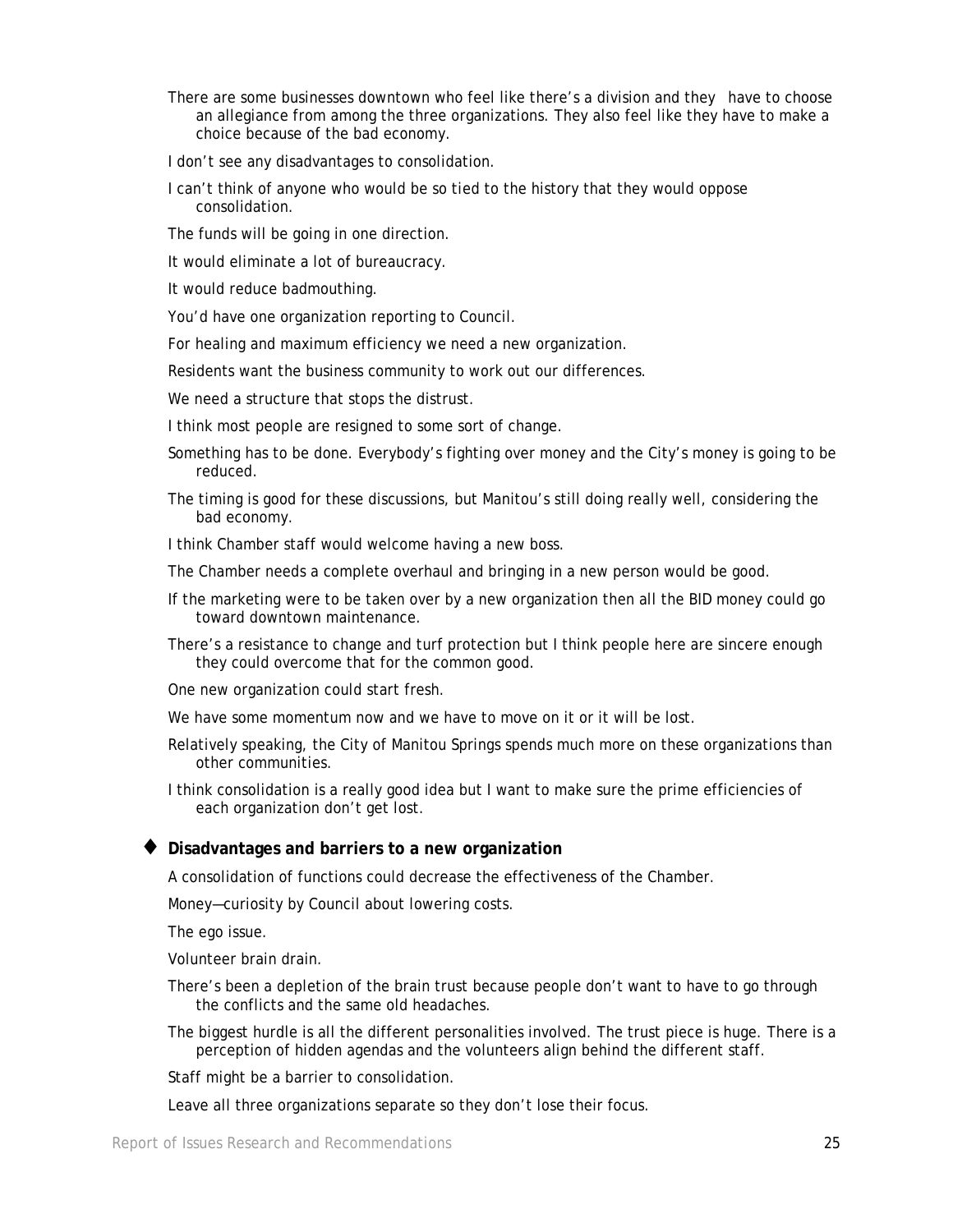I'd like to see the organizations remain separate but do quarterly meetings to stay in touch.

More would get piled on Chamber staff—they are so good they make it look easy.

There will be political opposition to shutting the Chamber down.

Some people might be threatened, some bad attitudes.

There's some territorialism on the boards.

There's resistance from some in the organizations.

#### **Structure of a New Organization**

- We should treat the new organization as a business with public and private money and with someone at the top with a wealth of experience in community development and who knows about marketing and about business development and recruitment.
- You have to get past the idea of kingdoms and the attitudes of old-timers. The Cog and the Garden of the Gods Trading Post have huge economic impacts on this community so let's let them have a voice—they have the best interests of the community at heart.
- There needs to be a change. I think there needs to be one overall structure to govern a new organization.
- I want to re-voice support for the idea of consolidating administrative assistance in order not to lose what each organization shines at.
- You could consolidate administrative functions, like bookkeeping and reporting to the City. That's not how the staff's time should be spent. That would be a great help.
- I'm fine with the Chamber hiring an advertising firm.
- I wouldn't be at all opposed to a new organization with a good, balanced board.
- Consolidate event management.
- We need an organization that's pared down. The Chamber board has 12 people on it, the EDC board has 7 and the BID has 5. Board members for EDC and the Chamber are appointed by their own boards.
- I like the idea of the Chamber handling all promotion and events. I don't have any insights about the other two organizations.
- The Chamber staff is not qualified to do marketing and change is very hard for them.
- The Chamber does a pretty good job with the visitor experience and with special events.
- The most problematic aspect of all this is that roles and responsibilities are unclear.
- We need a marketing director who understands the Internet and social marketing.
- The Chamber does marketing but we've got people not versed in it making marketing decisions. We need to bring in professionals to do it.
- The Chamber is looking at bringing in a marketing firm to do all of the Chamber's marketing, someone who knows how to do return-on-investment [analysis]. We could also use them for other marketing. It's important to get heads in beds so we need to spend some of the marketing dollars in markets beyond this region.
- I don't see how you get 15,000 people to town and not make money. These people putting on the events don't know how to sell sponsorships. We need to have a packaging deal where you package events.
- My biggest issue with the Chamber is that we don't have the skills on staff to get the job done, such as with the Internet and web site.

The Chamber could handle the Welcome Center and events.

Report of Issues Research and Recommendations **26** 26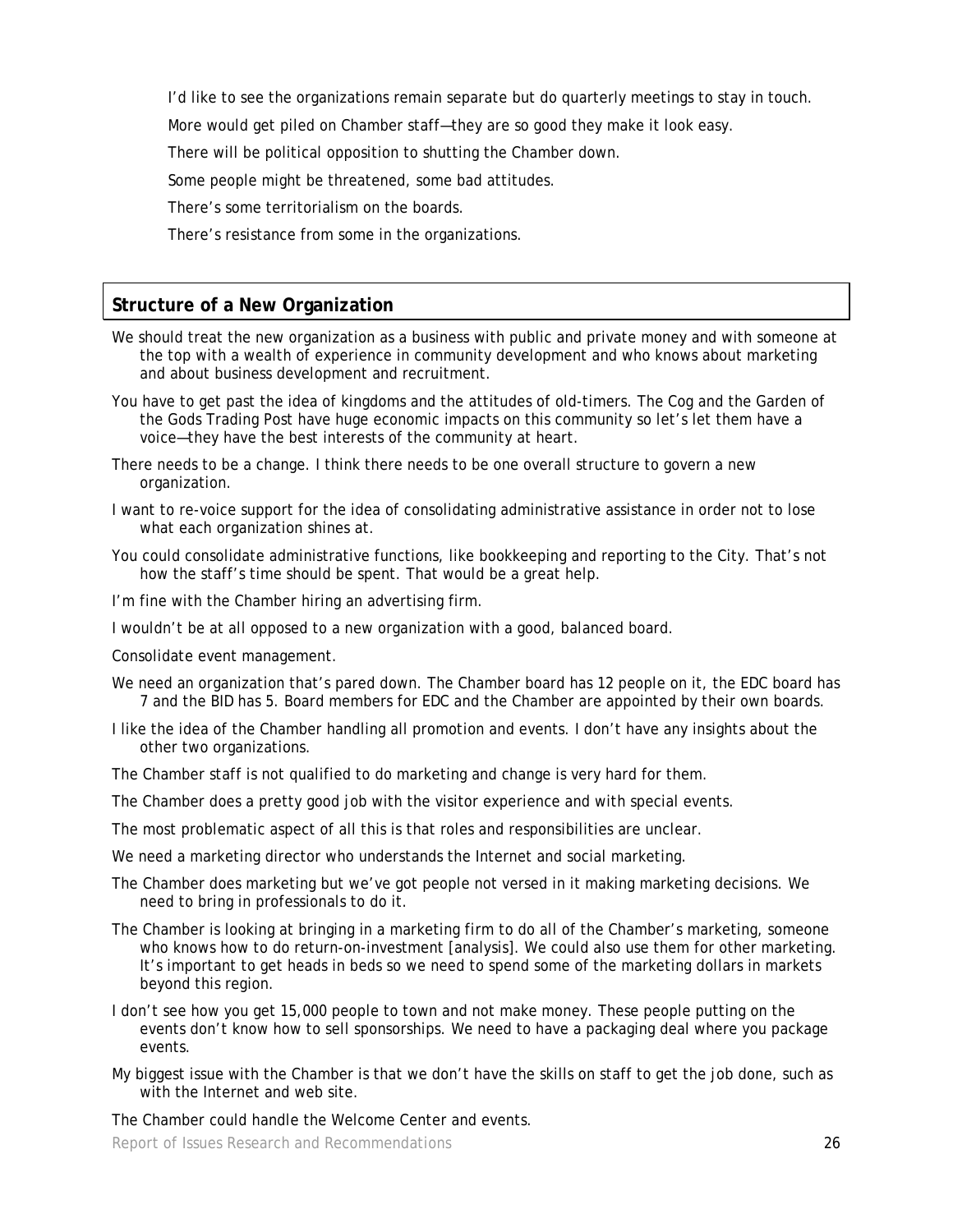- The only way to solve the communication problem is to have one leader or executive director who understands marketing. You'd see efficiencies.
- The Chamber board has 12 members, which is too big, but that's what's in the bylaws.
- Combining and co-joining will be hard. You probably need to leave a figurehead at the head of each to keep their own purpose and perspectives. For example, Chamber staff runs spectacular events and making them do everything else on top of that won't work. Combine the three entities but keep the functions separate to maintain the quality.
- You could hire one person to do the west and east end redevelopment and that person could work for the City. I don't see that function in the Chamber.
- The Chamber has three full-time positions and two part-time positions. One of the full-time positions is vacant.
- Maybe we should find a city administrator who has an EDC background.
- It should be an easy transition with the EDC and the Chamber but I don't know about the BID legally. The board shouldn't be too big. People are going to have to take their agendas out of it. The majority of board members of the current organizations are involved for personal gain.
- Who heads it up from a staff and board perspective is key. Having two functions under one roof would be good. The BID is different as a legal entity but their goals should align with the other organization. Staffing could be helpful to them; maybe they could contract with the consolidated organization for administrative assistance.
- You could create a director of marketing for the City which could be funded by the lodging tax with part of that person's focus on economic development.
- You could do a new organization with one board of directors and have a director of the Visitor Center who could handle visitors and membership and one director of economic development who could also handle marketing.

The three organizations should be put under one roof with one board and different divisions.

- If we create one organization or one Board, I would like to also create a citizen advisory type of committee that could receive the same materials as the Board and give the board a community perspective. Ideally, this committee would meet at least a week prior to the Board's meeting and provide written recommendations. Such would assure non-business entities that all perspectives were being considered. It would also keep the Board more connected to the greater community.
- I don't see a specific City oversight role.

How you choose the new board is going to be critical. How do you take out the self-interests?

- As far as the board of the new organization, you'd have to remember that some current board members of the organizations are self-serving and some are concerned about Manitou. It would probably work best to take some from both existing boards.
- Half of the Chamber Board would be okay if Chamber staff does not lead a new organization and half would not. Staff would not.
- If you brought in a new person to oversee a new organization that person would be hated by the Chamber staff.

Re-purpose the Chamber as a visitors center.

In order for a new organization to do marketing, existing staff would have to be re-assigned.

There may be the political will to shift the Chamber staff's duties but not remove them.

There are many significant stakeholders on the boards now and those people would have to be on the new board because of their economic impact on the community. You could have business seats and at-large seats. An independent nominating committee might work. Inclusiveness is the most important thing in board selection.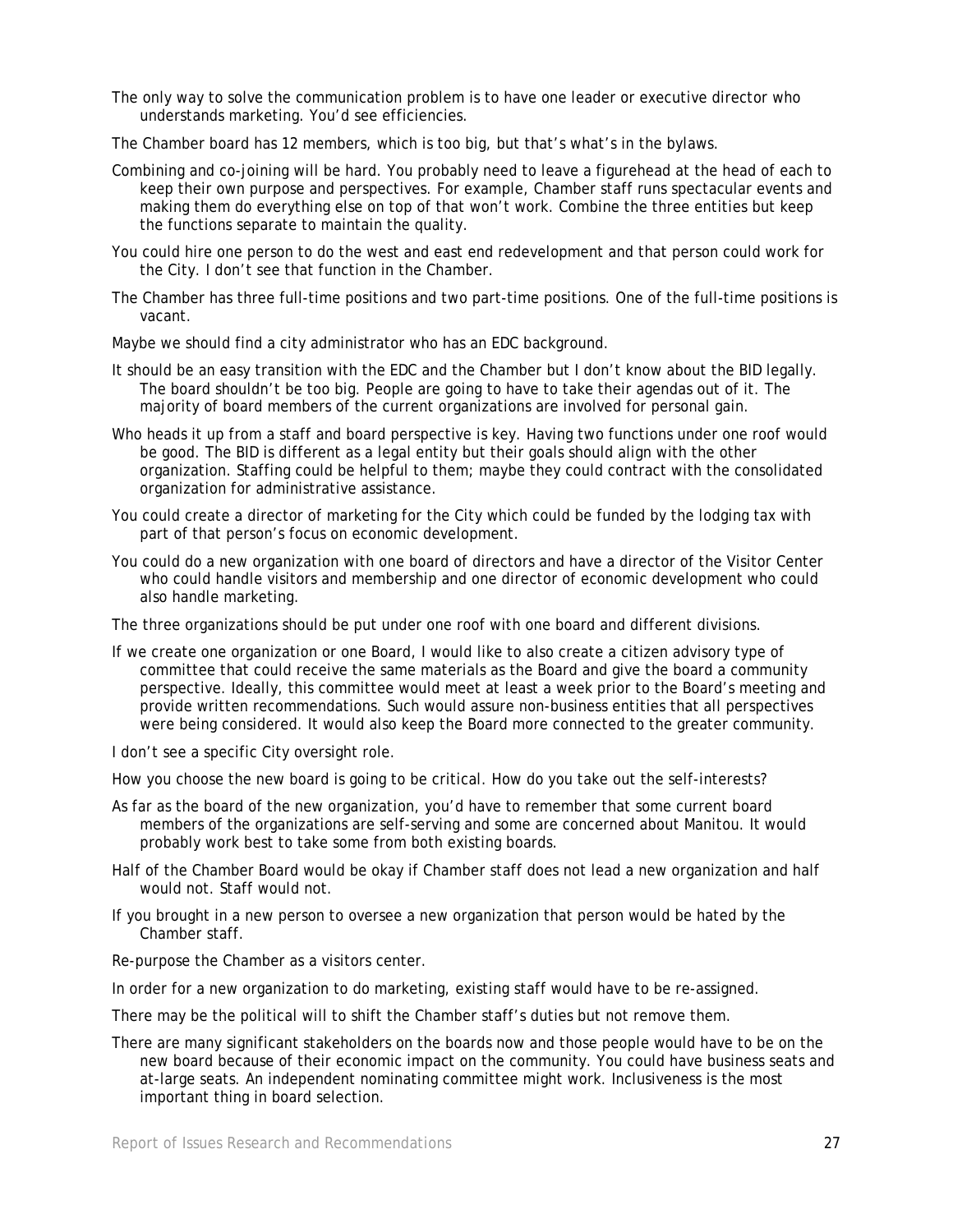The main thing is removing the personal and political influence from the equation as much possible.

- I'd prefer to find a new, professional marketing person to lead a new organization.
- The Chamber staff will be there for a long time and you'll have to deal with that in setting up a new organization. Does that staff have the skills and the vision needed? That's going to be the most difficult part.
- If the three organizations were combined you'd have to deal with the money and the legal issues. You need one CEO to oversee the organization who's very good with people and who has the vision and the ability to fight the territorial crap.

#### **Funding a New Organization**

It would be nice to see how other cities our size deal with economic development—that would help us make decisions.

We need to leverage all the money we've got.

- Having the organization eventually self-sustaining is probably a good idea. The 'beholden' relationship hampers the process of becoming self-sufficient; it's dysfunctional. For them to be subject to the political whims of Council is difficult, and government intrusion into marketing is not good because it's not their expertise. The organizations, or organization, would have to be very competent in raising money but I think self-sustainability in the long run would serve everyone better. Phasing it in would work best.
- I want the organization to be self-sustaining as the BID is. The Chamber and EDC are accountable to the public.

There also needs to be financial support from the City.

It's nice that the City has a financial hand and some guiding power in economic development-type decisions.

#### **Relationship with the Business Improvement District**

- The BID must stay separate by statute but we would like assistance from a new organization with things like marketing and administrative organization.
- The BID is very reticent to hand over to the Chamber the little bit of money it has for marketing. Lodging drives our downtown businesses and they basically have 100 days a year to make it work.

Who will determine BID's marketing now?

If the BID Board decides to spend most of our money on streets and maintenance and cleanliness downtown, I would advocate partnering with the City Community Development Department. Their staff could help guide us on ordinances and code enforcement and take minutes at our Board meetings. We'd still keep our contract with the accountant but would phase out doing events and marketing. Our expectation is that a new organization would also market downtown.

The BID could focus on downtown maintenance.

#### **Need for an Economic Plan**

Manitou can complement Colorado Springs' economic development efforts, such as our green initiatives. I would like a more proactive approach, maybe even brand ourselves as the "anti-Colorado Springs".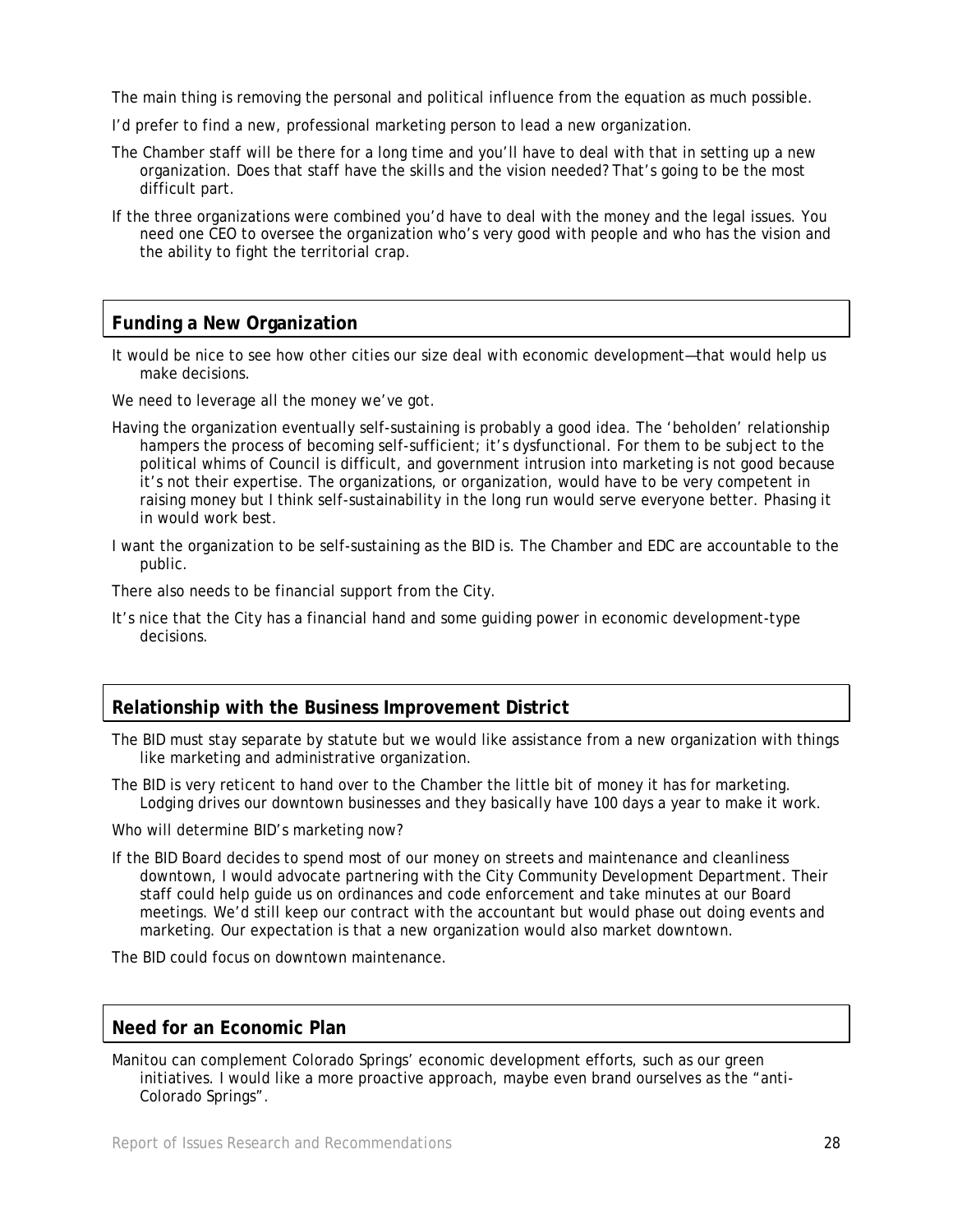The EDC doesn't have a vision.

- When the Cliff House has convention space that will be a big opportunity for us. We need to look at our capacity for small, high-end convention business. I agree that convention coordination is important.
- We need to develop tourism as much as possible. Let's also expand our base and focus on health tourism and sports tourism.
- We should form partnerships with other little towns, like Key West or some little town on the coast of Maine.
- Manitou considers itself a tourist community not a resort community.
- City Council is supposed to represent the community. Without a strong economy, City services will suffer. Without economic development you shrivel on the vine and die.
- I don't think Council has a clear sense of what the community needs are when it comes to economic development for the future. I believe for the community to be successful we have to define what we want for our economic future. If we don't, it will die.
- A plan may help with some of these issues. Let's all focus on what we have in common.
- We just need to decide what people want and how to get there. We need evidence that we want the same outcomes.
- I think we should do a mini-Glenwood Springs here—we have the springs. The Mineral Springs Foundation needs to be part of this discussion. Our springs are an integral part of our community and should be marketed.
- We have a big problem with the strength of our lodging properties in this community and they need help they are not getting right now.
- It's the goodies that bring people here and we need to concentrate on that.
- There should be more focus on the arts, health, and recreation and the businesses that support those things.
- I like the Chautauqua models. We have all the pieces here—we draw arts, education, and entertainment together. It would create a deeper community for ourselves that will work for visitors as well. Why not get people to stay here for a deeper experience, to capitalize on what we have here? We need an organization that can facilitate and coordinate that.
- We are one dimensional in Manitou because we are so tourism-based. We need to expand our tax base and need something in addition to tourism. We recently did an urban renewal study and it suggested making Manitou also a health destination. We need a reason to fill this town year-round and it could be a holistic health and a sports training base.

We need better public understanding of EDC's five-year plan.

- There is a lack of giving people the opportunity to get involved in economic solutions. There's a fundamental rift because the economic models from other communities don't fit Manitou. We need more organic, Manitou solutions, not models from other places.
- We should encourage more partnerships regionally, for instance with Cultural Office of the Pikes Peak Region (COPPR). We need relationships with Colorado Springs to leverage our resources.
- I would like to see trails for all kinds of races and a zip line. The Manitou Incline is an opportunity to create another amenity.
- We need a music venue with 500 seats for national music acts. That's really an under-served market.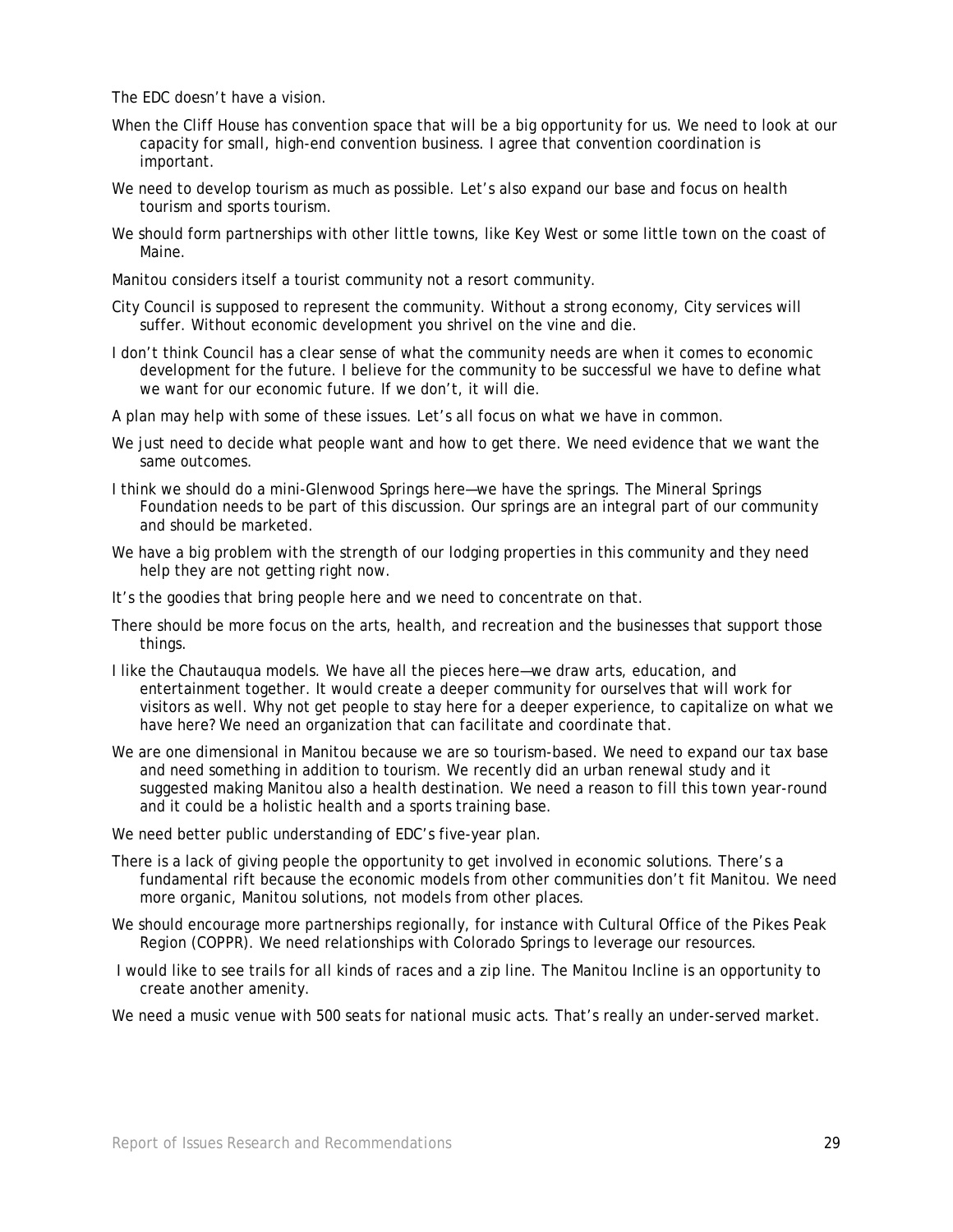#### **Need for a Comprehensive Marketing Approach**

I'm not sure it possible to consolidate marketing and keep separate organizations.

The BID at their last meeting was having serious talks about getting away from some of the marketing and focusing more on the maintenance/cleaning of the downtown. That would appear to jive with the overall concept of focusing items to the proper organizations.

We need a consolidated marketing plan—we have to do it.

- When you type in "Manitou Springs" online you get all sorts of disjointed stuff. One web site could fix that.
- I'm hugely in favor of consolidating marketing—collective effort would far exceed individual efforts. I've seen it work in other communities. Speaking with one voice is important.
- Consolidated marketing would be the way to go. There's no cohesive message and there are three web sites.
- It makes sense to consolidate marketing. The Chamber is looking to hire a marketing firm. We've always tried to appease everyone when it comes to marketing and that doesn't always work. We need to get someone who knows about marketing.

I think consolidation of marketing would be good.

There are multiple web sites now that could be unified into one.

I wouldn't mind consolidated marketing. It makes sense as long as the marketing also embraces marketing to locals. We forget there are 365 days a year that we can do business, not just 90.

I think one unified web site is a good idea.

There does need to be a central Internet site for the community.

I wholeheartedly agree with consolidating the marketing efforts of the three organizations.

There are areas of each of the three entities where it would work to share marketing.

Let's get people excited about something new, like a new, fantastic web site for Manitou Springs.

- I would like to invest Chamber money in a super web site that's outstanding that the whole community could use, like the BID, the EDC, the City, and the Chamber.
- A single, comprehensive marketing plan is absolutely necessary—that's the biggest need for all three organizations.

Consolidated marketing is okay as long as the person responsible has the skills.

I think a single web site would be fine.

Marketing is the only overlap function.

- When you have Pikes Peak and Colorado Springs next door, do we need separate marketing? We need to document the impact of marketing efforts.
- When talking about the merger of the three entities maybe combine marketing money to make it go farther.

I would rather seeing consolidation of marketing than nothing.

We need to brand ourselves as a cool place. Some of the best money spent by the BID was getting Manitou Springs on military television—that really paid off with visitors who hadn't known we were here.

We need advertising and promotion and we need people to do things together.

We need stronger marketing.

I want to spend money promoting Manitou Springs and not promoting an organization.

Report of Issues Research and Recommendations 30 and 30 and 30 and 30 and 30 and 30 and 30 and 30 and 30 and 30 and 30 and 30 and 30 and 30 and 30 and 30 and 30 and 30 and 30 and 30 and 30 and 30 and 30 and 30 and 30 and 3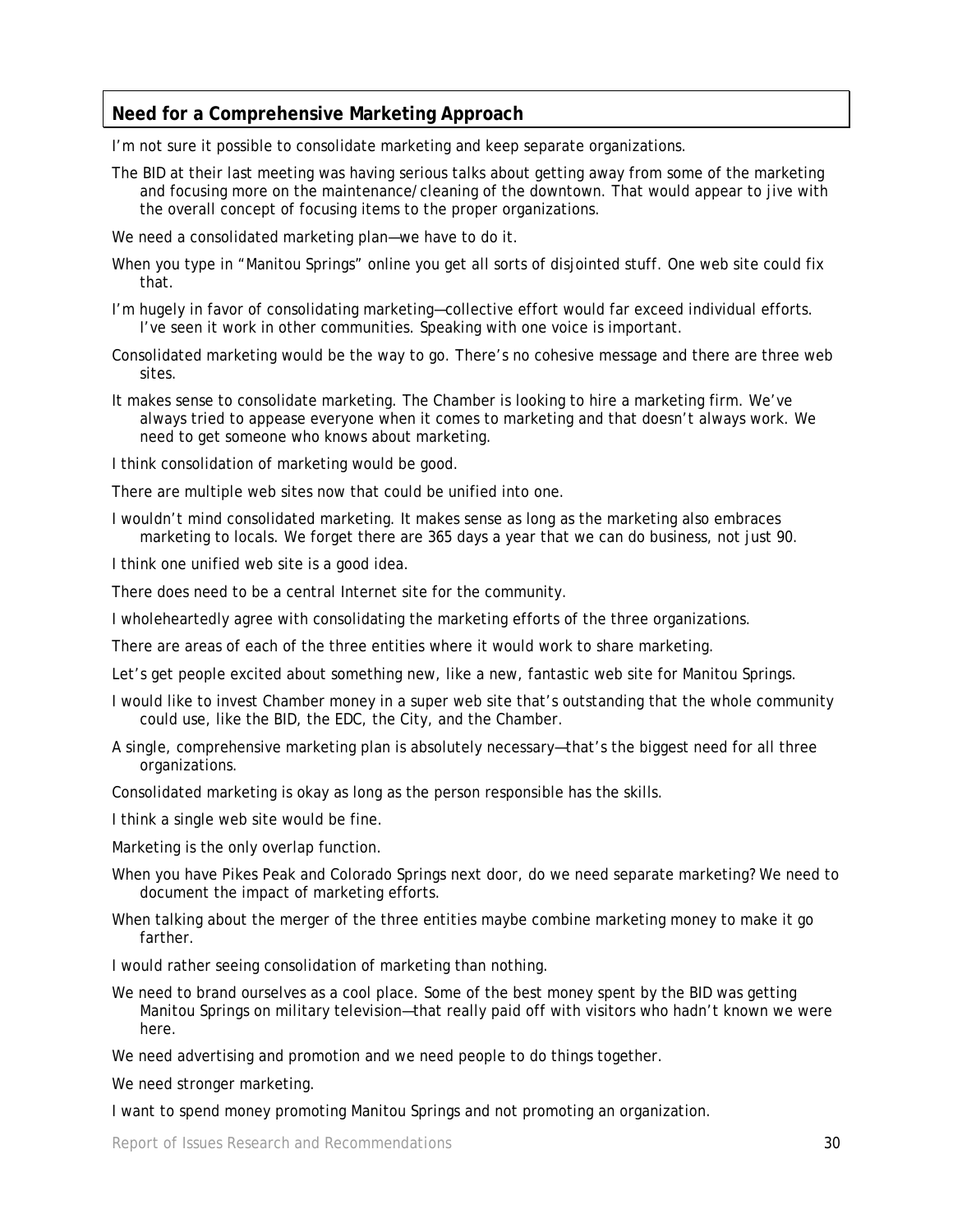We also need events promotion.

There's lots of new, hipper technology that should be used to market Manitou.

There is duplication in marketing now but we're not always putting out the same message.

We need to do downtown marketing.

Work on advertising.

We need market analysis and demographics to base the marketing plan on.

- We need one consolidated message.
- We need to ask ourselves "What is 'authentic' Manitou and what should we be marketing?"
- We need a consistent marketing message. The ads are now done in-house and the Chamber works hard not to show favoritism.
- There needs to be a cohesive message about what makes Manitou so unique. The Chamber tries to please everyone and it dilutes the message.
- We need advertising. The BID has tried to attract Fort Carson families and it's worked pretty well. I believe the secret to the success of Manitou Springs is the military base population and getting the locals in Colorado Springs to come and enjoy what they have in their own backyard. We really need them for our off-season. We have over half a million people there to draw from. People like the west side because it just has a different feel from the east side. The BID has done the TV camera shot of Manitou on KKTV and it's cost us \$10,000 but I think it's worth it because when people see that shot it just reminds them that we're here.

There should be targeted marketing goals. The Chamber has no goals or focus on market segments.

There's no Chamber marketing plan.

#### **Accountability and Expectations**

- The key to all of this is going to be with Council. We have to set priorities. Council doesn't know what these organizations do, especially the EDC.
- Communication is not good between groups. When the City talked about cutting funds to the organizations, a Chamber board member brought up that the Chamber has a reserve fund and both boards of the other organizations turned against the Chamber. The Council liaison didn't always get the information to Council. The purpose of the reserve fund is to buy land from the City that the Chamber building is on. About 65% of the Chamber's budget comes from the City through a contract to promote the Manitou community. The City's obligated to pass through the lodging tax revenue but the City's been reducing the percentage. Now the City wants to know in detail where all the money is going.
- I think we're getting to the point of understanding what they [the City] want from us. Now they want to know exactly where their money is going.
- The City needs to communicate directly. If the City staff needs information, they should just ask, and not in a critical way.
- Council liaisons are expected to be advocates but also call it truthfully. The City Attorney has called the liaison system into question because of potential conflicts of interest. I don't think the system works very well. You need real reporting to full Council, and it should be done quickly and quarterly.

The City's ultimately responsible for the taxpayers' money, so it should be accountable.

My interest is in the money the City spends and what it gets for it.

The burden is on the City to set expectations.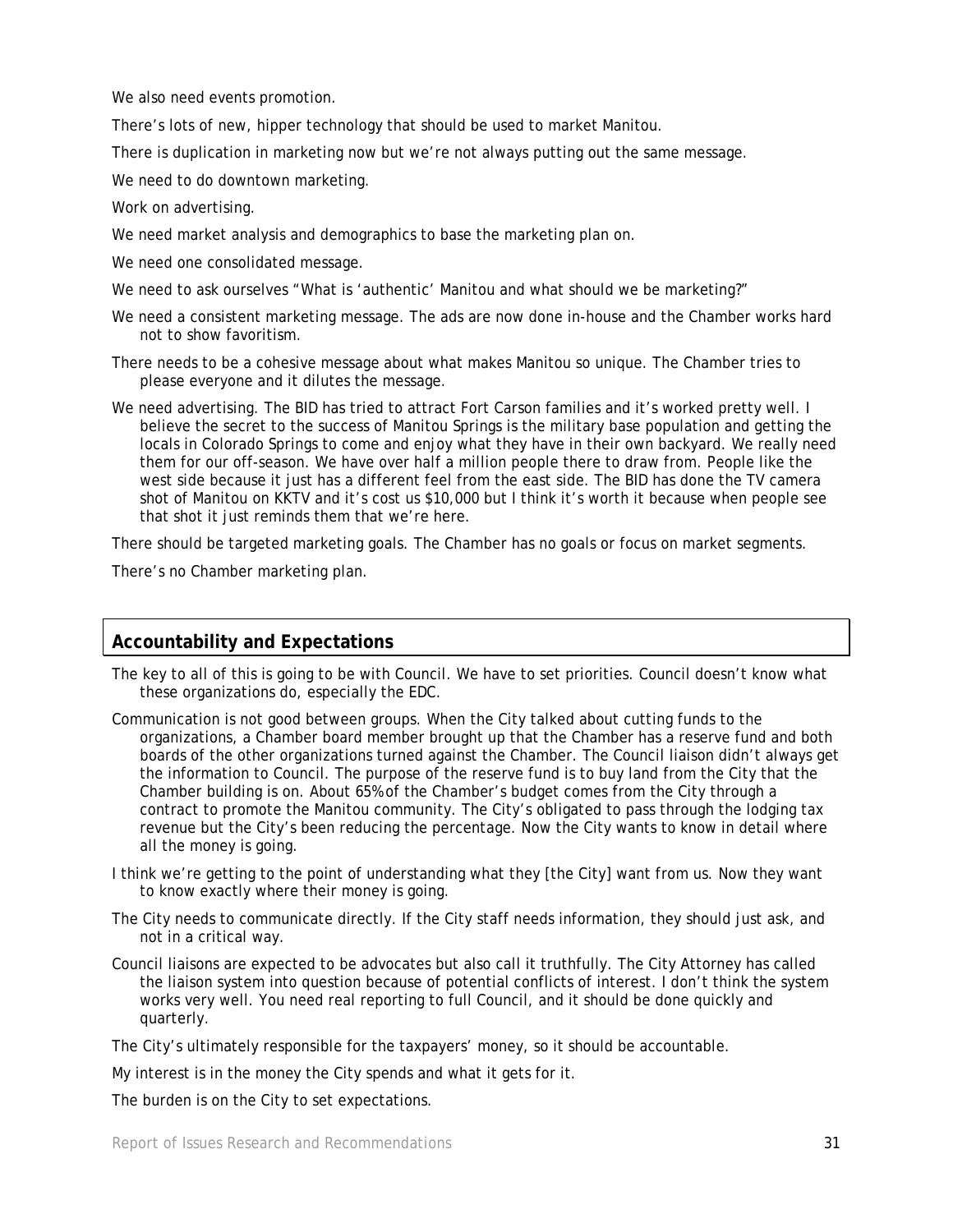The expectations between the City and the Chamber are really not very clear.

- I don't think the Chamber has clear expectations of the City or vice versa. If the City's going to fund any organization to the tune of thousands of dollars it needs to set out expectations clearly.
- If money comes out of a promotion budget it should be spent on promotion. The City shouldn't have to audit organizations to get information from them.

Expectations are not clear. The City promotion money given to the Chamber hasn't been spent.

The City's expectations are not clear.

- The City keeps saying, "We want you to be accountable" but a presentation was made to them about return-on-investment that showed for every dollar spent in business support and development you get \$10 back but nobody seemed to listen.
- The City's expectations of the Chamber haven't been clear in the past but they're much better now with our new Council liaison.
- The Chamber staff is having to spend hours justifying how the budget is spent and it distracts from their strengths.
- Expectations are not clear from the City to the organizations and their reporting back to the City is not good. I've asked for the first time and have gotten lots of documentation from the organizations about what they are doing. What I got from the EDC didn't make much sense but I got good numbers from the Chamber. The Chamber has tried to work on getting along and on planning.

Council wants information on return-on-investment.

I've never heard a direct statement of expectations of what the City expects of the Chamber.

- Council worries about how the City's money is being used. We need to discuss as a Council what we want.
- There hasn't been accountability to the City from the organizations. There need to be quarterly updates to Council and annual reports and they need to be presented in person and in writing. We need to clarify roles and have a contract for specific services. We knew good was being done but we weren't sure what. Having the organization come to Council without controversies would be good.
- The Council liaison system hasn't worked out as well as it should have. We need to keep it but look at clarifying expectations and reporting back to Council.
- The City should bear the burden for setting up a system of accountability with procedures and requirements. The City administrator should coordinate it. We need to publicly document what we're doing.
- There was no direct reporting or accounting from the EDC but there was from the Chamber. The City had no real control over the EDC. There was a similar disconnect with the BID. They just have the assumption that the City is inept. When we've been able to get information from them we've had to demand it.
- We're well on our way to fixing the reporting system. We're segregating sources of funds and how they are spent. The Chamber has good tracking and has been able to work with us, but not EDC and the BID.

A contract for services is exactly what I've envisioned as a result of this process.

The Chamber of Commerce is being punished for managing our money well. Now the City has the information it asked for but now our Chamber staff is having to spend lots of time documenting how every dime of City money is spent.

We need an entity that has defined metrics that are reported to City Council.

We have intergovernmental agreements with EDC and the BID, not contracts. We pass through tax revenue to the Chamber.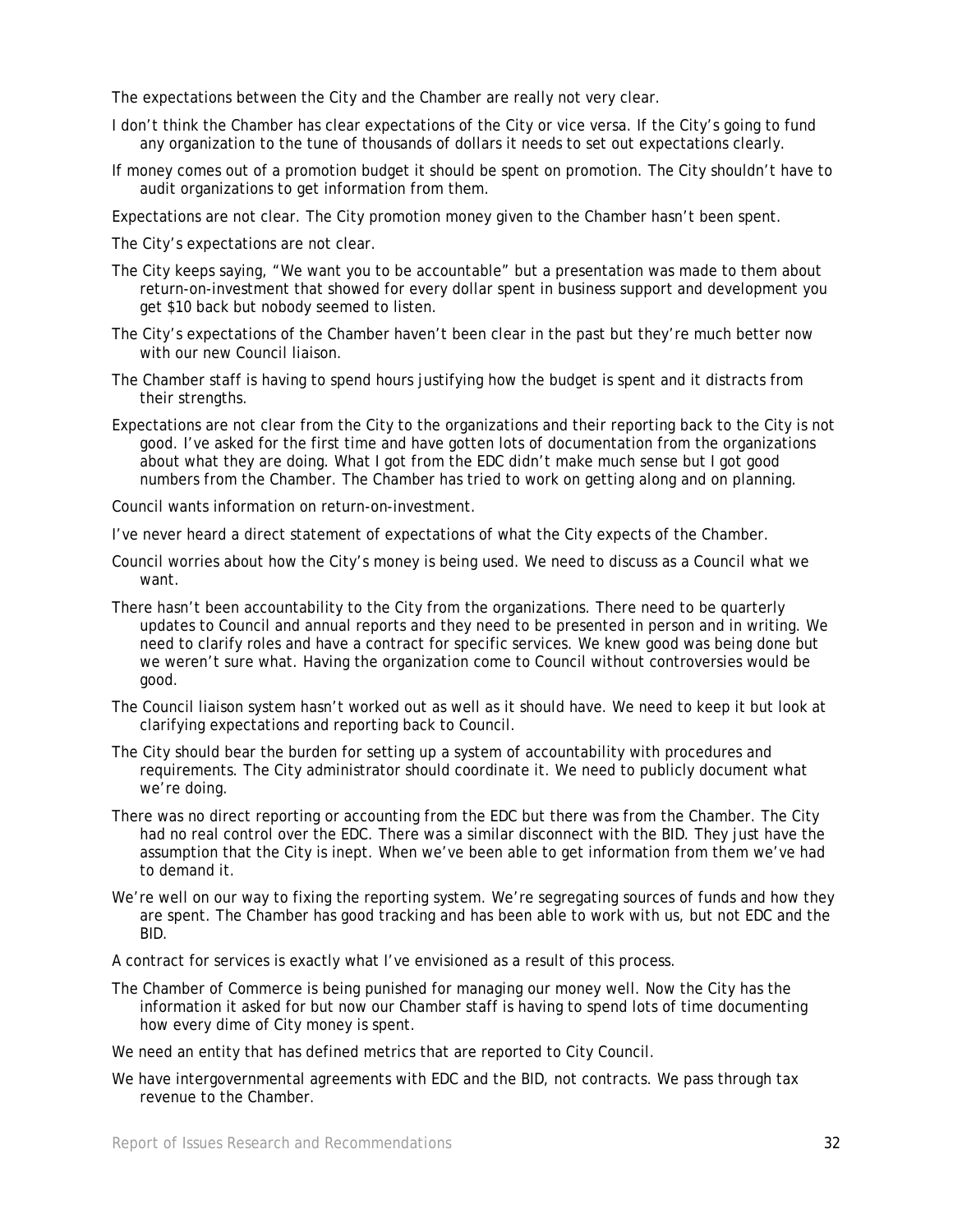I want accountability because of City funding with at least quarterly reports that address return on the City's investment.

The lack of accountability to the City is a problem.

- A contract for services with a new organization would probably work really well. The benefits from it are that expectations are spelled out and professionalism would have to be maintained.
- All of the City money that goes to these organizations is discretionary.

#### **Improved Relationships and Communication**

I think personality has been the largest barrier to cooperation.

People matter in Manitou Springs. You walk down the block and you'll be greeted by everyone. We care about all of our people.

We've developed this heated air but I think it's beginning to cool off.

- I think the personalities of some have been the largest barrier.
- There is some division. Some people aren't conditioned to change and what we've been doing in downtown Manitou is positive change. People really do want to keep the 'mom and pop' shops here. Some people don't want any national chains; when they put in a Subway on the eastern edge of town there was a big outcry by some.
- The majority of residents aren't thrilled with living in a tourist town. When the downtown redevelopment was started some people didn't want it because they just wanted to keep the small town culture. Change is hard but it's happening in small steps.
- Our former director of the EDC was a very driven woman. Her social skills could have used a lot of help but she got a lot accomplished. She pissed some people off and they got elected to Council and the only way for them to get rid of her was to cut EDC's budget. It somewhat killed the EDC. Four Council members really used the economic hammer to control EDC and get rid of one person.
- We celebrate everything in this community but we fail to celebrate our own community and celebrate all that we've done over the last five to seven years.
- We need to stop beating up people who are trying to do things for the community.
- About 55% of City revenues come from downtown businesses but the businesses don't reciprocate by recognizing the value of the local residents. Businesses want to close City facilities and reduce other things that residents value. There's just a disconnect between all businesses and residents. We need a healthy balance between the vibe created by the residents and the revenue generated by businesses.

Process matters in Manitou, expertise alone doesn't work. A little hand-holding goes a long way.

There are silos here. People are very guarded and there's mistrust and turf protection.

- A lot of the disagreements are personal and some of it's philosophical—you want to take care of yourself and your membership and no one else.
- City Council needs to have a "Kumbaya" retreat to talk things through and get rid of some of its infighting. Council sets an example for the community—they're sort of the 'parent.'

There are ongoing fights between restaurants and lodging.

The bad economy started this whole thing.

We need less territorial-ness among the groups. Communication is not as good as it could be. Sometimes there are events planned that the Chamber doesn't even know about and could help give out information on them.

Feelings have gotten us to this point—feelings of ill will!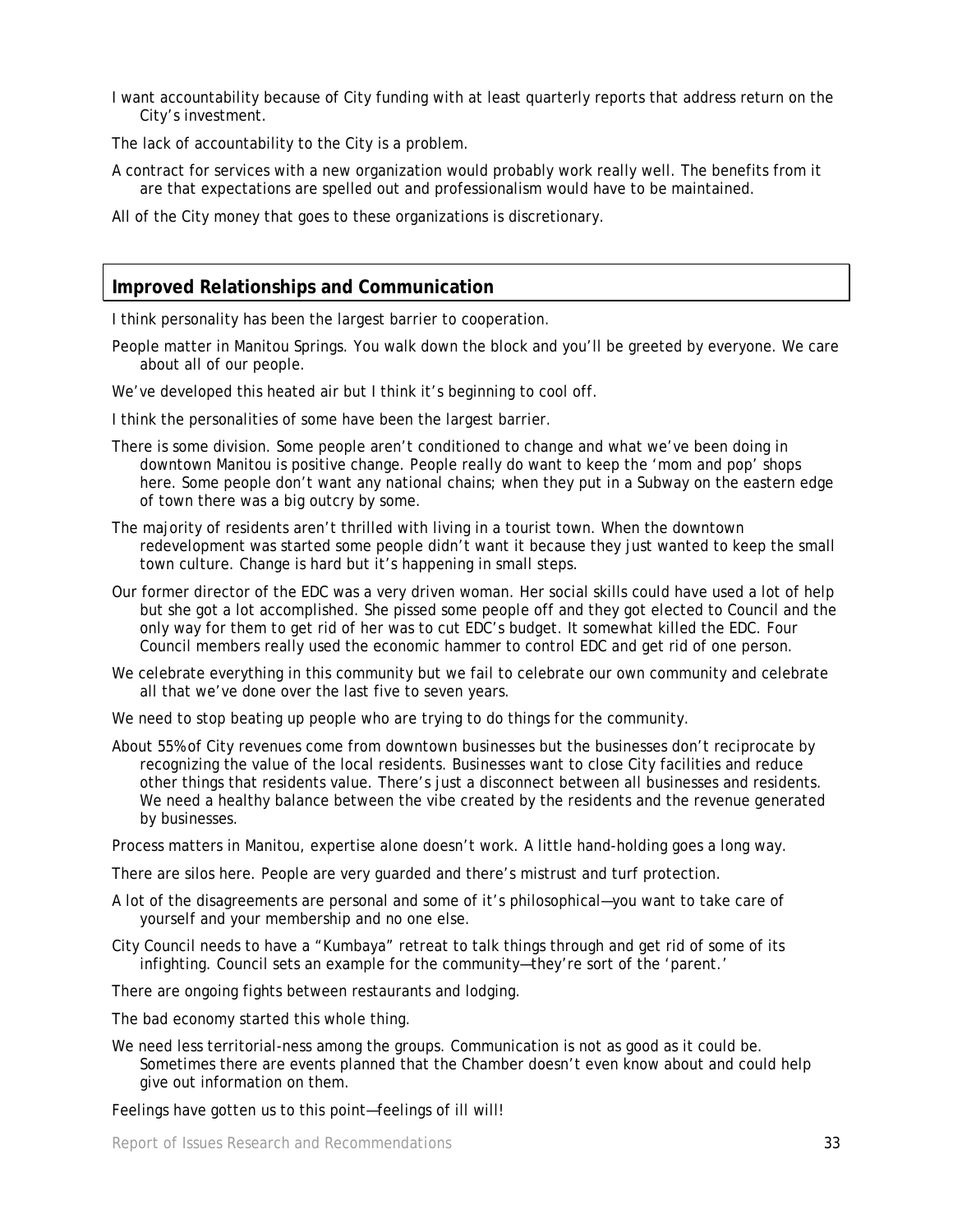Those feelings and the attitude of "That's the way it used to be."

Some residents hate having tourists here.

There are folks who don't get involved unless they want to protest something but they don't offer any solutions.

The Manitou community is very focused on self interests and not on the whole community.

Some people don't care that businesses are paying taxes for everything around here.

EDC has criticized the Chamber as antiquated but hasn't come up with any solutions.

I'm gratified to see the genuine desire by some in EDC and the BID to change things.

Building trust is key.

The lack of trust among the organizations is amazing. There's been some in-breeding on Council and the organizations and that has caused some of the infighting.

The organizations fight amongst themselves as much as they do with the other organizations.

I'm sitting on Council because of this issue—how much we're spending on it and on downtown. The community wants to get back to "Me, me, me." If we don't listen to our folks people won't trust us anymore and then we'll get into a situation like Colorado Springs.

The divisions between the organizations are long-standing.

There's a Chamber/EDC divide and a business/resident divide in this community. Businesses depend on tourists and residents don't like them. The community forced the Metro District to give up 3,400 square feet to use as open space at the District's parking lot and that was like stealing property from the District.

The EDC and Chamber relationship has really been tough.

- I think the community is happy with the Chamber. They didn't like the EDC much. I think people questioned why we couldn't afford to hire a City administrator but we could hire an EDC director.
- Communications are bad between all the organizations and there's been lots of bad press which hasn't helped.
- Communication is huge. There are so many boards and no one knows what everybody does. The Chamber Board talked about working with the City on setting up a communication system.
- There were a few years when it was just a 'pissing contest' between the Chamber and EDC and that was just ridiculous and now everybody's looking back and telling stories about what happened. Let's just let that go and move forward.
- All of this controversy points to great passions and that's good.
- The Chamber staff gets beat up on for not being Internet experts.

Some people are very protective of Chamber staff and some people don't appreciate them.

- Some people are really bitter about the loss of the EDC director and I don't know if they can let go of that.
- You have to go back to the past to understand it. Most of it was a personality problem.
- Communication from the City is important, both communicating the facts and making sure constituencies understand the various approval processes.
- We need an online city-wide Listserve so people can see what's going on in town and it's inclusive. I think that's something Cultural Office of the Pikes Peak Region (COPPR) could help us with.

There's just a lot of emotional fatigue.

Downtown is divided after seven years, and I think the Chamber staff has perpetuated that.

Residents complain about tourism, mostly because of parking issues.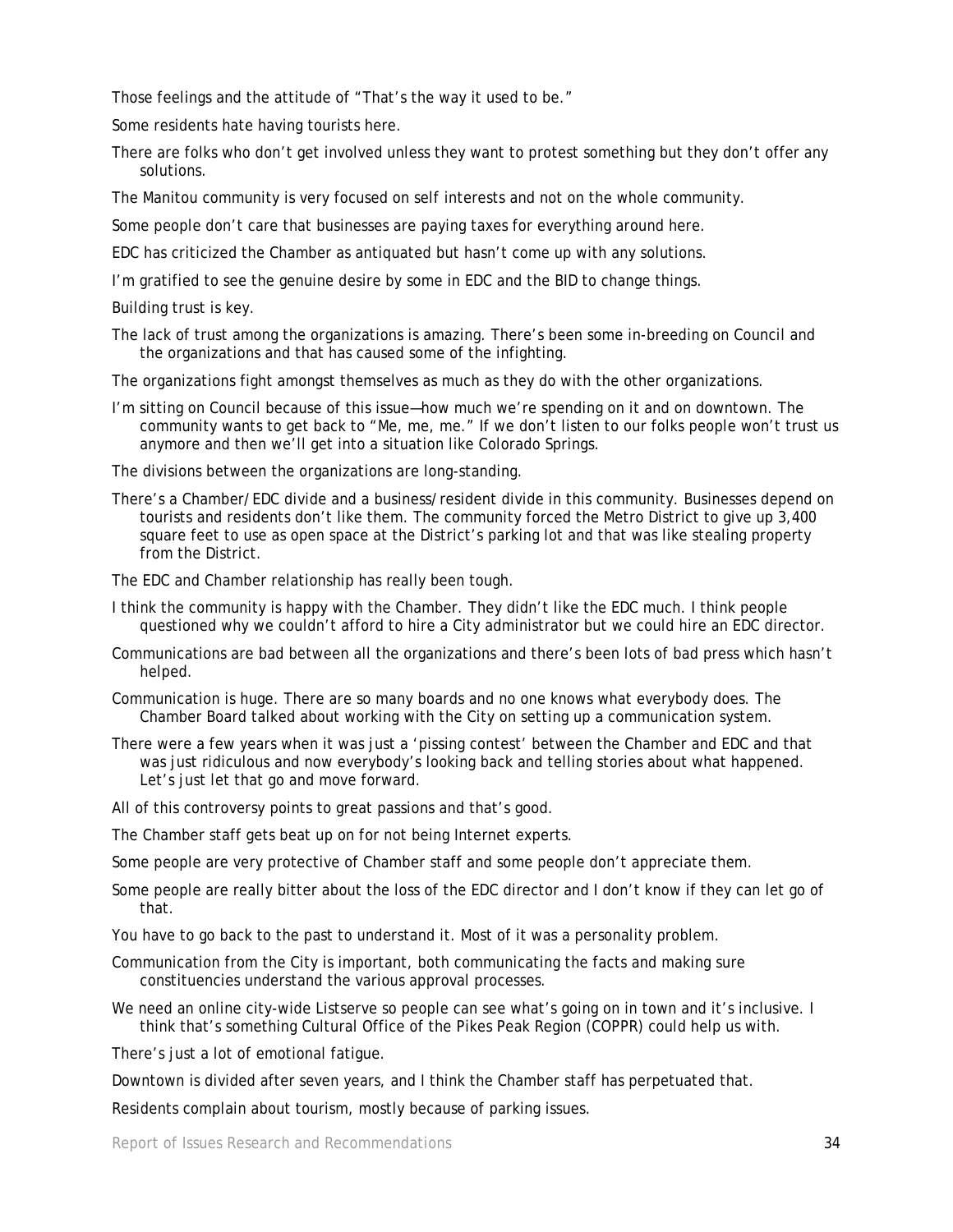How much the former EDC director got paid was a big issue.

How do you take the personality out of it? Logic doesn't work.

How do we stop the bad behavior?

- The community is divided. Like the country, it's a 50-plus-one situation. Some businesses got behind the EDC and others blamed the director for change, and there is resistance to change by some. There was resentment by City staff of the director and her autonomy.
- The relationship with the City is much better with our current Council liaison. He attends meetings, communicates with Council, and communicates constructively with us.
- Communication with citizens is miserable. We're working on having a Listserve and it would be great if we could have all the organizations on it.

The media who cover Manitou are biased and have written terrible things.

- The BID needs to do a better job of communicating to our members what the BID does for them.
- Because it's such a small place rumors spread fast. Word-of-mouth is the primary communication method. Hopefully, the City will be starting Listserves for a subscription service.

Communication between the City and the three organizations is a problem.

#### **Membership**

The BID businesses don't always want to also pay to be part of the Chamber or the EDC because they already pay to be in the BID.

There has been talk about giving BID businesses a Chamber membership.

- The Chamber has memberships from businesses outside of Manitou and that could be an issue from some with EDC. They don't like that the non-Manitou businesses are put in the Visitors Guide.
- Some people think the Chamber concentrates too much on members and not enough on other things like the web site. It's important to get heads in beds so we need to market beyond the region. There is talk of BID members automatically being Chamber members.
- The Chamber is a member-driven organization and we do things to benefit our members but also promote all of Manitou. There has been talk of changing the focus of the Chamber to visitor focus only because that's what it does. It's not a traditional Chamber. It gets \$56,000 annually through members' dues and over half of those are non-Manitou based, mostly attractions. There is some objection to that because if visitors support non-Manitou businesses it takes tax money away from Manitou and the Chamber's funding comes from the City's lodging tax.

I'm a non-Manitou member of the Chamber and I get a lot of benefit from it.

- There's been a proposal for BID members to automatically become Chamber members and to contract with the Chamber to do BID marketing.
- The Chamber doesn't actively solicit memberships and about 50 percent of Manitou's businesses are not Chamber members.
- The Chamber does everything for its members only. They won't hand out the BID downtown map because some members of the BID are not Chamber members, even though they get \$200,000 from a public tax. I would like to see an organization that includes all businesses.
- Why does the Chamber get City funds if it limits their promotions to its members? It is problematic. They probably shouldn't get City money if they're not willing to promote all businesses in the city. Why aren't they funded by the members they promote?
- The Chamber only makes referrals to its own members, including those who are outside of Manitou, and that bothers people, me included, because they get taxpayer money. I think all businesses should be members because the Chamber's getting tax dollars.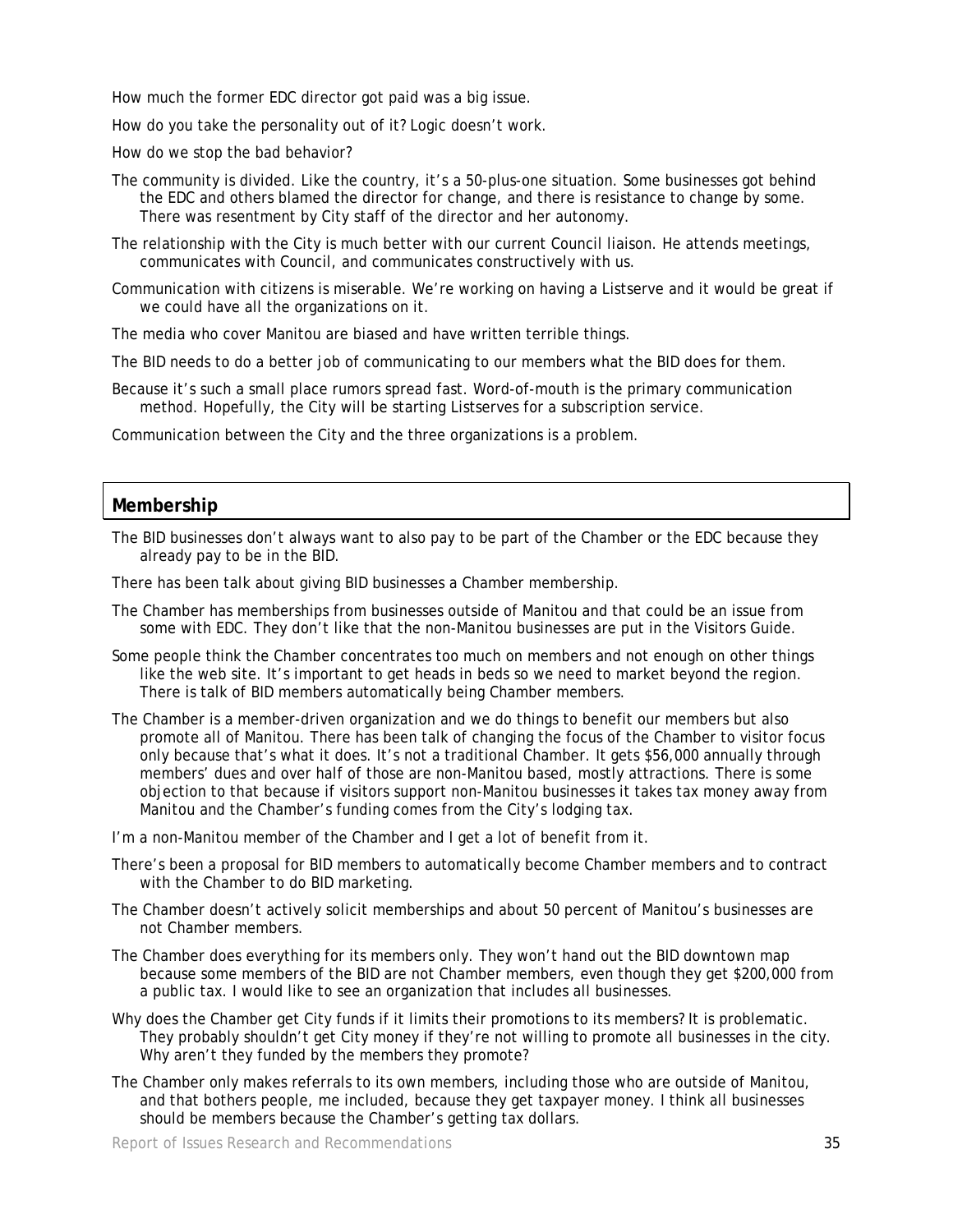- I have some issues with the Chamber getting taxpayer dollars but only supporting or promoting local businesses who are Chamber members.
- I think one of the biggest issues is the Chamber's promotion of just its membership.
- I would hate to see membership to the Chamber limited to Manitou businesses only. Tourism is important to the whole region and shutting others out wouldn't benefit anyone. Protectionism doesn't work.

Some people want the organization to still be membership-based.

#### **Determining the Need for a Traditional Chamber of Commerce**

- The vast majority of our businesses are mom and pop operations and they're not really interested in getting advice from the Chamber about how to run their business. I think the Chamber staff's strength is visitor promotion.
- If we as a business community aren't savvy to business people who have disposable income and are tech-savvy that's a problem and we need to fix it. If you're not a national flagship lodging property you probably don't have the skills to do your own web site. That would be a good thing for the Chamber to teach its members.

#### **Implementation of a New Organization**

- To make the consolidation work, we'll have to look at the skill sets at both organizations. There's one vacant position at the EDC and one vacant full-time position open at the Chamber.
- We'd need to re-write the Chamber's bylaws. We'd need a new name, like the Manitou Springs Visitors Bureau and Office of Economic Development, although that's quite a mouthful. The BID is the hard part. Maybe it could contract for services with the new organization.
- Part of it will depend on how consolidation is portrayed by each organization; it will be important that the leaders of each organization portray the consolidation as a positive.
- All the boards of the organizations will need to step forward to embrace any changes. Volunteers all need to be informed because we really need them.
- I guess I want the organizations to come to Council with a plan.
- You need to get the boards of the organizations to say consolidation will be good for the community.
- I don't think healing relationships will happen on its own. I think it will need a more formalized process.

You'd need a new name for a new organization.

- If there were a new organization it would be necessary to have shared office space.
- Whoever does this needs the support of the community and divisiveness must end. It must be a shared responsibility.
- I think defining the mission of the new organization would need to be a joint effort between the City and the new organization so that expectations are clear from the very beginning.

There are probably ordinance restrictions that I'm not aware of that would need to be looked at.